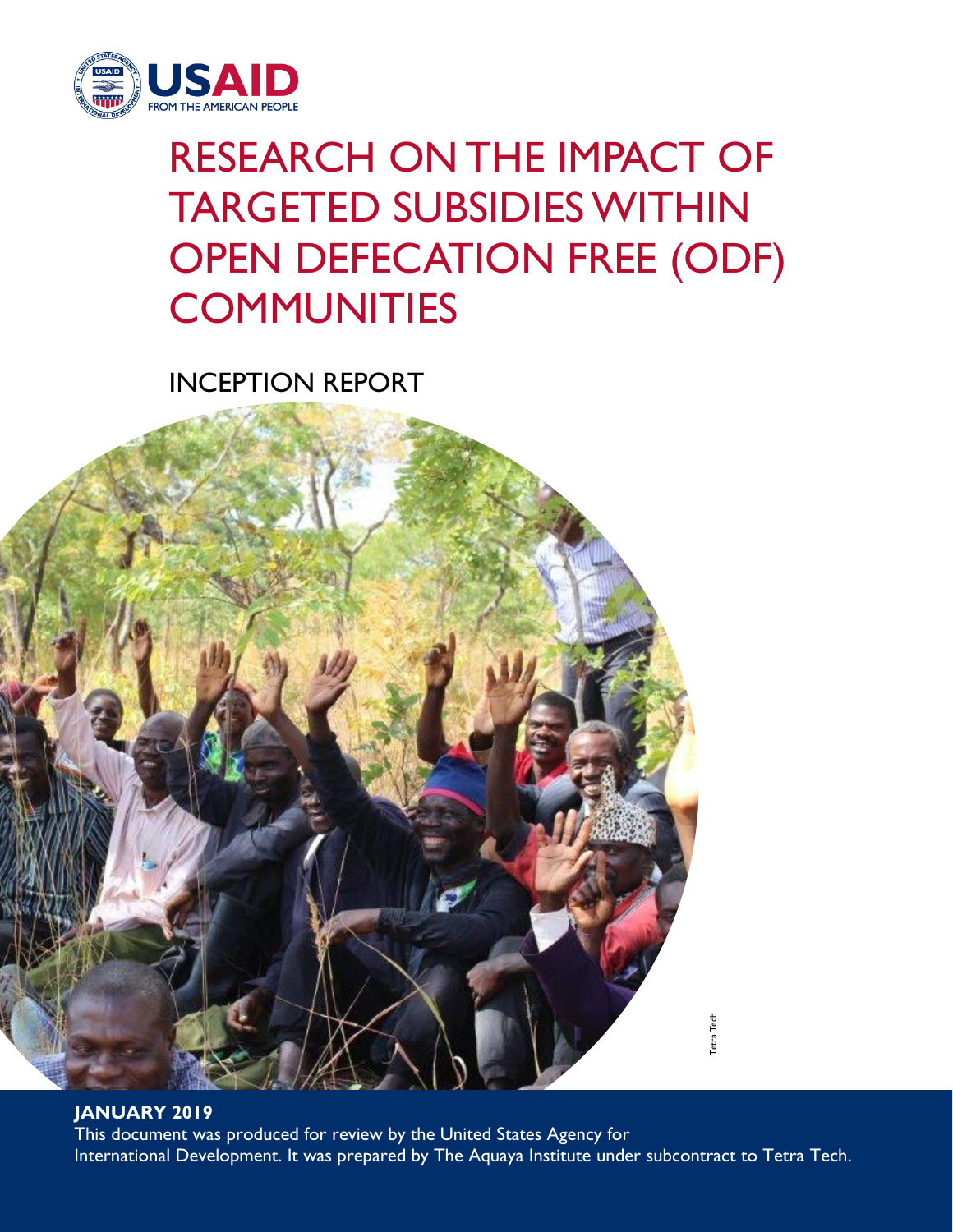# RESEARCH ON THE IMPACT OF TARGETED SUBSIDIES WITHIN OPEN DEFECATION FREE (ODF) **COMMUNITIES**

Inception Report

JANUARY 2019

#### **DISCLAIMER**

The author's views expressed in this publication do not necessarily reflect the views of the United States Agency for International Development or the United States Government.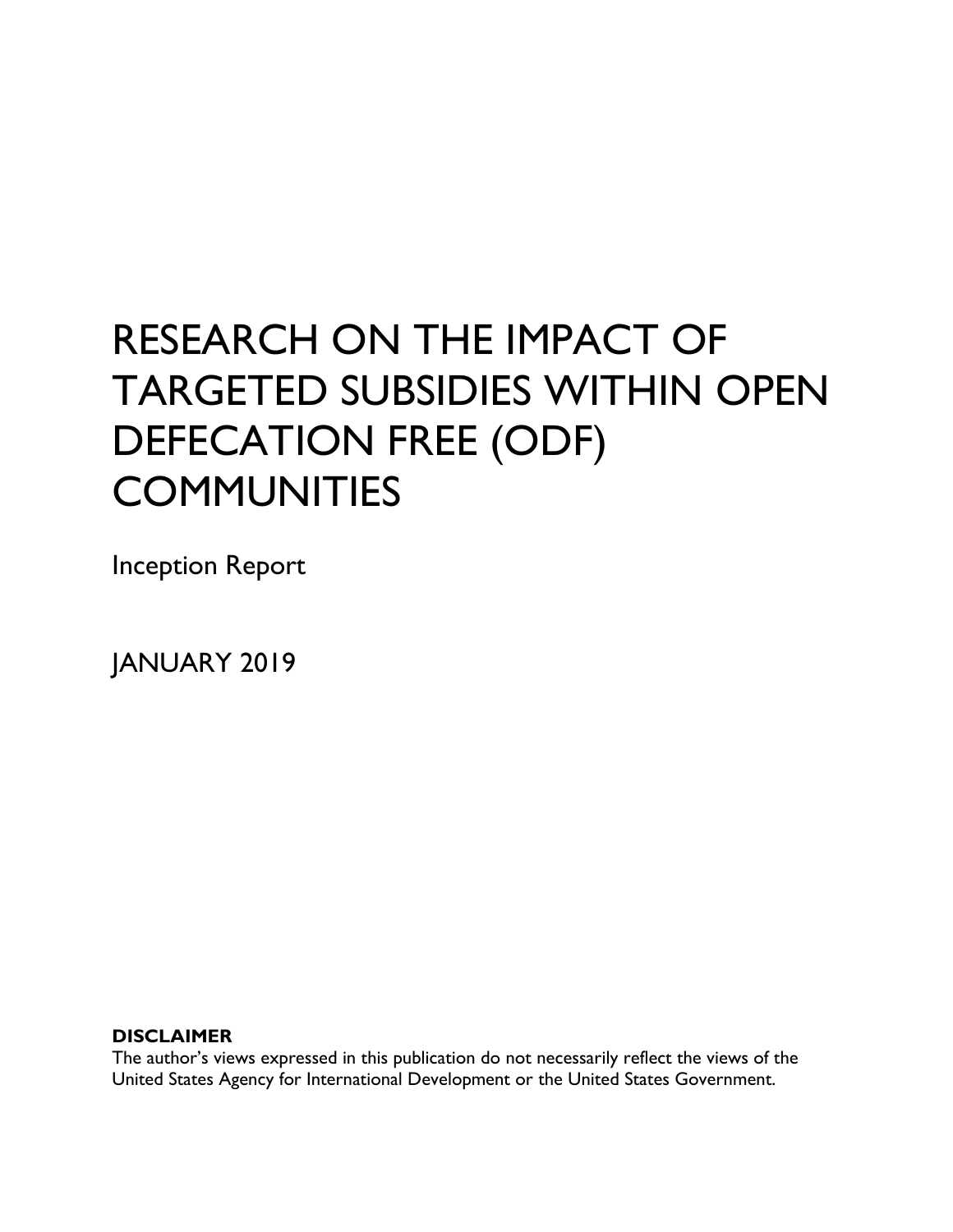## **TABLE OF CONTENTS**

| $\mathbf{L}$ .0 |     |                                                       |  |
|-----------------|-----|-------------------------------------------------------|--|
|                 | IJ  |                                                       |  |
|                 | 1.2 |                                                       |  |
|                 |     |                                                       |  |
|                 | 2.1 |                                                       |  |
|                 | 2.2 | SECTOR RECOMMENDATIONS FOR FINANCIAL SUPPORT IN CLTS5 |  |
|                 | 2.3 |                                                       |  |
|                 | 2.4 |                                                       |  |
|                 | 2.5 |                                                       |  |
|                 | 2.6 |                                                       |  |
|                 | 2.7 |                                                       |  |
|                 |     |                                                       |  |
|                 | 3.1 |                                                       |  |
|                 | 3.2 |                                                       |  |
|                 | 3.3 |                                                       |  |
|                 |     |                                                       |  |
|                 |     |                                                       |  |
|                 |     |                                                       |  |
|                 | 3.4 |                                                       |  |
|                 | 3.5 |                                                       |  |
|                 |     |                                                       |  |
|                 | 4.1 |                                                       |  |
|                 | 4.2 |                                                       |  |
|                 | 4.3 |                                                       |  |
|                 | 4.4 |                                                       |  |
|                 | 4.5 |                                                       |  |
|                 |     |                                                       |  |
|                 |     |                                                       |  |
|                 |     |                                                       |  |
|                 | 4.6 |                                                       |  |
|                 | 4.7 |                                                       |  |
|                 | 4.8 |                                                       |  |
|                 | 4.9 |                                                       |  |
|                 |     | 4.10 RISKS<br>- 30                                    |  |
|                 |     | 5.0 ENGAGEMENT, LEARNING, AND DISSEMINATION 31        |  |
|                 |     |                                                       |  |
|                 |     |                                                       |  |
|                 |     |                                                       |  |
| 6.0             |     |                                                       |  |
| 7.0             |     |                                                       |  |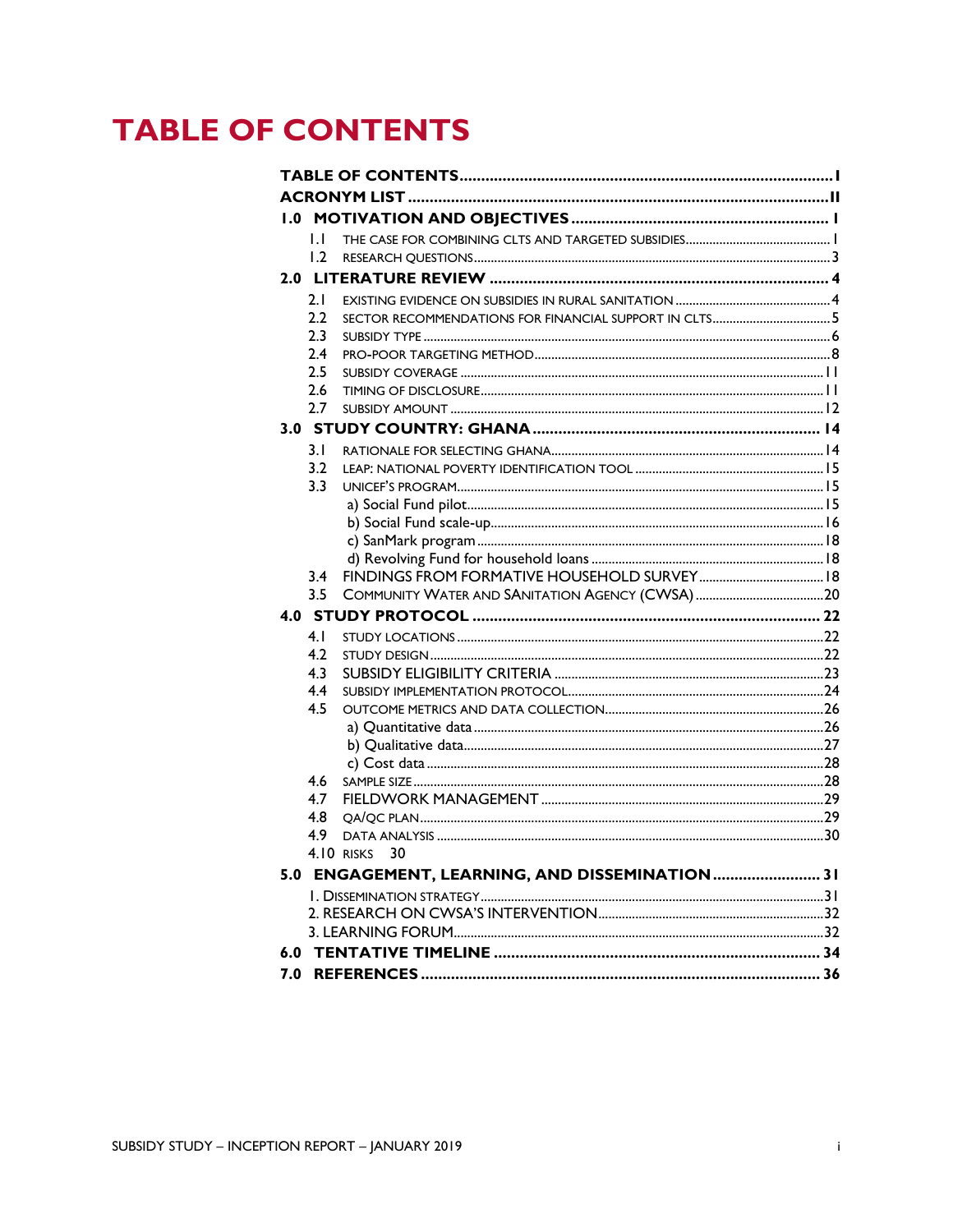## **ACRONYM LIST**

| <b>ACF</b>      | Action Contre la Faim (Action against Hunger)                               |
|-----------------|-----------------------------------------------------------------------------|
| <b>BPL</b>      | <b>Below Poverty Line</b>                                                   |
| <b>CLTS</b>     | Community-Led Total Sanitation                                              |
| <b>CHOBA</b>    | Community Hygiene Output-Based Aid                                          |
| <b>cRCT</b>     | <b>Cluster Randomized Controlled Trial</b>                                  |
| <b>CRS</b>      | <b>Catholic Relief Services</b>                                             |
| <b>CTV</b>      | <b>Community Technical Volunteers</b>                                       |
| <b>CWSA</b>     | Community Water and Sanitation Agency                                       |
| <b>GPS</b>      | <b>Global Positioning System</b>                                            |
| <b>GSF</b>      | <b>Global Sanitation Fund</b>                                               |
| iDE             | International Development Enterprise                                        |
| <b>IMC</b>      | <b>International Medical Corps</b>                                          |
| <b>ITT</b>      | <b>Intention To Treat</b>                                                   |
| <b>JMP</b>      | Joint Monitoring Programme                                                  |
| <b>LEAP</b>     | Livelihood Empowerment Against Poverty                                      |
| <b>MBS</b>      | Market-Based Sanitation                                                     |
| <b>MOU</b>      | Memorandum Of Understanding                                                 |
| <b>NLLAP</b>    | National Level Learning Alliance Platform                                   |
| OD.             | Open Defecation                                                             |
| <b>ODF</b>      | <b>Open Defecation Free</b>                                                 |
| <b>PHAST</b>    | Participatory Hygiene and Sanitation Transformation                         |
| <b>PP</b>       | Percentage Points                                                           |
| QA/QC           | <b>Quality Assurance/Quality Control</b>                                    |
| <b>RBP</b>      | <b>Results Based Payment</b>                                                |
| <b>RCT</b>      | <b>Randomized Controlled Trial</b>                                          |
| <b>RICCS</b>    | Regional Intra-Coordination Committee                                       |
| <b>SanMark</b>  | <b>Sanitation Marketing</b>                                                 |
| <b>TSC</b>      | <b>Total Sanitation Campaign</b>                                            |
| <b>UNC</b>      | University of North Carolina                                                |
| <b>UNICEF</b>   | United Nations International Children's Emergency Fund                      |
| <b>USAID</b>    | United States Agency for International Development                          |
| <b>USD</b>      | <b>United States Dollar</b>                                                 |
| <b>WASH</b>     | Water, Sanitation and Hygiene                                               |
| <b>WASHPaLS</b> | Water, Sanitation, and Hygiene Partnerships and Learning for Sustainability |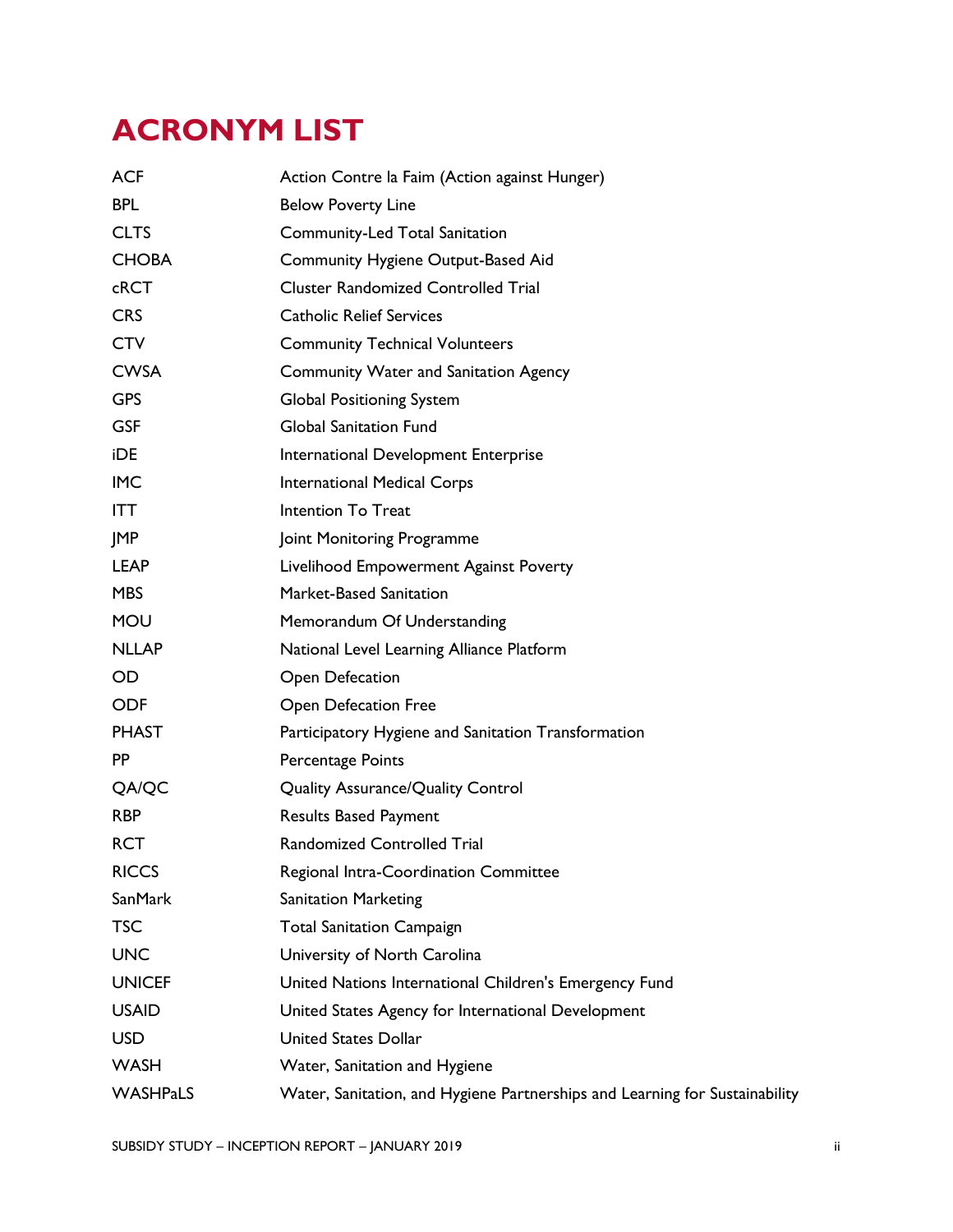## **1.0 MOTIVATION AND OBJECTIVES**

#### **1.1 THE CASE FOR COMBINING CLTS AND TARGETED SUBSIDIES**

**There is growing evidence that the poor do not benefit equally from Community-Led Total Sanitation (CLTS) programs,** as indicated by the fact that they tend to construct lowerquality latrines (House et al., 2017; Mukherjee, 2011; Singh and Balfour, 2015) and are more likely to revert back to open defecation (Crocker et al., 2017a; Kullmann et al., 2011; Odagiri et al., 2017; Robinson and Gnilo, 2016a; USAID, 2017). Additionally, there are reports that the poor may face disproportionate social pressures to build latrines (Bartram et al., 2012), leading them to sell assets or go into debt to do so (House et al., 2017). Beyond the ethical concerns that such inequity raises, it also creates a potential public health problem: as reductions in enteric diseases and growth faltering from sanitation improvements may well be driven by herd protection (Fuller et al., 2016; Fuller and Eisenberg, 2016; Harris et al., 2017; Jung et al., 2017a, 2017b), allowing the poorest fraction to revert back to open defecation (OD) can limit health benefits for the entire community.

**Combining targeted subsidies and CLTS is not straightforward because CLTS is at its core a no-subsidy approach** (Kar and Chambers, 2008). In fact, CLTS was conceived as an alternative to top-down hardware subsidy programs that had generally failed to change sanitation behaviors in rural areas of Africa and South-East Asia. By contrast, CLTS is based on the premise that behavior change must come from *within* a community through psycho-social mechanisms and collective action. There are therefore widespread concerns that *external* financial support, by creating expectations, will deter selfhelp. These concerns are justified at least in part, as CLTS has been found to be more effective in areas with no prior history of WASH subsidies (Crocker et al., 2016; Harvey, 2011; Sah and Negussie, 2009; Venkataramanan, 2016).

**In recognition of equity concerns, the sanitation sector's aversion to subsidies may be easing, and several CLTS programs in East and South Asia have explored targeted subsidies** (Table 1). Vernon and Bongartz (2016) write that while subsidies have long been a source of controversy within the CLTS community, "it is becoming increasingly evident that the poorest and most marginalized people will not necessarily be able to access sustained improved sanitation and climb the sanitation ladder without some form of external assistance." Robinson and Gnilo (2016b) have observed that attaining open defecation free (ODF) communities often is linked to some form of pro-poor support – financial or in-kind.

**Robust evidence on the impact of targeted subsidies on CLTS outcomes is still limited.** One randomized controlled trial (RCT) in Bangladesh demonstrated the benefits of adding a targeted subsidy to a CLTS program, in this case discount vouchers (Guiteras et al., 2015). A second RCT in Lao is testing the effect of a different type of targeted subsidy (household rebates) on CLTS outcomes (see Section 2.1 and Table 2). Additional evidence on targeted subsidies comes from Market-Based Sanitation (MBS), an approach that seeks to strengthen the provision of sanitation goods and services through the private sector. Studies of three MBS programs in Southeast Asia (Table 3) have shown that different types of targeted subsidies (discount vouchers, household rebates, results-based payments) can increase access to improved sanitation among the very poor. However, *no study on targeted subsidies for toilets has been conducted in Africa*.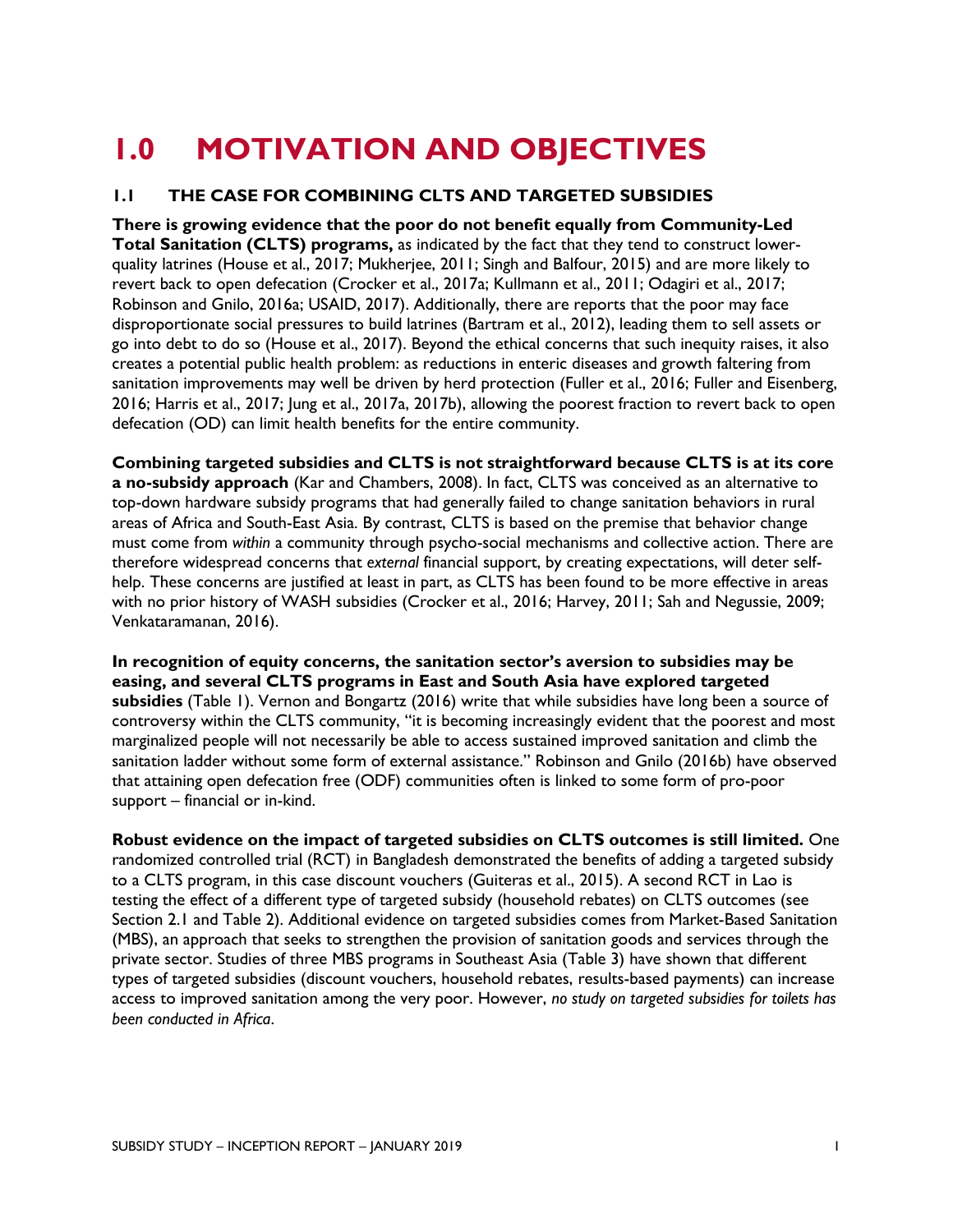| <b>Country</b>        | Program                                          | Type of targeted subsidy                                                                                                                                                                                                                                                               | <b>Reported</b><br>outcomes                                                                                     | <b>References</b>                                                         |
|-----------------------|--------------------------------------------------|----------------------------------------------------------------------------------------------------------------------------------------------------------------------------------------------------------------------------------------------------------------------------------------|-----------------------------------------------------------------------------------------------------------------|---------------------------------------------------------------------------|
| Bangladesh            | Dishari<br>(Gov. and<br>NGOs)                    | Upfront donation of construction<br>materials (corresponding to 42% of total<br>costs) to the 7% poorest households,<br>identified through a community<br>participatory process (with eligibility and<br>exclusion criteria) + financial reward to<br>ODF sub-districts.               | 70% increase in<br>latrine coverage,<br>mostly sustained.<br>High leverage<br>ratio <sup>(2)</sup> (2.3)        | Trémolet et<br>al., 2010                                                  |
| Bangladesh            | <b>BRAC</b>                                      | Vouchers to poor households covering<br>part of the material costs to build a<br>latrine.                                                                                                                                                                                              | Not available                                                                                                   | Robinson and<br>Gnilo, 2016a                                              |
| Cambodia              | SNV                                              | Discount vouchers (with supplier results-<br>based payment) for pour-flush latrine<br>targeted at $IDPoor^{(1)}$   (71% subsidy) and<br>IDPoor 2 (57% subsidy) households. The<br>subsidy is introduced when 80% of the<br>village is ODF (but village chiefs know<br>from the start). | 38% of eligible<br>households<br>redeemed the<br>voucher. High<br>leverage ratio <sup>(2)</sup><br>$(6-7).$     | ISF and SNV,<br>2017; Myers<br>and Gnilo,<br>2017                         |
| Cambodia              | Plan                                             | Upfront cash transfer (through<br>microfinance institution) to IDPoor 1 and<br>2 households who have dug a pit and<br>committed to applying behavior change<br>messages. The cash transfer is supposed<br>to cover material costs, corresponding to<br>~50% of construction costs.     | 61% of targeted<br>households have<br>built latrines                                                            | Myers and<br>Gnilo, 2017                                                  |
| Ghana                 | Global<br>Communities                            | Full sub-structure subsidy (direct<br>provision of Digni-Loo) for the most<br>vulnerable households in ODF<br>communities, designated through<br>community consultation.                                                                                                               | Not available                                                                                                   | <b>WASHPaLS</b><br>formative<br>research<br>report, 2018<br>(Unpublished) |
| Ghana                 | <b>UNICEF</b>                                    | Full sub-structure subsidy (voucher with<br>supplier results-based payment) for<br>poorest households in flood-prone areas.<br>Households were identified through the<br>national Livelihood Empowerment Against<br>Poverty (LEAP) program and community<br>consultation.              | Not available                                                                                                   | <b>WASHPaLS</b><br>Ghana<br>scoping trip<br>report, 2018<br>(Unpublished) |
| India<br>(Maharastra) | $TSC^{(3)}$ (Gov.<br>of India)                   | 22% rebate to "below poverty line" (BPL)<br>households after the village is ODF. ODF<br>villages also received a financial reward to<br>be spent on sanitation.                                                                                                                        | 38% increase in<br>coverage,<br>though with<br>some slippage.<br>Very high<br>leverage ratio $^{(2)}$<br>(10.3) | Trémolet et<br>al., 2010                                                  |
| India<br>(Orissa)     | $\overline{\text{TSC}}^{(3)}$ (Gov.<br>of India) | 85% upfront discount on latrines for BPL<br>households.                                                                                                                                                                                                                                | 29% increase in<br>latrine coverage<br>(34% for BPL<br>households)                                              | Pattanayak et<br>al., 2009                                                |

**Table 1. Prior programs combining CLTS with targeted subsidies**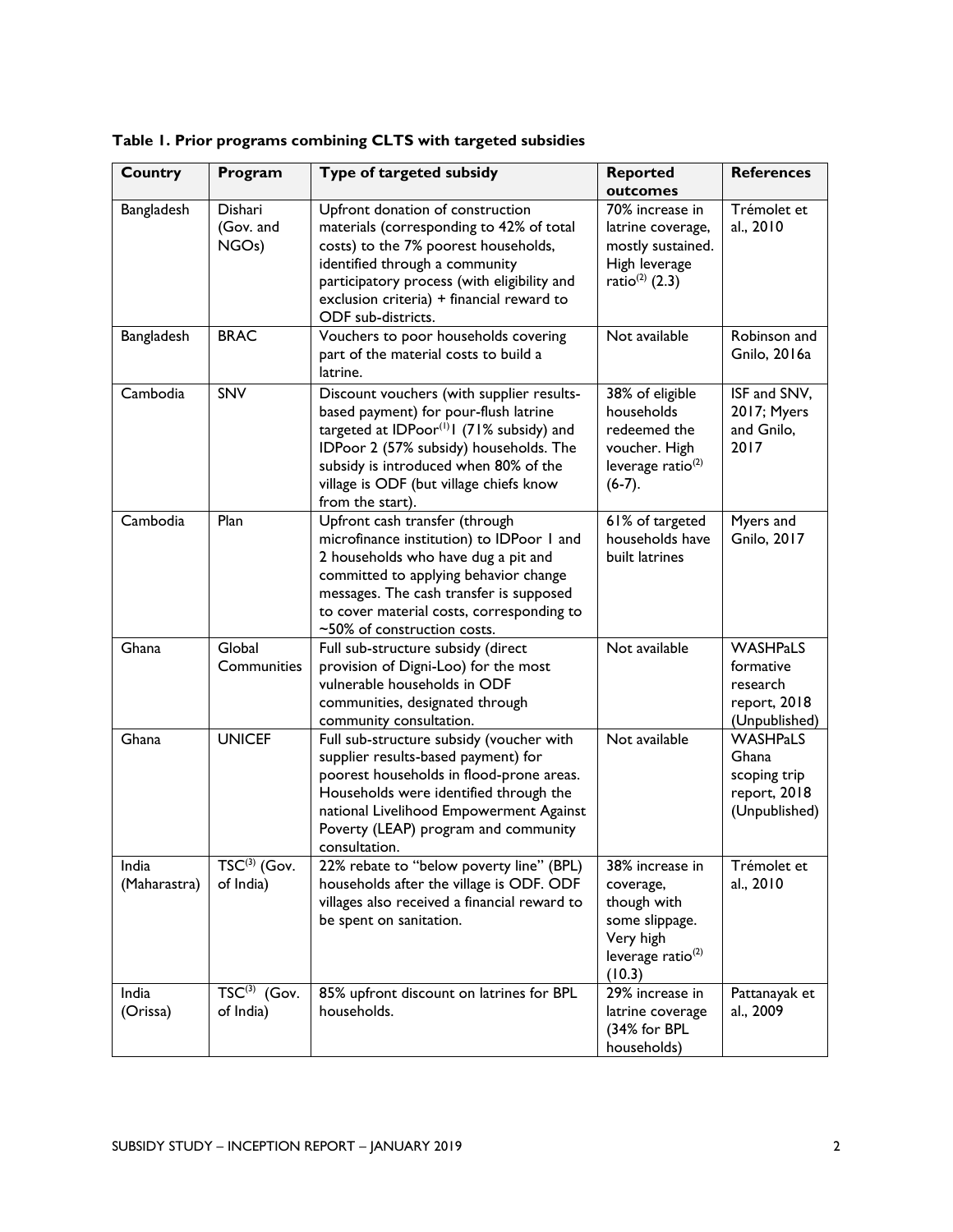| Nepal       | GSF <sup>(4)</sup><br>/Gov. of<br>Nepal | Ultra-poor households are eligible for a<br>local government subsidy when 90% of a<br>community is ODF. Beneficiary<br>households are identified by village<br>committees and local government.                                                                                                                     | Not available                                                                                                                            | House et al.,<br>2017        |
|-------------|-----------------------------------------|---------------------------------------------------------------------------------------------------------------------------------------------------------------------------------------------------------------------------------------------------------------------------------------------------------------------|------------------------------------------------------------------------------------------------------------------------------------------|------------------------------|
| Philippines | PHAST <sup>(5)</sup><br>(UNICEF)        | The phased approach can include<br>subsidies, financial incentives, or<br>community rewards. For example, ACF <sup>(6)</sup><br>uses vouchers, IMC <sup>(7)</sup> uses post-ODF<br>targeted subsidies, Samaritan Purse uses<br>post-ODF microfinance and vouchers.                                                  | Not available                                                                                                                            | Robinson and<br>Gnilo, 2016b |
| Timor-Leste | <b>WaterAid</b>                         | Discount vouchers of 9.5 USD for<br>sanitation products such as toilet pans to<br>poor households identified through a<br>proxy means test followed by a<br>community meeting. Only ODF villages<br>were eligible. Vouchers could be<br>redeemed if the beneficiary spent at least<br>6 USD in sanitation products. | 76% redemption<br>rate. 94% had<br>started installing<br>2 months later.<br>Spillover effects<br>were noted on<br>non-<br>beneficiaries. | WaterAid,<br>2017            |

*(1) ID Poor is the Government of Cambodia's poverty screening system, which identifies poor (IDPoor 2) and extremely poor (IDPoor 1) households.*

*(2) The leverage ratio is the amount invested by beneficiary household divided by the subsidy amount.*

*(3) Total Sanitation Campaign*

*(4) Global Sanitation Fund*

*(5) Participatory Hygiene and Sanitation Transformation*

*(6) ACF: Action Contre la Faim (Action Against Hunger)*

*(7) IMC: International Medical Corps*

#### **1.2 RESEARCH QUESTIONS**

USAID's Water, Sanitation, and Hygiene Partnerships and Learning for Sustainability (USAID/WASHPaLS) project is undertaking research to investigate whether targeted subsidies are an effective way to help sustain the gains achieved by CLTS. Specifically, we aim to answer the following three research questions:

- 1. To what extent do targeted subsidies within ODF communities result in sustained latrine coverage, quality, and use among the most vulnerable households?
- 2. To what extent do these benefits spill over to the rest of the community?
- 3. What are the costs and challenges of implementing a post-ODF targeted subsidy program?

Our hypothesis for the first question is that targeted sanitation subsidies in ODF communities will increase and help sustain latrine coverage, quality, and use amongst the targeted households.

Our hypothesis for the second question is that increased latrine coverage, quality, and use among targeted households encourage the rest of the community to make similar improvements.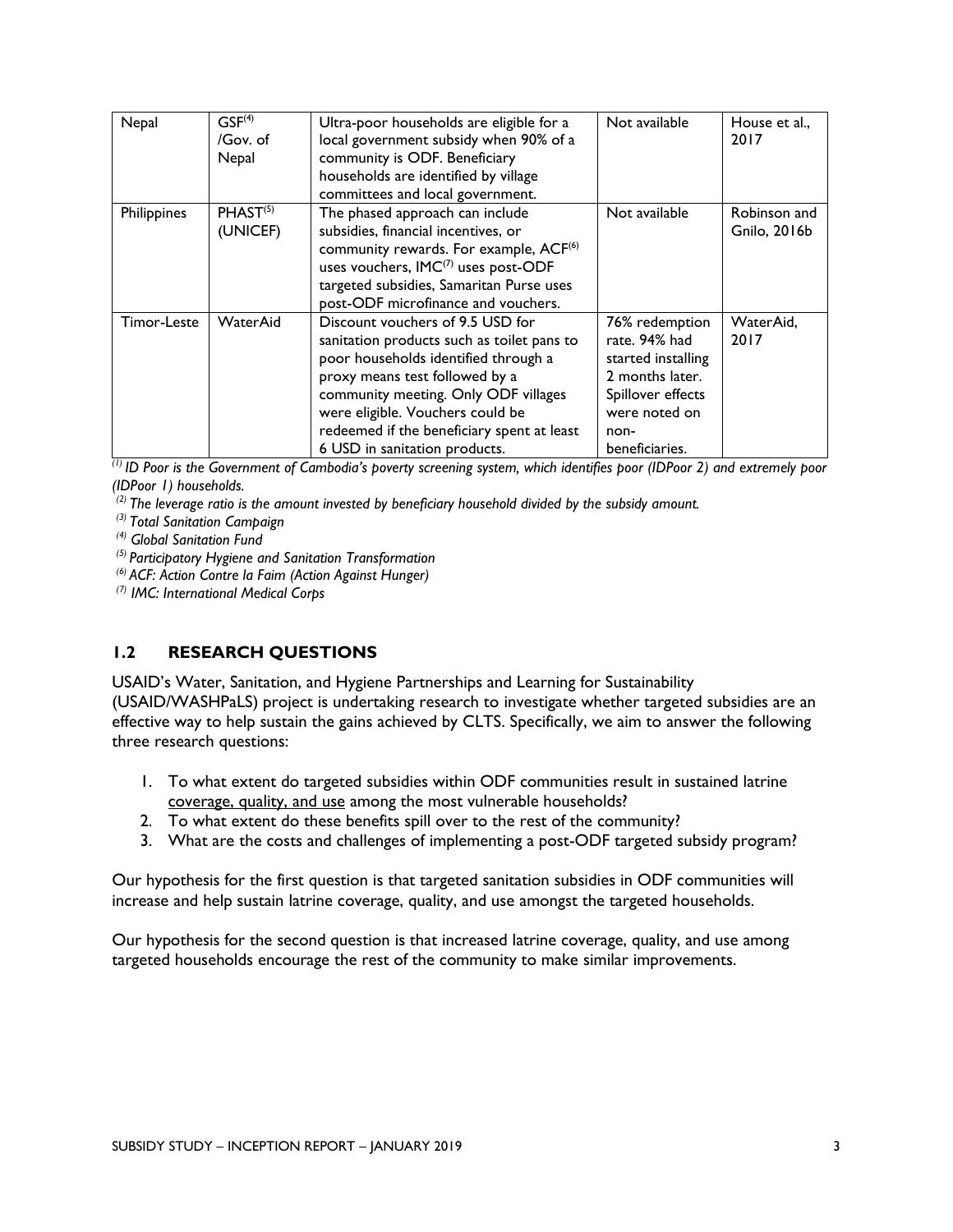## **2.0 LITERATURE REVIEW**

#### **2.1 EXISTING EVIDENCE ON SUBSIDIES IN RURAL SANITATION**

Based on our global literature review, *An Examination of CLTS's Contributions toward Universal Sanitation* (USAID, 2018a), there are two RCTs investigating the effect of adding a targeted subsidy to a CLTS intervention: the first one took place in Bangladesh in 2011-2013; the second is ongoing in Lao (Table 2).

The Bangladesh RCT tested the impact of offering 75% discount vouchers to households in the bottom 75% of the wealth distribution (Table 2). Compared to CLTS-only villages, the targeted subsidy increased overall latrine coverage village-wide by 9.4 percentage points (pp) and hygienic $^{\rm l}$  latrine coverage by 12.4 pp, while decreasing open defecation by 6.9 pp. The increase in latrine *ownership* was 4.8 pp higher than the increase in latrine *access*, indicating that the subsidy also moved households who were previously sharing sanitation facilities into individual ownership. Most notably, the subsidy produced positive spillover effects: i) subsidy beneficiaries were more likely to use their voucher to build a latrine when the subsidy coverage was high (i.e., targeting more than 50% of the poor, i.e., over 37% of the population), and ii) non-beneficiaries were also more likely to build a latrine when subsidy coverage was high in the village (Guiteras et al., 2015).

The Lao RCT, co-funded by USAID/WASHPaLS, is testing the impact of offering rebates to vulnerable households as part of an integrated program of CLTS and market-based measures. The study began in 2016 and preliminary findings were presented at the 2018 UNC Water and Health Conference; full experimental results are expected to be published in 2019.

| Country                                           | <b>Subsidy type</b>                                                     | <b>Targeting</b><br>method                                                                                         | Subsidy amount                                                                                                            | <b>Timing</b>                                                          |
|---------------------------------------------------|-------------------------------------------------------------------------|--------------------------------------------------------------------------------------------------------------------|---------------------------------------------------------------------------------------------------------------------------|------------------------------------------------------------------------|
| Bangladesh<br>(Guiteras et al.,<br>2015           | Voucher for any of<br>three latrine<br>models                           | Random selection<br>of 25%, 50%, or<br>75% of households<br>amongst the 75%<br>poorest (based on<br>landholdings). | 16-36 USD,<br>corresponding to<br>75% of hardware<br>costs $(~50\%~of)$<br>total costs when<br>including<br>installation) | Lottery conducted<br>during CLTS<br>triggering                         |
| Lao (ongoing East<br>Meets West/<br>Thrive trial) | Rebate if latrine is<br>built, used, and has<br>handwashing<br>station* | The poorest 30%<br>of households are<br>identified through<br>a score card<br>(proxy-means test)                   | 20 USD.<br>corresponding to<br>25-35% of<br>hardware costs                                                                | Concept is<br>introduced at the<br>end of the CLTS<br>triggering event |

#### **Table 2. Subsidy characteristics in the two CLTS + subsidy RCTs**

*\* Field-level CLTS facilitators (village motivators, district/province staff) also get a 2-3 USD reward for each eligible household who has built a latrine*

Research on targeted sanitation subsidies combined with MBS programs provides additional evidence on the benefits of using targeted subsidies in rural sanitation programs. The results of three studies in Southeast Asia using discount vouchers, results-based payments, and household rebates, respectively, are summarized in Table 3.

 $\overline{a}$ 

 $<sup>1</sup>$  "hygienic" = intact slab, sealed pit, and intact water seal</sup>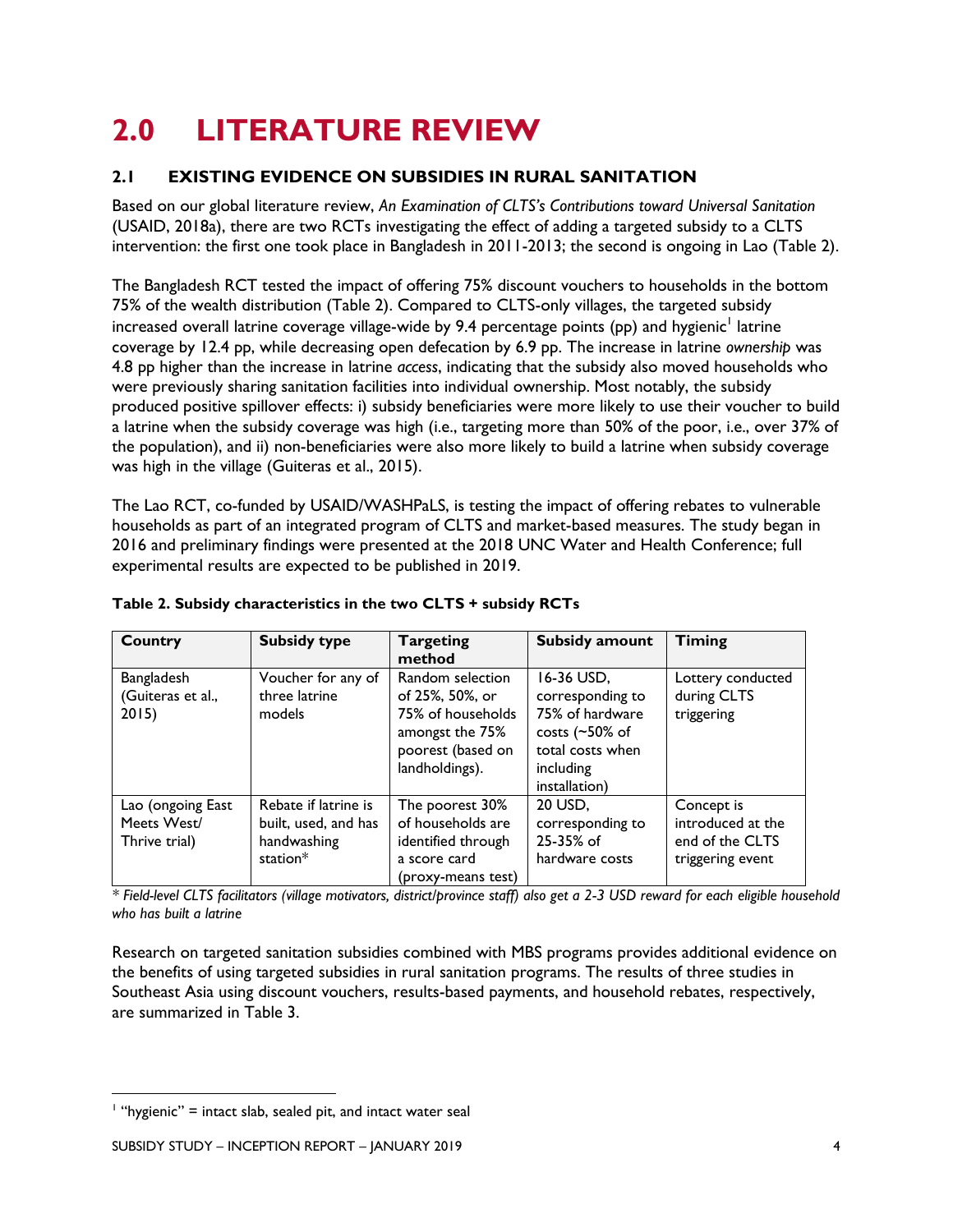| Country                                        | <b>Targeting</b><br>method                                                                                                           | <b>Subsidy type</b>                                                                                                                                                                                                              | <b>Results</b>                                                                                                                                                                                                                                                                                                     | <b>References</b>         |
|------------------------------------------------|--------------------------------------------------------------------------------------------------------------------------------------|----------------------------------------------------------------------------------------------------------------------------------------------------------------------------------------------------------------------------------|--------------------------------------------------------------------------------------------------------------------------------------------------------------------------------------------------------------------------------------------------------------------------------------------------------------------|---------------------------|
| Cambodia (iDE)                                 | <b>IDPoor households</b><br>(categories I and<br>$2)$ (~40% poorest)                                                                 | 45% and 22%<br>discount voucher<br>(for EZ latrine) to<br>IDPoor 1 and 2,<br>respectively*                                                                                                                                       | Toilet sales to IDPoor<br>households multiplied<br>5x, leading to a 14.3 pp<br>increase in latrine<br>coverage for this<br>population. There were<br>no significant changes<br>for the non-poor.<br>Overall, costs per<br>latrine built were lower<br>due to decreased<br>requirements for sales<br>and marketing. | Nicoletti et<br>al., 2017 |
| Cambodia (East<br><b>Meets</b><br>West/Thrive) | <b>IDPoor households</b><br>$(-40\%$ poorest)                                                                                        | Household discount<br>combined with<br>results-based<br>payments to<br>suppliers: eligible<br>households received<br>an upfront 33%<br>discount and the<br>supplier was only<br>compensated if the<br>latrine was<br>installed** | The subsidy program<br>increased latrine<br>coverage by 21 pp for<br>the poorest (and by 10<br>pp overall), with no<br>negative spill-over<br>detected.                                                                                                                                                            | Rivera et al.,<br>2016    |
| Vietnam (East<br><b>Meets</b><br>West/Thrive)  | Poor, Near-Poor<br>and Economic<br>Hardship<br>households<br>(government<br>categories,<br>corresponding to<br>the $(-40\%$ poorest) | 20 USD (9%) rebate<br>to poor households<br>that built a hygienic<br>latrine within 6-9<br>months***                                                                                                                             | The program increased<br>private septic tank<br>ownership by 17 pp<br>among the two lowest<br>income quintiles.                                                                                                                                                                                                    | Nguyen et<br>al., 2016    |

#### **Table 3. Evidence from studies of targeted sanitation subsidies in MBS programs**

*\* In addition, all households (poor and non-poor) could take out microloans*

*\*\* In addition, village promoters received a 2 USD reward for every IDPoor household building a latrine*

*\*\*\* In addition, local governments received conditional cash transfers for community-wide sanitation coverage improvements*

#### **2.2 SECTOR RECOMMENDATIONS FOR FINANCIAL SUPPORT IN CLTS**

With the increasing interest in support to the poor, practitioners in the rural sanitation sector has formulated several recommendations on how to design and implement targeted subsidies.

First, Myers and Gnilo (2017) point out that **building in equity and inclusiveness in CLTS requires more than financial support**: it necessitates modifying several aspects of the CLTS process to include a deliberate focus on the poor. For example, the authors recommend engaging with very poor households during the pre-triggering phase to make sure that they attend the triggering event, to provide toilet options for the poorest, and to do more intense follow-ups with the most vulnerable households. The implementation of the subsidy itself should include specific steps to ensure that the most vulnerable can benefit; for example, implementers in Timor-Leste and Cambodia have recommended long voucher redemption periods (as the very poor may need more time to make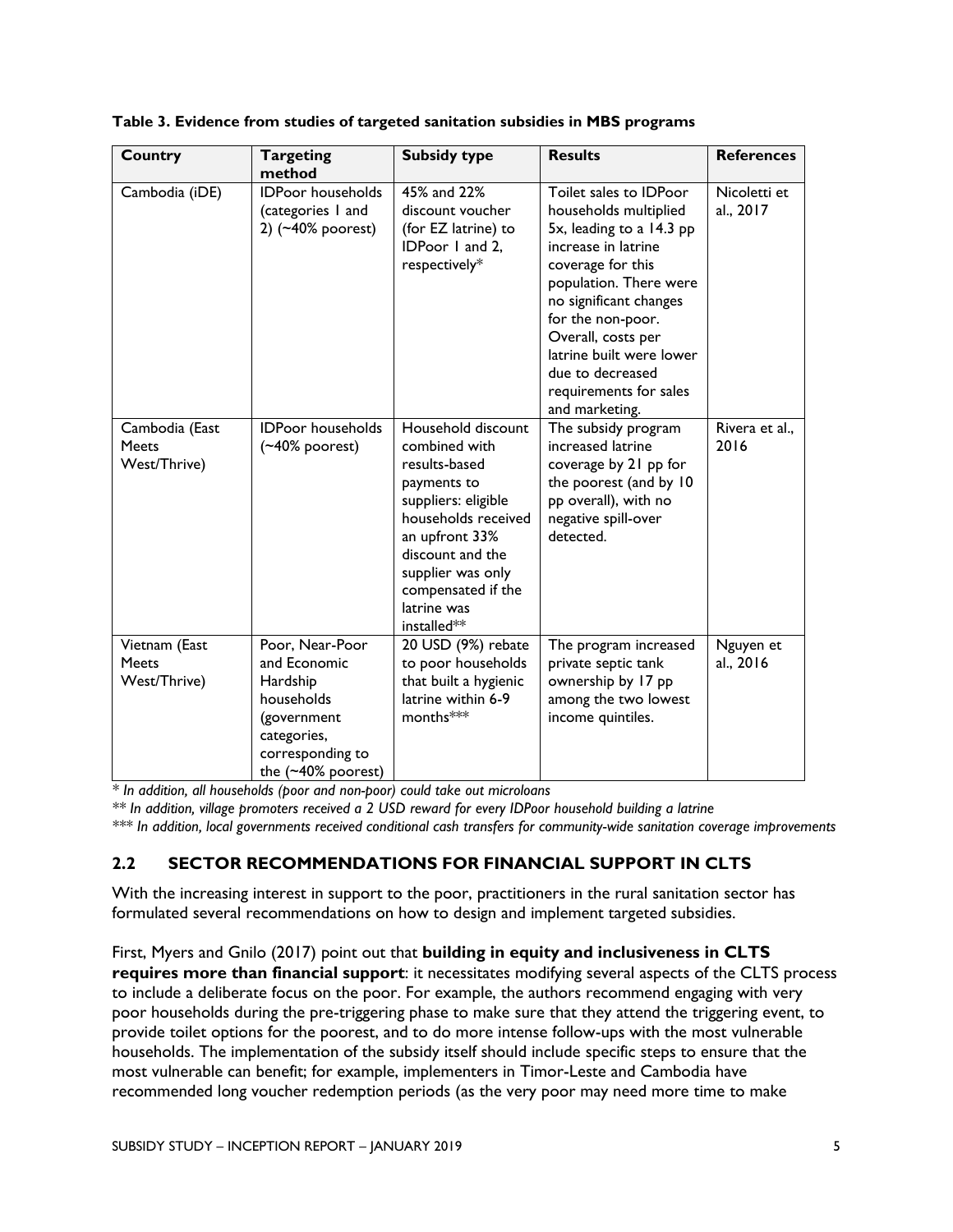financial investment decisions), support in prioritizing household expenses (as the very poor have many competing priorities), and household visits during the targeting process (as some marginalized households may not attend community meetings) (ISF and SNV, 2017; WaterAid, 2017).

Second, several authors caution that **a subsidy program is only useful if it can be scaled up and sustained with public funds** (Myers and Gnilo, 2017; Trémolet et al., 2010; USAID, 2018b). Therefore, attention should be given to scalability when selecting the subsidy type, coverage, amount, and the targeting method, as discussed in the following sections.

Finally, practitioners argue that **targeted subsidies should be designed so as not to interfere with the CLTS process itself**, out of concern that even a targeted subsidy may undermine collective action by creating expectations, causing broader community resentment, and/or disengaging nontargeted households. These risks should be considered when designing subsidy programs, particularly the subsidy type, targeting method, and timing.

#### **2.3 SUBSIDY TYPE**

Historically, sanitation subsidies referred to the *direct provision* of latrines or construction materials to low-income communities. This supply-driven approach has failed to produce long-lasting impacts because it did not generate demand for sanitation, and it was not sustainable or replicable at scale (Jenkins and Sugden, 2006). Therefore, this study does not focus on direct-provision subsidies, but rather on "smart" subsidies that are both designed to respond to consumer demand and targeted at the most-in-need households.

At least five types of targeted subsidies have been employed in rural sanitation programs:

- A. *Discount voucher* to purchase a specific product available in the market (e.g., WaterAid in Timor-Leste and iDE in Cambodia; Tables 1 and 3)
- B. *Discount voucher with supplier results-based payment ("Voucher+RBP")* where households pay a discounted price to suppliers, and suppliers are only reimbursed after toilet construction has been verified (e.g., SNV and CHOBA in Cambodia, Tables 1 and 3)
- C. *Cash rebate to the household* after toilet construction has been verified (TSC in Maharastra and East Meets West in Lao and Vietnam, Tables 1-3)
- D. *Upfront cash transfer* to the household (e.g., Plan in Cambodia; Table 1)
- E. *Subsidized microloan* through a microfinance institution, whereby households can take a sanitation loan with preferential terms*.*

Subsidy types A, B, and C are considered for this research and discussed in more detail below. We have ruled out upfront cash transfers and microloans for several reasons. Microloans usually exclude the very poor (Lestikow, 2017; Myers and Gnilo, 2017; Trémolet et al., 2010). Robinson and Gnilo (2016a) write that "few previous microfinance programs for sanitation have successfully reached the poorest." They also are complex to implement and manage. Meanwhile, upfront cash subsidies present more risk of diversion (Abdi, 2016; Myers and Gnilo, 2017; USAID, 2018b) compared to demand-driven approaches (vouchers and rebates), and are typically implemented in emergency response and recovery situations.

The subsidy type should be selected based on feasibility, but also based on the primary bottlenecks preventing the very poor from acquiring a latrine (Myers and Gnilo, 2017). Table 4 presents the logistical considerations associated with each of these types of subsidies, as well as advantages and limitations of each.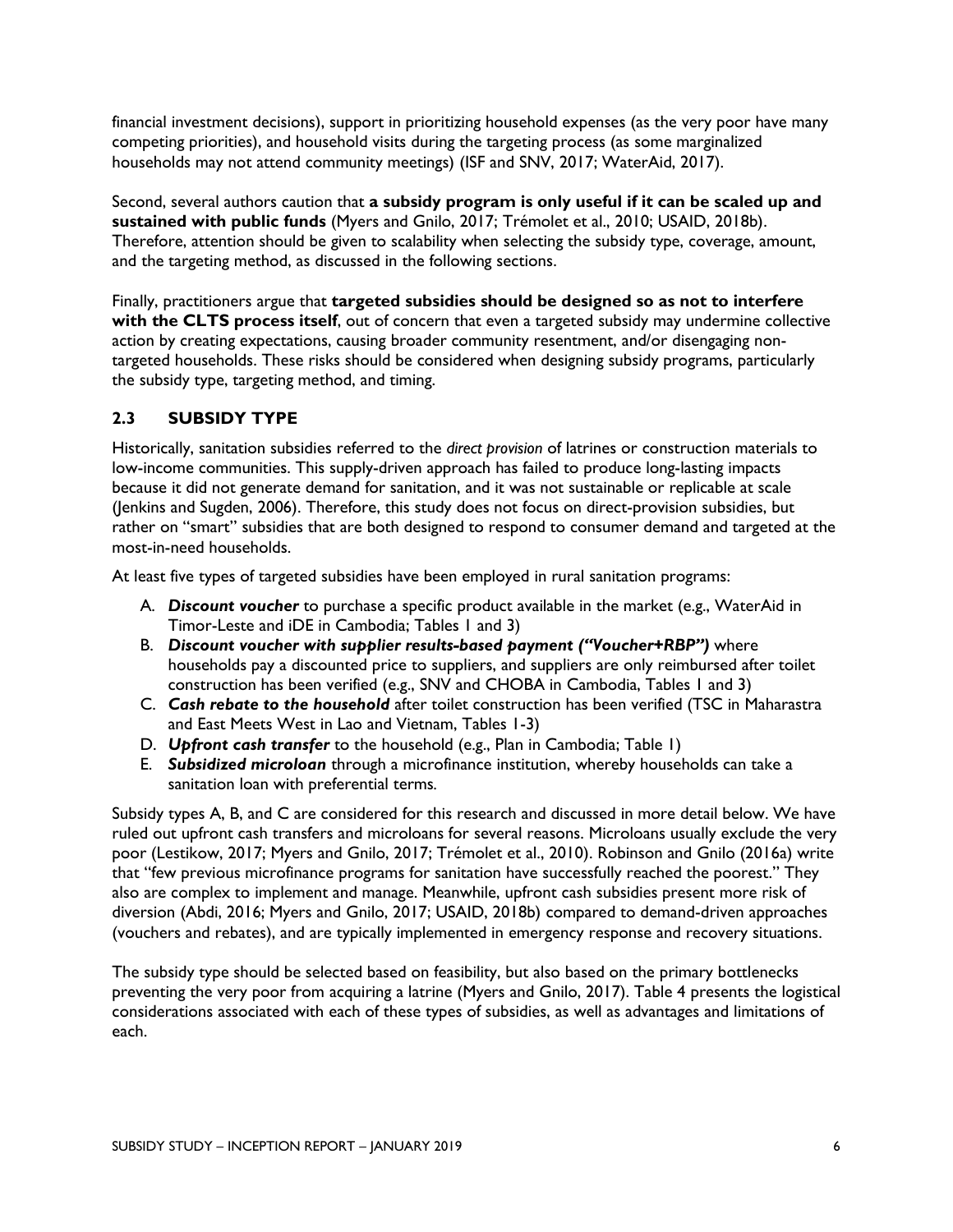|  |  |  | Table 4. Description of three demand-driven subsidy types |  |
|--|--|--|-----------------------------------------------------------|--|
|--|--|--|-----------------------------------------------------------|--|

|             | A. Discount vouchers                                                                                                                                                                                                    | <b>B. Discount voucher with</b><br>supplier results-based<br>payment ("voucher +<br>RBP")                                                                                                                                                                                                                                                      | C. Cash rebate to the<br>household ("household<br>rebate")                                                                                                                                                                |
|-------------|-------------------------------------------------------------------------------------------------------------------------------------------------------------------------------------------------------------------------|------------------------------------------------------------------------------------------------------------------------------------------------------------------------------------------------------------------------------------------------------------------------------------------------------------------------------------------------|---------------------------------------------------------------------------------------------------------------------------------------------------------------------------------------------------------------------------|
| Description | Eligible households receive a<br>voucher for redemption at<br>specific retailers, providing a<br>discount on a toilet product<br>(e.g., latrine slab) or<br>construction materials (e.g.,<br>cement bag).               | Same as the voucher, except<br>that the retailer is only<br>reimbursed after construction<br>of a latrine meeting criteria<br>has been verified.                                                                                                                                                                                               | Eligible households receive a<br>rebate (partial or full) upon<br>construction of a latrine<br>meeting criteria.                                                                                                          |
| Logistics   | Multiple retailers are enrolled<br>and stocked with the<br>subsidized product(s). When a<br>voucher is redeemed, the<br>retailer is reimbursed for the<br>difference between the market<br>price and the voucher price. | This approach combines the<br>logistical requirements of<br>administering vouchers and<br>rebates (because household-<br>level verification is needed<br>before disbursing the RBP).                                                                                                                                                           | Latrine eligibility criteria must<br>be clearly disseminated. In<br>addition, this approach<br>requires a household-level<br>verification cycle (or several,<br>as different households may<br>build at different times). |
| Advantages  | - The subsidy is upfront, so the<br>household doesn't have to<br>advance (all) the costs.<br>- This approach doesn't require<br>a household-level verification<br>cycle                                                 | - Households don't have to<br>advance all the costs.<br>- This approach guarantees<br>that subsidized latrines are<br>built.<br>- Retailers bear the financial<br>risks, and are, thereby,<br>incentivized to verify the<br>eligibility of households and<br>to ensure that latrines are<br>built, e.g., by bundling<br>installation services. | - This approach guarantees<br>that subsidized latrines are<br>built.<br>- It does not require<br>management of retail stocks.                                                                                             |
| Limitations | - There are risks of subsidy<br>"leakage" if the retailers cannot<br>confirm household eligibility.<br>- There is no guarantee that<br>the household will build a<br>latrine                                            | Retailers may not be willing<br>or able to bear the financial<br>risk.                                                                                                                                                                                                                                                                         | The household advances all<br>the costs, which can<br>disadvantage the poor.*                                                                                                                                             |

*\* This limitation of household rebate programs has been observed in Bihar, India* (USAID, 2018b) *and in Vietnam* (Jenkins et al., 2011)

Any targeted subsidy program should be driven by local government to ensure legitimacy and a pathway to scale. For example, East Meets West/Thrive recommends involving local government in the verification process, both to bestow legitimacy on the intervention as well as to think ahead to program scale-up (conversation with East Meets West Lao in Oct 2018). This may involve financial incentives to local government staff involved in the verification.

Whatever the subsidy type (voucher or rebate), Robinson and Gnilo (2016a) emphasized the importance of *providing choice* to households, in terms of toilet options, toilet location, product suppliers, and/or installation timing, hypothesizing that choice will improve feelings of ownership and increase the likelihood of sustained behavior change.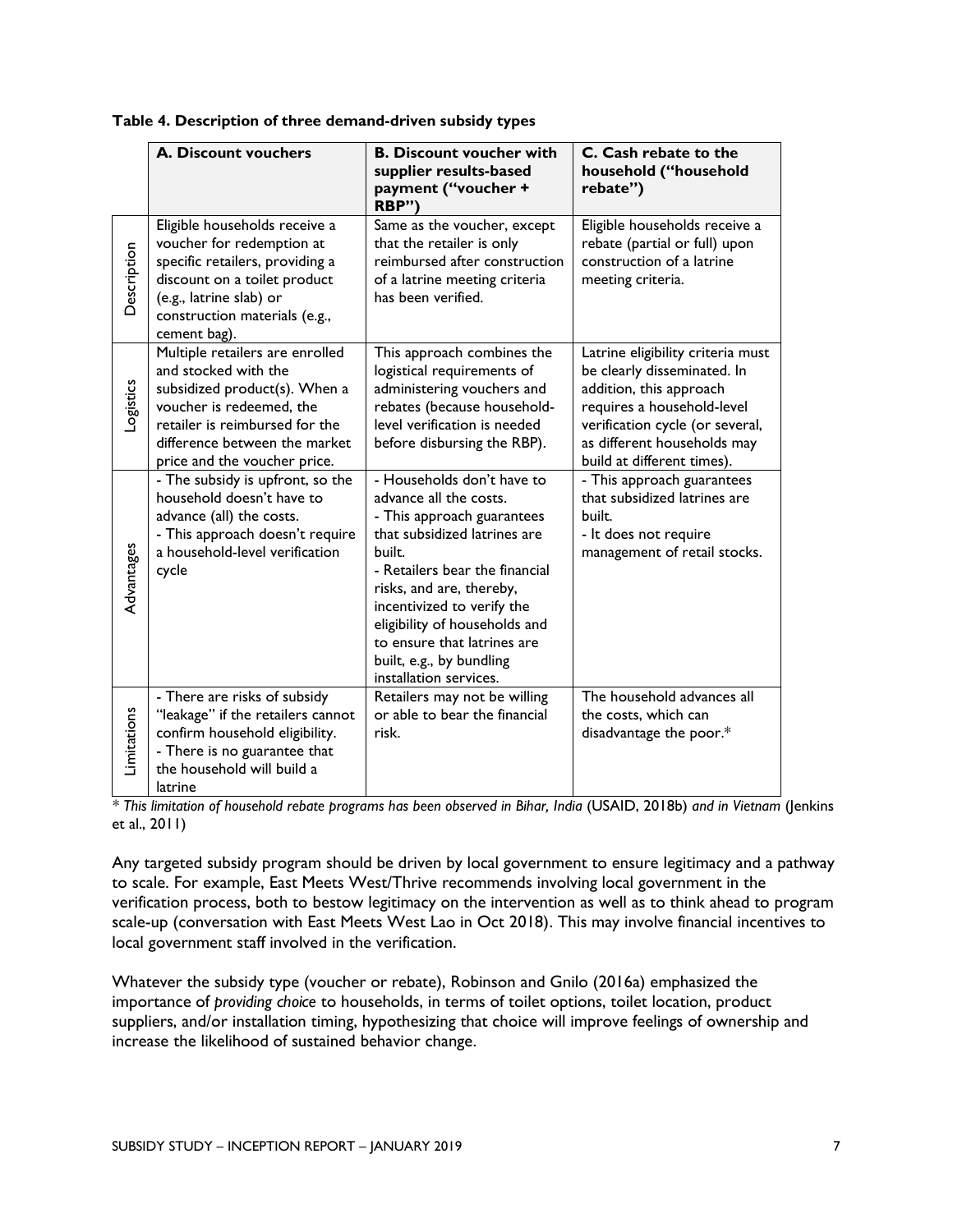#### *Community rewards*

In addition to the household-level subsidy options presented above, several rural sanitation programs have offered financial rewards to communities achieving ODF status (see the Bangladesh and Maharastra examples in Table 1), with mixed results (Myers and Gnilo, 2017). Myers and Gnilo (2017) proposed that where community rewards are successful, prestige, rather than the financial value of the reward, may be the primary driver for change. In any case, community rewards are consistent with the CLTS emphasis on collective action and are recommended by Robinson and Gnilo (2016a). However, no study to our knowledge has investigated whether community-reward programs foster a social stigma against households who cannot install latrines.

The ongoing East Meets West/Thrive trial in Lao (Table 2) is testing the individual and combined effects of household subsidies and community rewards in a CLTS program, as does a third-party evaluation of East Meets West's CHOBA program in Vietnam (Nguyen et al., 2016), in which communities received awards for commune-wide sanitation coverage increases.

#### **2.4 PRO-POOR TARGETING METHOD**

There are several established methods to identify poor households (Table 5). The simplest methods are categorical, geographic, and self-selection targeting. *Categorical targeting* identifies households based on simple characteristics, such as having a single-parent or a disabled member. This method is easy to implement but only is effective if the characteristics chosen are good proxies for poverty (Dershem et al., 2013). *Geographic targeting* identifies entire areas that are deemed poorer than average. This method is straightforward to execute but may overlook disparities in poverty within the targeted geography. *Self-selection* identifies specific population segments based on their abilities to pay for a product or service. Typically, the approach provides a subsidy for a lower-cost product that would only appeal to the poorest households who cannot afford another option (Trémolet et al., 2010). This method does not require prior household information, but its effectiveness can be limited.

Community-based targeting and means-tested targeting are more complex. *Community-based (or participatory) targeting* relies on the input of community members to identify the poorest households (Trémolet et al., 2010). Some forms of this method provide the community with a list of inclusion/exclusion criteria; others request that the community generates its own wealth rankings; and others still rely on the use of maps and cards to sort households into wealth categories (Hargreaves et al., 2007; Trémolet et al., 2010). Community-based targeting is generally thought of as reliable because community members have a more nuanced view of poverty levels than outsiders (e.g., they know which households do not receive any external support) and a better sense of short-term versus long-term poverty (Dershem et al., 2013). It is better suited for smaller communities that are more tight-knit and is difficult to apply at scale; it also is susceptible to subversion by influential community members with ulterior motives (Dershem et al., 2013). Finally, this approach makes it challenging to compare poverty levels across communities and may lack external validity (Aryeetey et al., 2010; Dershem et al., 2013).

*Means-tested targeting* relies on household financial information or proxies thereof (Trémolet et al., 2010). There are three types of means-tested targeting, utilizing different types of data. *Verified meanstested targeting* uses specific financial information reported by the household, such as income reported to the Internal Revenue Service in the United States (Bitrán and Muñoz, 2000). Although these are often accurate data sources that enable comparisons among households, they may be difficult to obtain and are often non-existent in developing countries (Aryeetey et al., 2010). *Simple means-tested targeting* uses one indicator (often reported income) to represent household wealth, which is then confirmed qualitatively by observing the dwelling (Bitrán and Muñoz, 2000). Although it is simple to execute, reported data are often inaccurate or, again, non-existent in developing countries (Bitrán and Muñoz, 2000).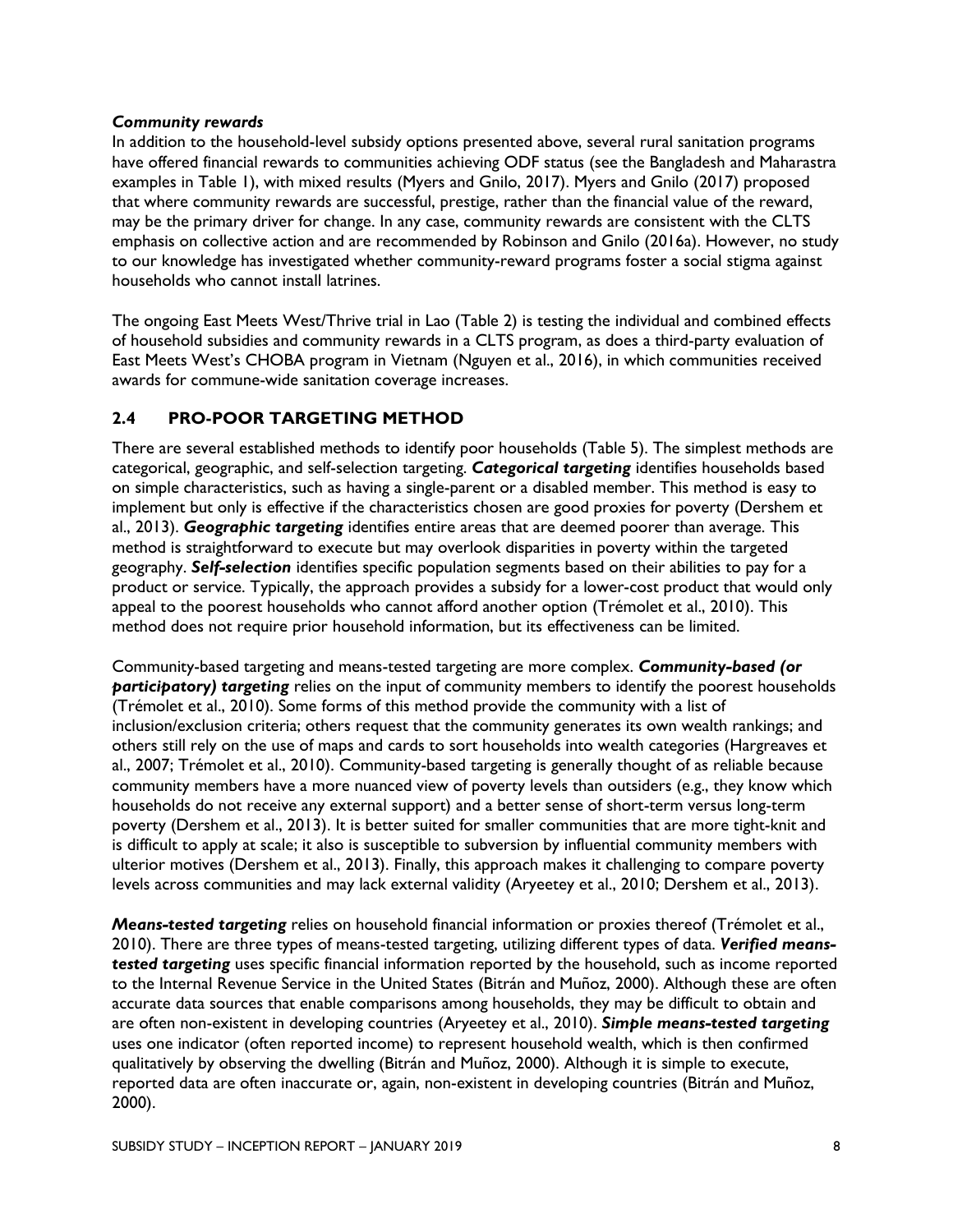#### **Table 5. Summary of pro-poor targeting methods**

| <b>Type</b>                      | <b>Definition</b>                                                                                                                                                                                           | Pros                                                                                                                                                                                                                                                                                                                                                                                                                                                                                    | Cons                                                                                                                                                                                                                                                                                                                                                                                                                                                                                                                                 | <b>Example</b>                                                                                                                                                                                                                                                                                                                                                                                                                                                                                                                            |
|----------------------------------|-------------------------------------------------------------------------------------------------------------------------------------------------------------------------------------------------------------|-----------------------------------------------------------------------------------------------------------------------------------------------------------------------------------------------------------------------------------------------------------------------------------------------------------------------------------------------------------------------------------------------------------------------------------------------------------------------------------------|--------------------------------------------------------------------------------------------------------------------------------------------------------------------------------------------------------------------------------------------------------------------------------------------------------------------------------------------------------------------------------------------------------------------------------------------------------------------------------------------------------------------------------------|-------------------------------------------------------------------------------------------------------------------------------------------------------------------------------------------------------------------------------------------------------------------------------------------------------------------------------------------------------------------------------------------------------------------------------------------------------------------------------------------------------------------------------------------|
| Categorical<br>targeting         | Targeting households<br>based on a set of<br>simple characteristics<br>(Dershem et al., 2013).                                                                                                              | • Easily understood (Dershem et<br>al., 2013).<br>• Easily determined (people know<br>if they fall into the category)<br>(Dershem et al., 2013)<br>Requires minimal time and<br>resources.                                                                                                                                                                                                                                                                                              | • High errors of exclusion and<br>inclusion<br>• Category selection could be<br>weakly correlated with poverty<br>(Dershem et al., 2013)                                                                                                                                                                                                                                                                                                                                                                                             | Targeting single-headed households,<br>the elderly, households with a<br>disabled member, etc.                                                                                                                                                                                                                                                                                                                                                                                                                                            |
| Geographic<br>targeting          | Targeting an entire<br>geographic area known<br>to be poorer than<br>average through<br>national surveys<br>(Trémolet et al., 2010).                                                                        | Easily implemented.<br>$\bullet$<br>Can increase effectiveness of<br>program due to focused area of<br>outreach and coverage<br>(Dershem et al., 2013).                                                                                                                                                                                                                                                                                                                                 | • Limits study area and options for<br>reaching poor populations in<br>other areas.<br>• Can overlook disparities in<br>poverty within the targeted<br>geography                                                                                                                                                                                                                                                                                                                                                                     | Ecuador: A sanitation study was<br>implemented in one geographic<br>area (which was predominantly<br>poor), in which all households<br>could receive a subsidy (Trémolet<br>et al., 2010).                                                                                                                                                                                                                                                                                                                                                |
| Self-<br>selection               | Targeting a specific<br>population segment<br>based on ability to pay,<br>by offering a lower-cost<br>product or service that<br>would only appeal to<br>the poorest households<br>(Trémolet et al., 2010). | • Easily implemented since it<br>doesn't require collecting<br>household information.                                                                                                                                                                                                                                                                                                                                                                                                   | • Product or service is often of<br>lower quality (Robinson, 2012).<br>• Can exclude households who do<br>not have the means to learn<br>about the program (Dershem et<br>al., 2013).<br>• The non-poor can easily engage<br>if they are interested (Dershem<br>et al., 2013).                                                                                                                                                                                                                                                       | Kenya: A sanitation study offered a<br>plastic latrine slab that would only<br>appeal to households unable to<br>purchase slabs perceived as 'fancier'<br>(such as ceramic and concrete)<br>(Ronoh et al., 2018).                                                                                                                                                                                                                                                                                                                         |
| Community-<br>based<br>targeting | Targeting a subset of a<br>community based on<br>the input of community<br>members (Dershem et<br>al., 2013).                                                                                               | Higher accuracy since<br>$\bullet$<br>community members are<br>familiar with household assets<br>and external support<br>mechanisms (Dershem et al.,<br>$2013$ ).<br>• Poverty levels within a<br>community are better defined<br>(rather than within a larger<br>geographical area) (Dershem et<br>al., 2013).<br>Can capture both long-term and<br>$\bullet$<br>transitional poverty (Dershem<br>et al., 2013).<br>Requires minimal resources<br>$\bullet$<br>(Souares et al., 2010). | • Indifference or conflict can<br>inhibit the process (Dershem et<br>al., 2013).<br>· Influential leaders can jeopardize<br>the process to their own<br>interest (Dershem et al., 2013).<br>• Requires a small, close-knit<br>community for accuracy<br>(Dershem et al., 2013; Souares<br>et al., 2010).<br>• Can be time-consuming<br>(Dershem et al., 2013)<br>• Hard to compare across<br>communities (Aryeetey et al.,<br>$2010$ ).<br>• Possible reinforcement of social<br>stigma towards the poorest<br>• Difficult to scale. | Bangladesh: Village members<br>prepared lists of households in<br>extreme poverty (Trémolet et al.,<br>$2010$ ).<br>South Africa: Community members<br>drew maps of households, then<br>categorized households into 'very<br>poor', 'poor, but a bit better off',<br>and 'doing OK' (Hargreaves et al.,<br>2007).<br>Ghana: Community groups created<br>five wealth categories (represented<br>by different colors), with indicators<br>for each. Group members placed<br>households into each color<br>category (Aryeetey et al., 2010). |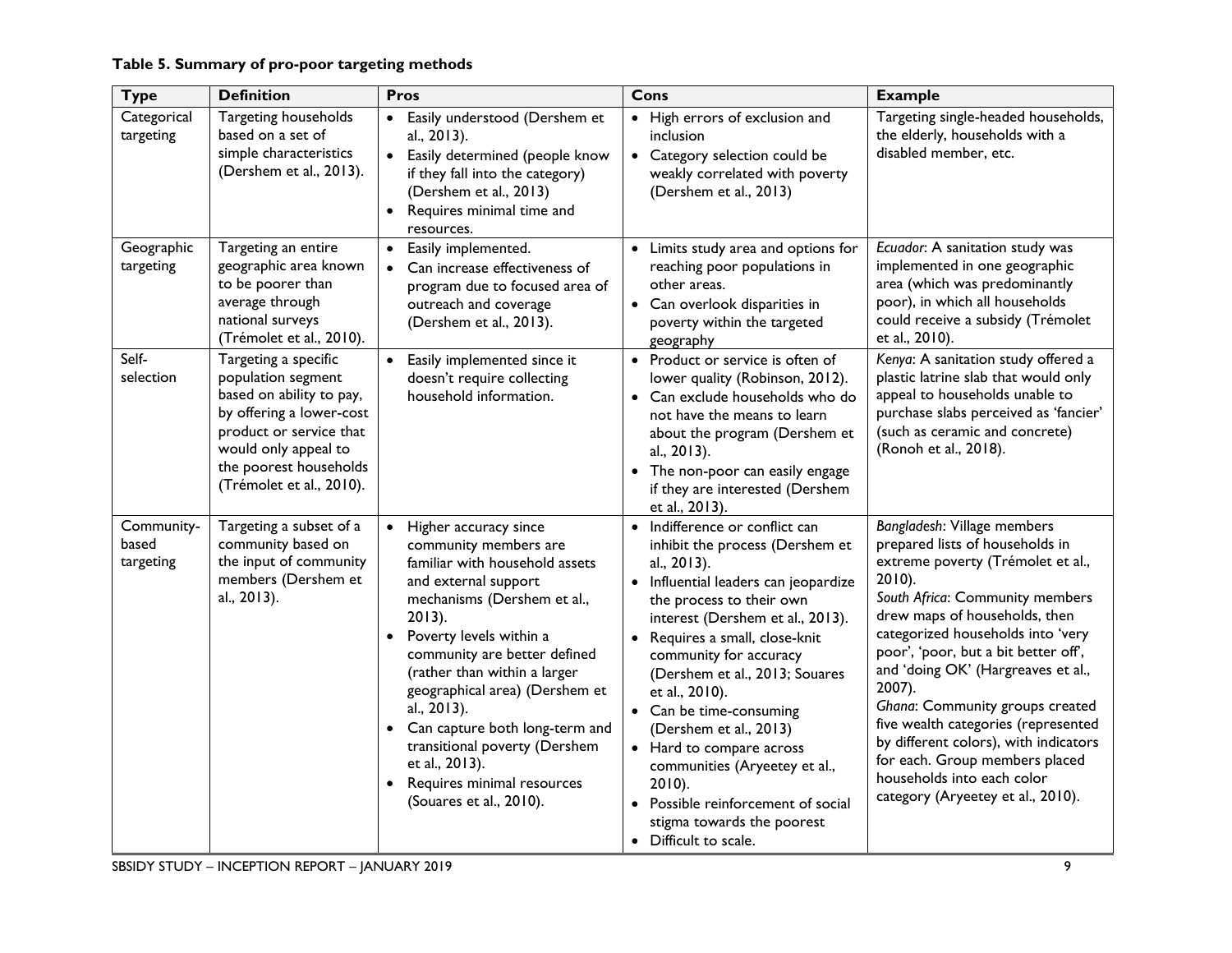| <b>Type</b>                                | <b>Definition</b>                                                                                                                                                                                  | <b>Pros</b>                                                                                                                                                                                                                                           | Cons                                                                                                                                                                                                                                                               | <b>Example</b>                                                                                                                                                                                                                                                                                                                                                                                                                                                                                                               |
|--------------------------------------------|----------------------------------------------------------------------------------------------------------------------------------------------------------------------------------------------------|-------------------------------------------------------------------------------------------------------------------------------------------------------------------------------------------------------------------------------------------------------|--------------------------------------------------------------------------------------------------------------------------------------------------------------------------------------------------------------------------------------------------------------------|------------------------------------------------------------------------------------------------------------------------------------------------------------------------------------------------------------------------------------------------------------------------------------------------------------------------------------------------------------------------------------------------------------------------------------------------------------------------------------------------------------------------------|
| Means-<br>tested<br>targeting              | Targeting a specific<br>population segment<br>based on wealth-<br>related household<br>characteristics<br>(Trémolet et al., 2010).                                                                 |                                                                                                                                                                                                                                                       |                                                                                                                                                                                                                                                                    |                                                                                                                                                                                                                                                                                                                                                                                                                                                                                                                              |
| Means-<br>tested<br>targeting:<br>verified | Targeting a specific<br>population segment<br>based on a verifiable<br>income (Bitrán and<br>Muñoz, 2000).                                                                                         | • Relatively accurate as a verified<br>absolute measure that can<br>compared to the poverty line in<br>a national census                                                                                                                              | • Data often doesn't exist in<br>developing countries.<br>• Expensive to execute (Aryeetey<br>et al., 2010).<br>Difficult to administer (Aryeetey<br>et al., 2010).                                                                                                | United States: Medicaid targets<br>poorer households using reported<br>income (Bitrán and Muñoz, 2000).                                                                                                                                                                                                                                                                                                                                                                                                                      |
| Means-<br>tested<br>targeting:<br>simple   | Targeting a specific<br>population segment<br>based on a reported<br>household indicator,<br>sometimes with<br>qualitative confirmation<br>(Bitrán and Muñoz,<br>$2000$ ).                         | • Simple to execute (Bitrán and<br>Muñoz, 2000).                                                                                                                                                                                                      | • Reported indicator data are<br>often not available in developing<br>countries.<br>• Low levels of accuracy (Bitrán<br>and Muñoz, 2000)                                                                                                                           | Thailand: Health services were<br>provided based on reported<br>household income; doctors would<br>visually verify with patient<br>appearance (Bitrán and Muñoz,<br>$2000$ ).                                                                                                                                                                                                                                                                                                                                                |
| Means-<br>tested<br>targeting:<br>proxy    | Targeting a specific<br>population segment by<br>calculating a poverty<br>score based on a set of<br>household<br>characteristics as proxy<br>indicators of wealth<br>(Bitrán and Muñoz,<br>2000). | • Data can be observed and<br>verified (Dershem et al., 2013).<br>Data is objective and uniformly<br>$\bullet$<br>calculated (Bitrán and Muñoz,<br>2000).<br>• Considers permanent income<br>rather than seasonal income<br>(Bitrán and Muñoz, 2000). | • Can be expensive to implement<br>(Trémolet et al., 2010).<br>• Time-consuming and thus hard<br>to capture households moving in<br>and out of poverty (Trémolet et<br>al., 2010).<br>• Hard to detect unique<br>household situations (Bitrán and<br>Muñoz, 2000). | Cambodia: Surveys used to ask each<br>household 10 questions related to<br>assets, land, housing conditions,<br>income source, etc. to calculate and<br>assign a poverty score (Trémolet et<br>al., 2010).<br>Kazakhstan: Conditional Cash<br>Transfer program relies on 52<br>variables to assign a poverty score<br>(Dershem et al., 2013).<br>Uganda: Quick Poverty Score uses<br>10 questions related to housing<br>conditions, fuel, lighting, sanitation,<br>and assets to determine a poverty<br>score (USAID, 2008). |
| Mixed<br>Approach                          | Combine two or more<br>of the targeting<br>approaches.                                                                                                                                             | • Can account for local context<br>or needed study/implementation<br>factors.                                                                                                                                                                         | • Can require more time to<br>develop and implement<br>(Dershem et al., 2013).                                                                                                                                                                                     | India: A water supply project used<br>geographic targeting to select poor<br>communities and used means-<br>tested targeting to identify<br>households within the communities<br>using India's 'white ration card'<br>system (Mandri-Perrot, 2008).                                                                                                                                                                                                                                                                          |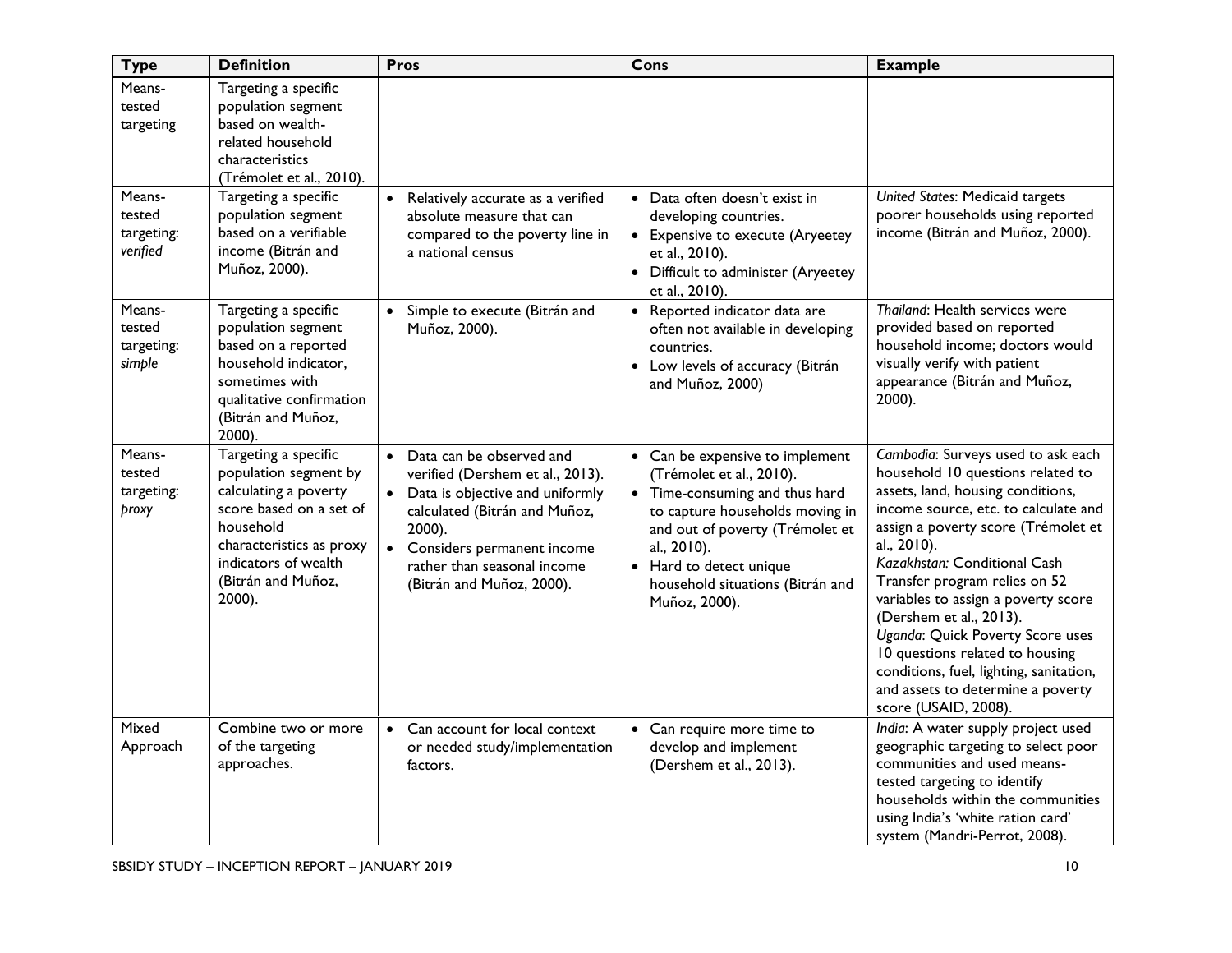*Proxy means-tested targeting* is the most common type in developing countries. It involves calculating a poverty score using a variety of wealth-related indicators (dwelling type, assets, fuel, water access, etc.) (Bitrán and Muñoz, 2000). These indicators are objective and can be quantified through household surveys. However, this approach can be time-consuming and expensive, and it fails to capture households moving in and out of poverty (as well as other circumstances, such as households receiving support from other family members or gendered differences in land/asset ownership) (Bitrán and Muñoz, 2000; Dershem et al., 2013; Trémolet et al., 2010). Several countries use proxy means-testing nationwide to establish standard poverty levels. In Cambodia, the IDPoor system places households into three categories based on their score in a national questionnaire that covers dwelling characteristics, assets, type of income-generating activity, and food availability: Poverty Level 1, Poverty Level 2, and Non-Poor (Kingdom of Cambodia, 2011). In India, the Below Poverty Line (BPL) system uses five indicators (dwelling type, land ownership, household income, farming assets, and consumer assets) to determine if a household was 'visibly poor' or 'visibly non-poor'. In Ghana, the national social welfare program (Livelihood Empowerment Against Poverty (LEAP)) uses a wealth ranking system from a national census to identify eligible households (Republic of Ghana, 2017).

The most appropriate targeting method should be selected based on context, feasibility, and scalability. It also is important to consider whether a *national poverty identification system* (such as IDPoor in Cambodia) exists, and if so, it may be preferable to use it as a starting point to guarantee alignment with established targeting systems (Myers and Gnilo, 2017; Robinson and Gnilo, 2016a).

Finally, *mixed targeting methods* can be developed based on context, such as combining proxy-means tested targeting (whether from a national poverty identification system or from a customized tool) with community consultation to verify and promote community buy-in. In addition, elements of self-selection can be built into any targeting method: Robinson and Gnilo (2016a) recommend subsidizing the least expensive acceptable toilet option to reduce the risk of diversion (or "leakage") to non-poor households.

#### **2.5 SUBSIDY COVERAGE**

The coverage of a subsidy is the fraction of the population eligible to receive it. In past programs, it has varied from 7% in the Dishari program in Bangladesh (Table 1) to 40% in the East Meets West/Thrive programs in Cambodia and Vietnam (Table 3) and 19-56% in the RCT in Bangladesh (Table 2). The subsidy coverage should be determined based on context, affordability of latrines to target populations, and scalability by government. It also is important to note that a high coverage may amplify the impact of a subsidy program: positive spillover effects (i.e., increases in latrine coverage amongst non-beneficiaries) have been observed at high subsidy coverage (greater than 37% of community population) (Guiteras et al., 2015).

Not all targeting methods allow controlling the subsidy coverage and consistency across communities. For example, national poverty targeting systems or community-based targeting can yield different proportions of eligible households in each community.

#### **2.6 TIMING OF DISCLOSURE**

CLTS practitioners have not reached consensus on the best time to disclose the existence of a subsidy to a community. On one hand, disclosing the subsidy too early (e.g., during the triggering event) risks undermining the emergence of community-driven solutions and the commitment to use local resources, which is a key emphasis of CLTS (Myers and Gnilo, 2017). This is why many CLTS programs that include targeted subsidies wait until a community is 100% ODF (or close to it, e.g., 80%) before disclosing the subsidy, including those executed by SNV in Cambodia; by local governments in Nepal; as part of the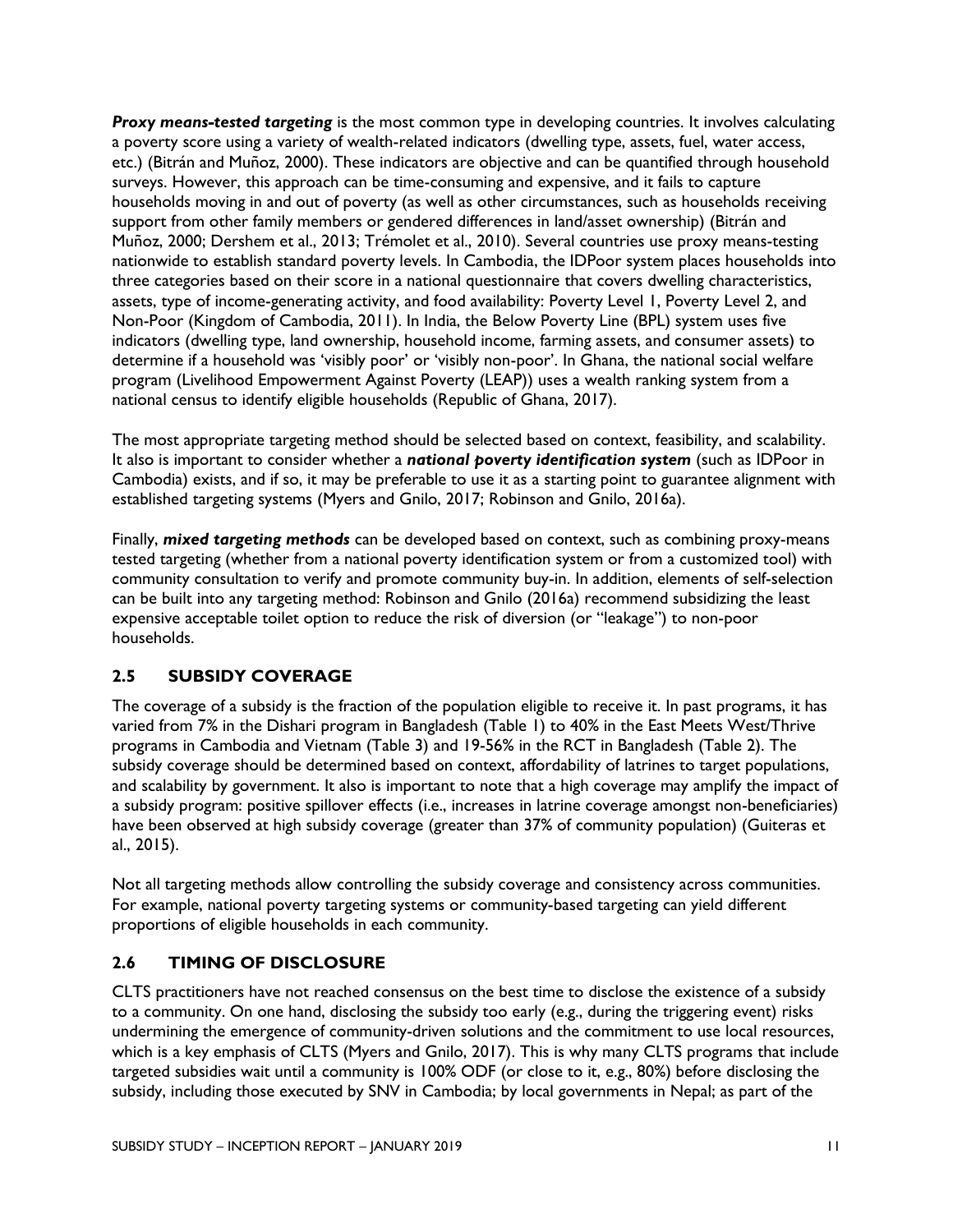PHAST approach in the Philippines; and by WaterAid in Timor-Leste (Table 1). In this scenario, the subsidy can serve to upgrade latrines if eligible households already built one, or to help eligible households build their first latrines in countries where ODF status does not require full latrine coverage. Robinson and Gnilo (2016b) write in favor of this approach.

On the other hand, there also may be disadvantages in disclosing the subsidy too late. Many practitioners are concerned that waiting until ODF status to upgrade latrines may be a "missed opportunity" to move larger numbers of households up the sanitation ladder (USAID, 2018a). In addition, delaying the disclosure can raise an ethical concern: in Nepal, ultra-poor households face unacceptable pressure and sometimes have to go into debt to build latrines, only to learn later that they were eligible for a subsidy (House et al., 2017). A recent report by the Global Sanitation Fund (GSF) strongly questions the late timing of the subsidy disclosure in Nepal (House et al., 2017). Additionally, it is worth noting that introducing a subsidy in an ODF community may lead to neighboring non-ODF communities hearing about it. Therefore, guaranteeing late disclosure is difficult in practice.

#### **2.7 SUBSIDY AMOUNT**

The subsidy amount should be determined based on the cost of available latrine options and the resources of targeted households. In prior examples, the subsidy amount has varied from 22% to 85% of hardware costs (see Tables 1-3).

It may also be beneficial to *vary the subsidy amount* to derive a demand curve and to identify the subsidy amount with the highest "leverage" (i.e., for which the ratio of household funds spent to subsidy provided is the highest) to facilitate scale-up. However, this approach has limitations:

- It would only provide information on willingness-to-pay among *the poor*, whereas willingness-topay among *the general population* may be more relevant from a market perspective
- It can be difficult to obtain support for varying the subsidy amount due to perceptions regarding increased tensions and inequities.

In summary, **every subsidy characteristic (type, targeting, coverage, timing, and amount) is a strategic decision that can only be made with the implementing partner for a specific context***.* Table 6 summarizes what is at stake when making these choices.

|                     | <b>Non-interference</b><br>with collective action                                                                    | <b>Scalability</b>                                                                                                                                                       | <b>Effectiveness</b>                                                                                          | <b>Ethics</b>                                                                                     |
|---------------------|----------------------------------------------------------------------------------------------------------------------|--------------------------------------------------------------------------------------------------------------------------------------------------------------------------|---------------------------------------------------------------------------------------------------------------|---------------------------------------------------------------------------------------------------|
| Subsidy type        | Community rewards may<br>be more consistent with<br>collective action than<br>subsidies to individual<br>households. | Rebates and<br>supplier results-<br>based payment<br>may be more<br>difficult to scale<br>due to the need<br>for verification<br>and local<br>government<br>involvement. | Rebates can fail<br>to reach the<br>poorest if they<br>cannot advance<br>construction<br>costs.               | Community<br>rewards may be<br>diverted by<br>leaders and<br>decision makers.                     |
| Targeting<br>method | Community-led targeting<br>may be more consistent<br>with collective action<br>than external<br>identification.      | Using the<br>national poverty<br>identification<br>program or<br>community-led<br>targeting are                                                                          | Community-led<br>targeting is likely<br>the most effective<br>at identifying the<br>least-able<br>households. | All targeting<br>methods, and<br>especially<br>community-led<br>targeting, could<br>inadvertently |

| Table 6. Consideration for determining subsidy characteristics |
|----------------------------------------------------------------|
|----------------------------------------------------------------|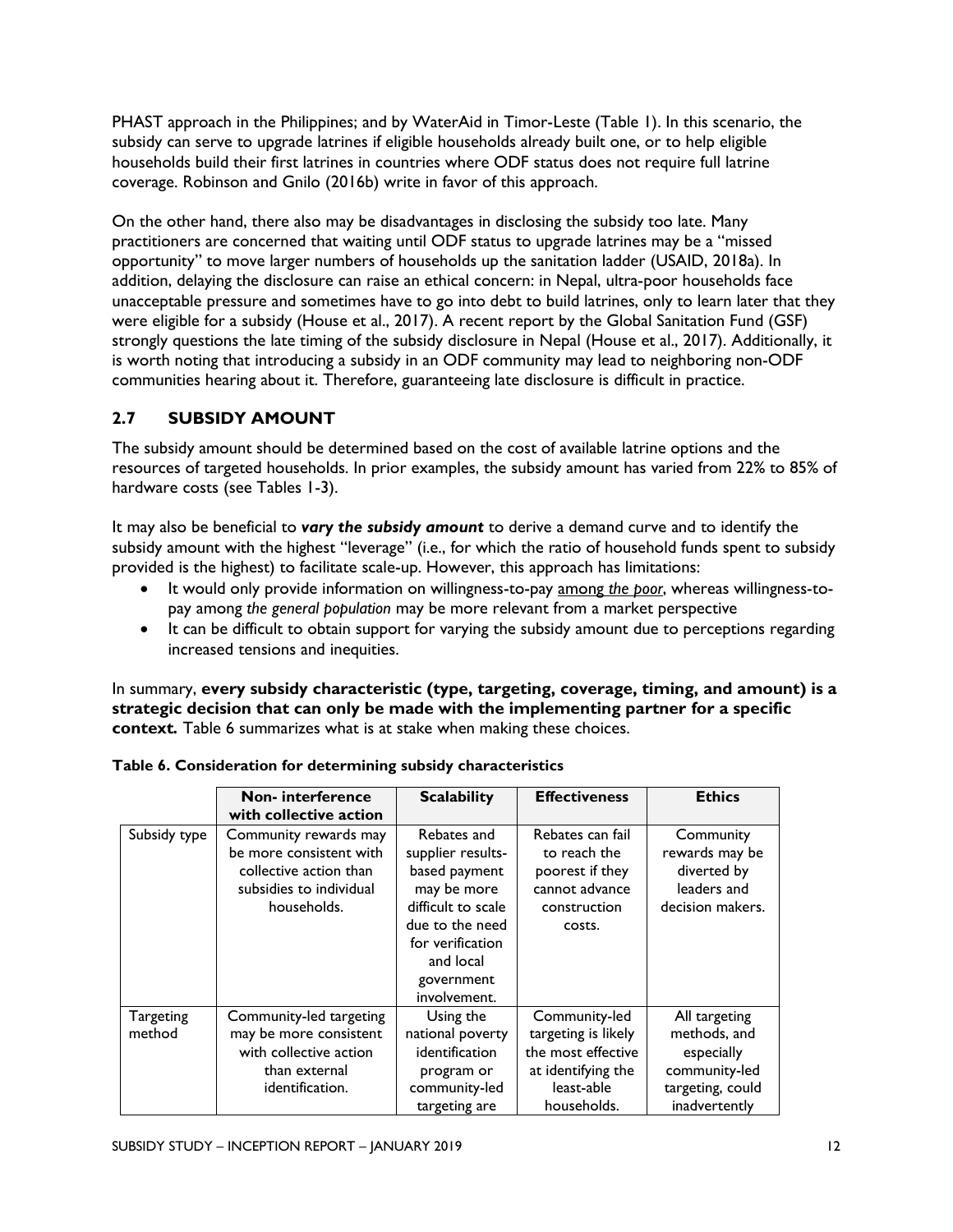|            | <b>Non-interference</b>  | <b>Scalability</b> | <b>Effectiveness</b> | <b>Ethics</b>      |
|------------|--------------------------|--------------------|----------------------|--------------------|
|            | with collective action   |                    |                      |                    |
|            |                          | less resource-     | National poverty     | reinforce social   |
|            |                          | intensive and      | identification       | stigma towards     |
|            |                          | easier to scale    | systems are likely   | marginalized       |
|            |                          | than developing    | the most             | households.        |
|            |                          | a proxy means-     | inaccurate.          |                    |
|            |                          | test.              |                      |                    |
| Subsidy    |                          | A subsidy          | A high subsidy       |                    |
| coverage   |                          | program is only    | coverage can         |                    |
|            |                          | useful if it can   | yield positive       |                    |
|            |                          | be sustained       | spillovers.          |                    |
|            |                          | with public        |                      |                    |
|            |                          | funds.             |                      |                    |
| Timing of  | Disclosing the subsidy   |                    | Providing late-      | Late-stage subsidy |
| disclosure | early (e.g., during      |                    | stage subsidies      | can lead to        |
|            | triggering) risks        |                    | (e.g., after ODF)    | unacceptable       |
|            | undermining pro-active   |                    | can result in a      | amounts of         |
|            | action in the community. |                    | missed               | pressure on the    |
|            |                          |                    | opportunity, if      | most               |
|            |                          |                    | eligible             | disadvantaged      |
|            |                          |                    | households have      | who may face       |
|            |                          |                    | built a sub-         | community          |
|            |                          |                    | standard latrine.    | sanctions          |
| Subsidy    | Amount will likely       | Optimally,         | The amount           | To ensure full     |
| amount     | correlate with interest  | subsidy            | should be            | coverage, it may   |
|            | among market segments    | programs can       | determined with      | be appropriate to  |
|            |                          | be sustained       | consideration to     | have different     |
|            |                          | with public        | the resources of     | subsidy levels for |
|            |                          | funds.             | targeted             | different          |
|            |                          |                    | households.          | categories of      |
|            |                          |                    |                      | poverty.           |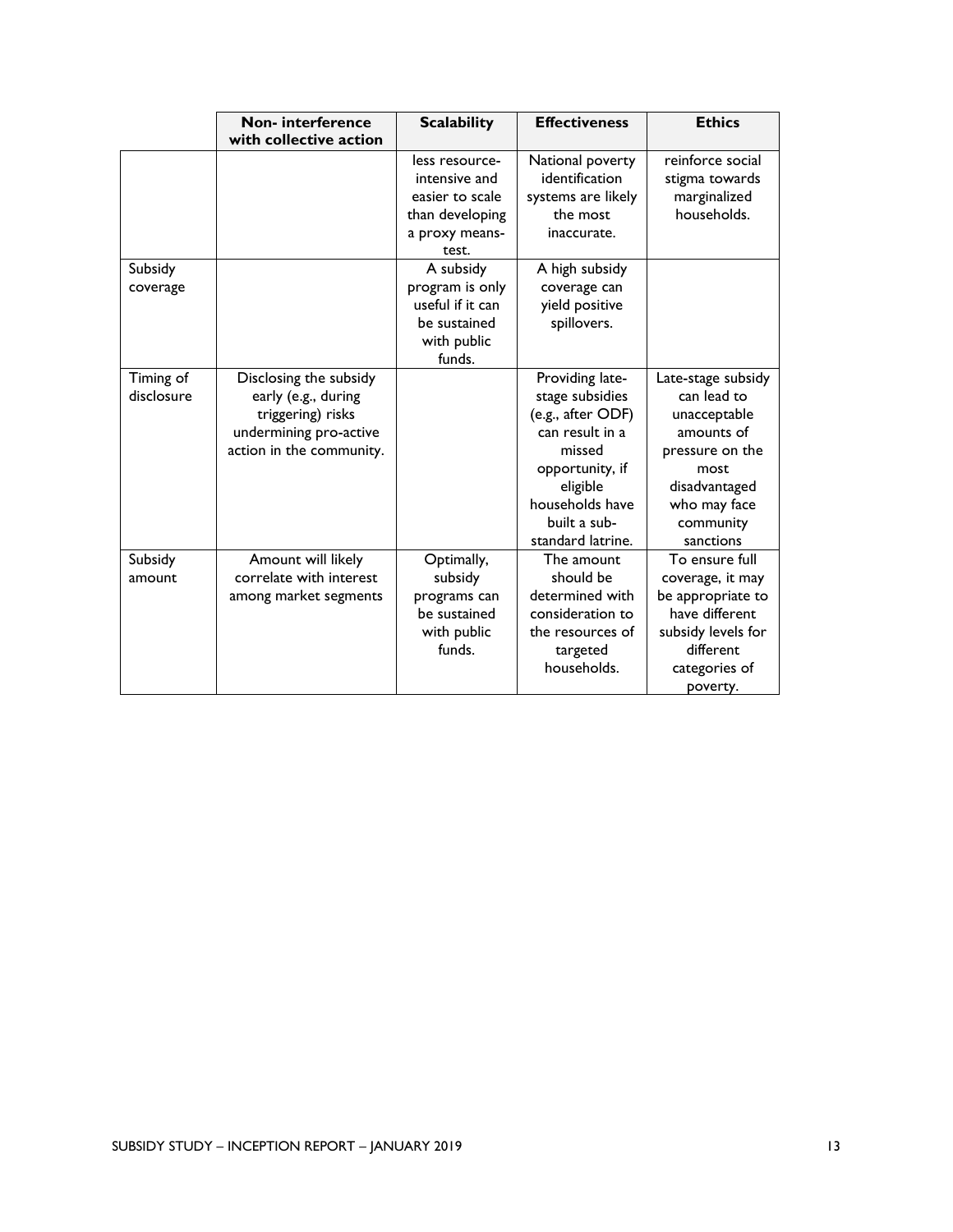## **3.0 STUDY COUNTRY: GHANA**

#### **3.1 RATIONALE FOR SELECTING GHANA**

We investigated partnership opportunities with CLTS implementing organizations in three African countries: Ghana (Global Communities and UNICEF), Senegal (USAID/CRS), and Malawi (GSF/Plan). Global Communities in Ghana and GSF/Plan in Malawi did not have sufficient funding for further CLTS implementation at the time we approached them. USAID/CRS in Senegal did not express interest in the study. Meanwhile, results from two scoping visits revealed that Ghana met all our selection criteria, with UNICEF as a promising research partner (Table 7). We thus selected Ghana, and specifically a partnership with UNICEF, for this study and signed a Memorandum of Understanding (MOU) with UNICEF Ghana on October 5, 2018.

|    | <b>Country selection criteria</b>                                                                                                                    | <b>Information on Ghana</b>                                                                                                                                                                                                                                                                                                                                                                                                                                                                                                                                                        |
|----|------------------------------------------------------------------------------------------------------------------------------------------------------|------------------------------------------------------------------------------------------------------------------------------------------------------------------------------------------------------------------------------------------------------------------------------------------------------------------------------------------------------------------------------------------------------------------------------------------------------------------------------------------------------------------------------------------------------------------------------------|
|    | CLTS has experienced large-scale<br>success.                                                                                                         | Since the introduction of CLTS in Ghana in 2006, over 3,500<br>communities have been triggered. Although ODF conversion rates<br>were very low (<10%) until 2016, CLTS in Ghana is now showing<br>promising results with at least 1300 ODF communities, especially since<br>Global Communities started its program (2015) and UNICEF revised<br>its implementation approach (2016). In general, CLTS is recognized to<br>be more successful in the Northern region (which has a poorer<br>population, fewer prior WASH programs, and reported highly<br>motivated district staff). |
| 2. | There are concerns regarding the<br>quality and sustainability of<br>latrines, especially for the<br>poorest.                                        | UNICEF has anecdotal evidence of latrine collapse and slippage in ODF<br>communities, especially in flood-prone areas.<br>Latrine ownership for the poorest is generally a concern, especially as<br>ODF status only requires 80% latrine coverage in a community.                                                                                                                                                                                                                                                                                                                 |
| 3. | Pro-poor subsidies are permitted<br>by the national sanitation<br>strategy.                                                                          | In Ghana, the Ministry of Sanitation and Water Resources recently<br>endorsed and launched national guidelines for pro-poor support in<br>CLTS.                                                                                                                                                                                                                                                                                                                                                                                                                                    |
| 4. | Implementing partner is willing to<br>engage in experimental research<br>(and to use its own funds for<br>CLTS implementation).                      | UNICEF is interested in collaborating with WASHPaLS to conduct an<br>RCT in the Northern region. UNICEF has funding to implement a<br>targeted subsidy in ODF communities.                                                                                                                                                                                                                                                                                                                                                                                                         |
| 5. | There is an opportunity for our<br>study to influence decision-<br>making (i.e., the government,<br>CLTS implementers, and donors<br>are receptive). | Targeted subsidies currently have a lot of traction in Ghana, with all<br>main CLTS implementers (CWSA, UNICEF, Global Communities)<br>planning to implement some form of pro-poor support. The Director<br>of Sanitation at the Ministry of Sanitation and Water Resources and<br>CWSA's Extension Services Coordinator gave verbal support for the<br>study and requested regular updates.                                                                                                                                                                                       |

#### **Table 7. Country selection criteria and corresponding information on Ghana**

Sections 3.2 through 3.5 present the Ghanaian context in more detail, including information on the national poverty identification tool (LEAP), Community Water and Sanitation Agency (CWSA's) rural sanitation program, UNICEF's rural sanitation program, and findings from our formative research in September-October 2018.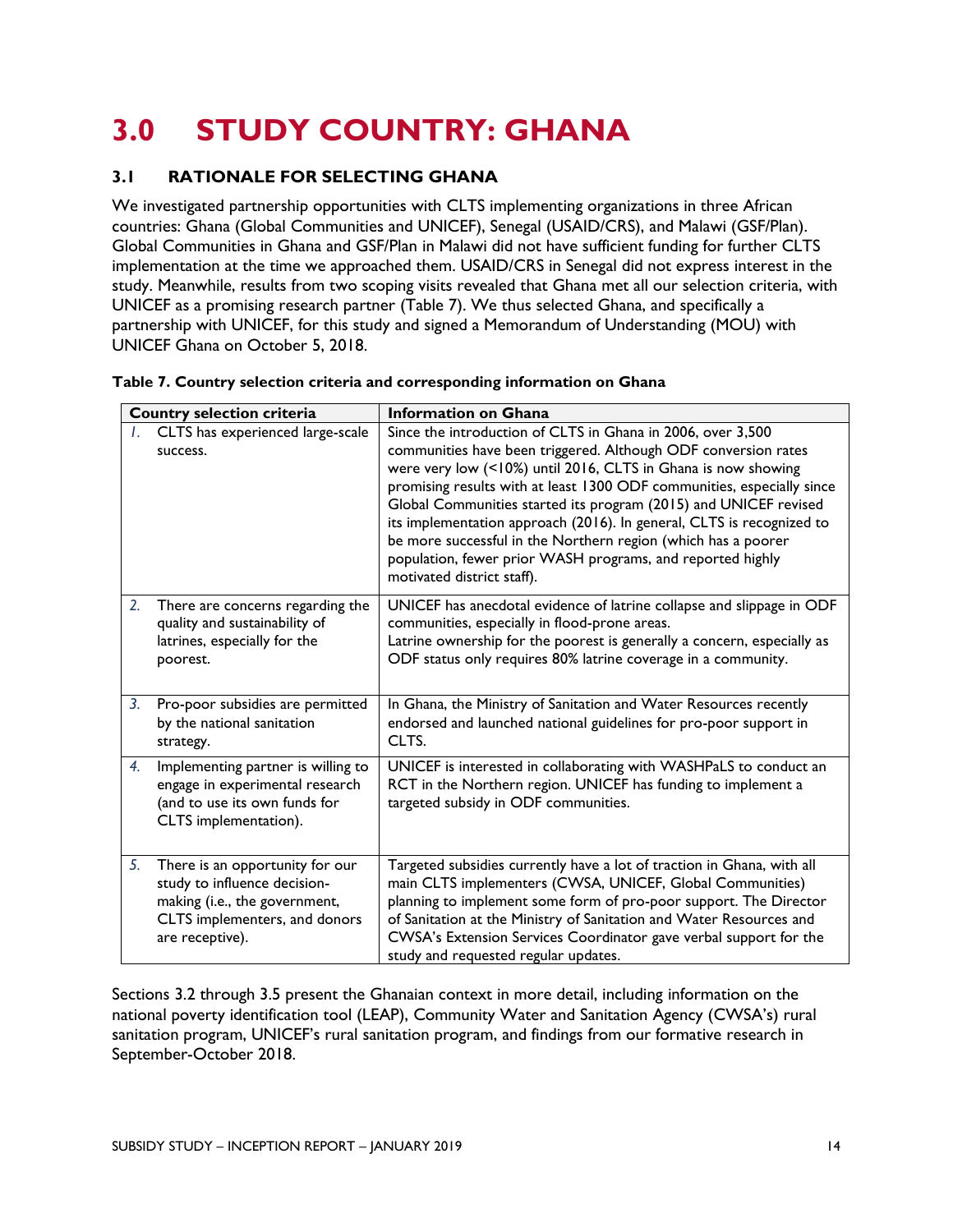#### **3.2 LEAP: NATIONAL POVERTY IDENTIFICATION TOOL**

The Livelihood Empowerment Against Poverty (LEAP) program is a social cash transfer program administered by the Government of Ghana since 2008. The program targets households meeting two criteria: i) they should be extremely poor according to a national proxy-means test; and ii) have a vulnerable member (older than 65, person with disability, orphan or "vulnerable" child) (Ministry of Employment and Social Welfare, 2012). LEAP is regarded as an effective poverty targeting tool: the latest evaluation of the LEAP program found that 91% of beneficiaries are under the poverty line, and 67% are under the extreme poverty line (defined as a consumption per adult equivalent of 268 USD and 162 USD per year, respectively) (Ministry of Gender, Children and Social Protection, 2016).

Registering beneficiaries in the LEAP program requires, first, a community consultation to pre-screen households meeting vulnerability criteria, followed by a survey of pre-selected households to conduct a proxy-means test (Ministry of Employment and Social Welfare, 2012). This process is time-intensive and to date not all communities have undergone the LEAP registration process. In some districts the proportion of LEAP-enrolled communities is less than 50% (e.g., in Tatale and Kpandai, two of the prospective study districts). Within enrolled communities, the coverage of LEAP is variable: according to our formative research in the Northern region, it ranges between 5% and 61% of households (33% on average).

Because LEAP does not yet cover all communities in our study region, we cannot use it as our sole tool to identify beneficiaries for the study. However, if our study results are to inform nationally scalable programs, we will need to use selection criteria that align with those of LEAP. Section 4.3 describes how we will use LEAP-consistent criteria for targeting the subsidy.

#### **3.3 UNICEF'S PROGRAM**

In Ghana, UNICEF has been implementing CLTS through District Assembly staff since 2011. UNICEF's support covers 50 districts in five regions (out of a total of 216 districts and 10 regions). In collaboration with the Ministry of Sanitation and Water Resources, UNICEF has developed a sanitation-financing framework that includes a "Social Fund", the aim of which is to provide "poor and vulnerable households with financial and non-financial support to acquire household latrines." The Social Fund is, in effect, a targeted subsidy and forms the basis of the intervention for this research. UNICEF's financing framework also includes a revolving loan fund for households and village savings groups, and a revolving loan fund for sanitation entrepreneurs, though these are not the focus of this research.

#### *a) Social Fund pilot*

 $\overline{a}$ 

Elements of the Social Fund concept were piloted in 2017 in flood-prone areas of the country, where the poorest households were eligible for subsidized latrine sub-structures through a "voucher + supplier results-based payment" program (subsidy type B in section 2.3). The pilot targeted 500 households in 53 ODF communities across 16 Northern districts. A local NGO (ProNet North) was sub-contracted to recruit artisans and manage the funds. For eligible households, the program built flood-proof substructures consisting of precast concrete rings for pit lining, elevated slab and ventilation pipe. Beneficiaries did not contribute any cash but were responsible for digging the pit (many received help from family members or neighbors) and for building the superstructure with local materials. ProNet North received payments upon building the sub-structure, but without verifying that the latrine superstructure had been completed. UNICEF disbursed approximately 100 USD per latrine. We

 $2$  A vulnerable child is defined as disabled, or chronically ill, or with a missing parent, or member of a household with a head who is under 18 years old or chronically ill.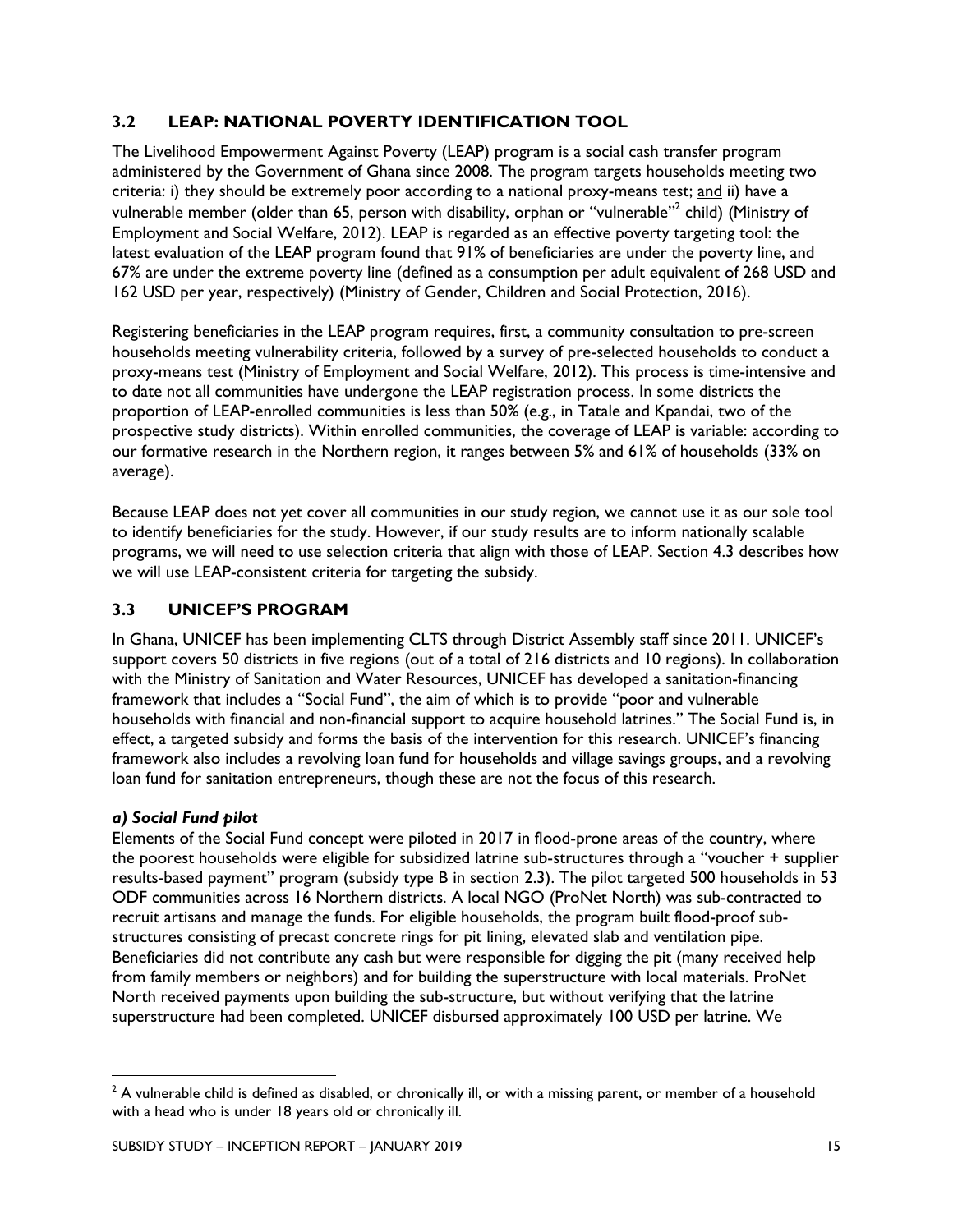conducted case studies in five pilot communities during the formative research. Our main findings are as follows:

- ❖ Targeting process:
	- Where communities drove the selection process, it was understood by everyone and perceived as fair because it was based on inability to build or pay. In contrast, use of LEAP alone led to the perception that selection was somewhat arbitrary and too top-down.
	- In other instances, despite consulting with chiefs/elders, some community members did not feel that the selection process had been transparent and fair. To avoid these shortcomings, community engagement during the selection process can be improved by: 1) involving all members (including women), not just chiefs/elders; and 2) giving clear instructions to guide the selection process (e.g., so that they cannot select everyone in the community, which would result in the facilitator using LEAP in a top-down fashion to further narrow-down).
	- Many beneficiaries already had latrines, but most of them were not flood-proof (i.e., did not have lined pit or concrete slab).
- ❖ Construction process:
	- District Assembly staff expressed regret that the pilot program had not directly employed trained artisans from the district, but rather an external contractor.
	- Beneficiaries received help from the rest of the community to dig the pit and build the superstructure. Receiving such help does not appear to have been a challenge.
- ❖ Superstructures:
	- The majority of superstructures had been completed.
	- Superstructures are generally "traditional," with thatched roof and mud walls, and not very durable (at times less durable than the associated house or the previous latrine)
	- Some beneficiaries were expecting external help for the superstructure despite assurances to the contrary.
- ❖ Latrine use:
	- Unless the superstructure has been damaged, beneficiaries reported using their subsidized latrines.
	- Beneficiaries may revert to OD if the superstructure is destroyed.
	- Beneficiaries generally appreciated the robustness of their subsidized sub-structure, (e.g., they were confident that it would not collapse).
- ❖ Non-beneficiaries:
	- Non-beneficiaries are aware that their own latrines do not have durable sub-structures, and they believe that their "turn will come" to receive support as well.
	- Households ineligible for the subsidy were not presented with any information for upgrading their latrines; for example, they were not linked with trained artisans. As a result, there appear to have been no positive spillover effects as have been observed in Bangladesh and Cambodia.

#### *b) Social Fund scale-up*

UNICEF has a grant of approximately 250,000 USD to scale up the Social Fund in 13 districts in the Northern region. The grant ends in June 2019 and UNICEF plans to start spending the funds in early 2019. UNICEF has decided on subsidy characteristics that are consistent with Ghana's National Pro-Poor Guidelines (Table 8). Since WASHPaLS is not funding implementation directly, we have limited control over the design of the subsidy intervention. However, WASHPaLS' recommendations were taken into account to determine the conditions for the results-based payment, as well as some aspects of implementation (Section 4.6).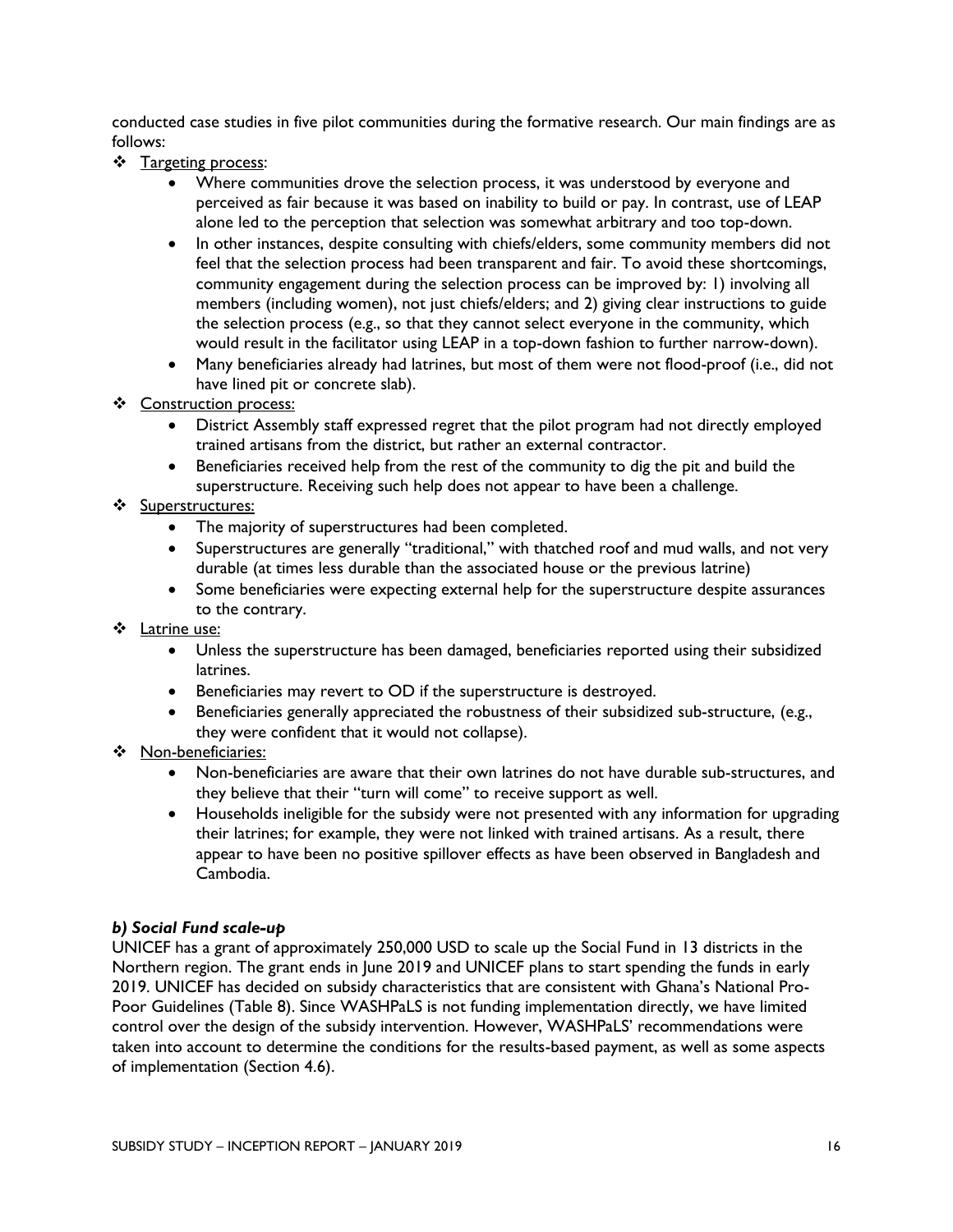|                            | <b>UNICEF's targeted subsidy</b>                                                                                                                                                                                                                                                                                                                                                                                                                             | <b>National Pro-Poor Guidelines</b>                                                                                                                                                                                                                      |
|----------------------------|--------------------------------------------------------------------------------------------------------------------------------------------------------------------------------------------------------------------------------------------------------------------------------------------------------------------------------------------------------------------------------------------------------------------------------------------------------------|----------------------------------------------------------------------------------------------------------------------------------------------------------------------------------------------------------------------------------------------------------|
| Subsidy type               | Voucher with artisan results-based payment<br>(upon verification of sub-structure and<br>superstructure by UNICEF staff).                                                                                                                                                                                                                                                                                                                                    | Not specified.                                                                                                                                                                                                                                           |
| <b>Timing</b>              | When a community has verified "ODF<br>status" (minimum 80% latrine coverage).                                                                                                                                                                                                                                                                                                                                                                                | When a community reaches "ODF<br>Basic" status (no visible feces).                                                                                                                                                                                       |
| <b>Targeting</b><br>method | Community consultation based on criteria<br>consistent with LEAP and National Pro-<br>Poor Guidelines (see Section 4.3).                                                                                                                                                                                                                                                                                                                                     | - LEAP beneficiaries.<br>- Other vulnerable households<br>(female-headed, widow(er), outcast<br>groups, terminally ill, unemployed)<br>without support.<br>- Entire community if difficult<br>terrain.                                                   |
| Subsidy coverage           | Expect LEAP-like households to be ~33% of<br>the total but can vary substantially between<br>communities.                                                                                                                                                                                                                                                                                                                                                    | Not specified.                                                                                                                                                                                                                                           |
| Latrine<br>technology      | Three dry, lined pit latrine options (Figure<br>$  \cdot  $<br>I) Digni-Loo<br>2) Pre-cast rings and slab<br>3) Mozambique slab + masonry lining                                                                                                                                                                                                                                                                                                             | - Improved pit latrine<br>- Digni-Loo<br>- Pour-flush latrine<br>- Aqua-privy latrine<br>- Biodigester                                                                                                                                                   |
| Subsidy amount             | Full subsidy on sub-structure (slab, partial<br>pit lining, ventilation pipe):<br>- 75-130 USD depending on latrine option,<br>district, and distance to town (Figure 2).<br>- Beneficiary contribution: excavation and<br>superstructure (although artisans will likely<br>help build the latter).                                                                                                                                                          | Not specified. Guidelines are<br>flexible on what the subsidy can<br>cover (materials for sub-structure<br>and/or superstructure, labor, latrine<br>products, tools).                                                                                    |
| Implementation<br>process  | Overall plan (details in section 4.4):<br>- Community meeting to sensitize on<br>importance of durable sub-structures.<br>- Beneficiary identification by District<br>Assemblies in consultation with the<br>community.<br>Beneficiaries receive a voucher that can be<br>redeemed with identified artisans/suppliers.<br>- UNICEF verifies toilet construction.<br>- Rural bank(s) pay artisans (for labor and<br>transport) and suppliers (for materials). | - Beneficiary identification by<br>District Assemblies in consultation<br>with the community.<br>- User education on sustainability of<br>sanitary facilities:<br>- Involve Natural Leaders.<br>- Combine targeted subsidy with<br>post-ODF action plan. |

**Table 8. Comparison of UNICEF's subsidy characteristics with National Pro-Poor Guidelines**



**Figure 1: latrine options offered in the subsidy intervention: 1) Digni-Loo, 2) pre-cast concrete rings and slab, 3) Mozambique slab and masonry pit lining.**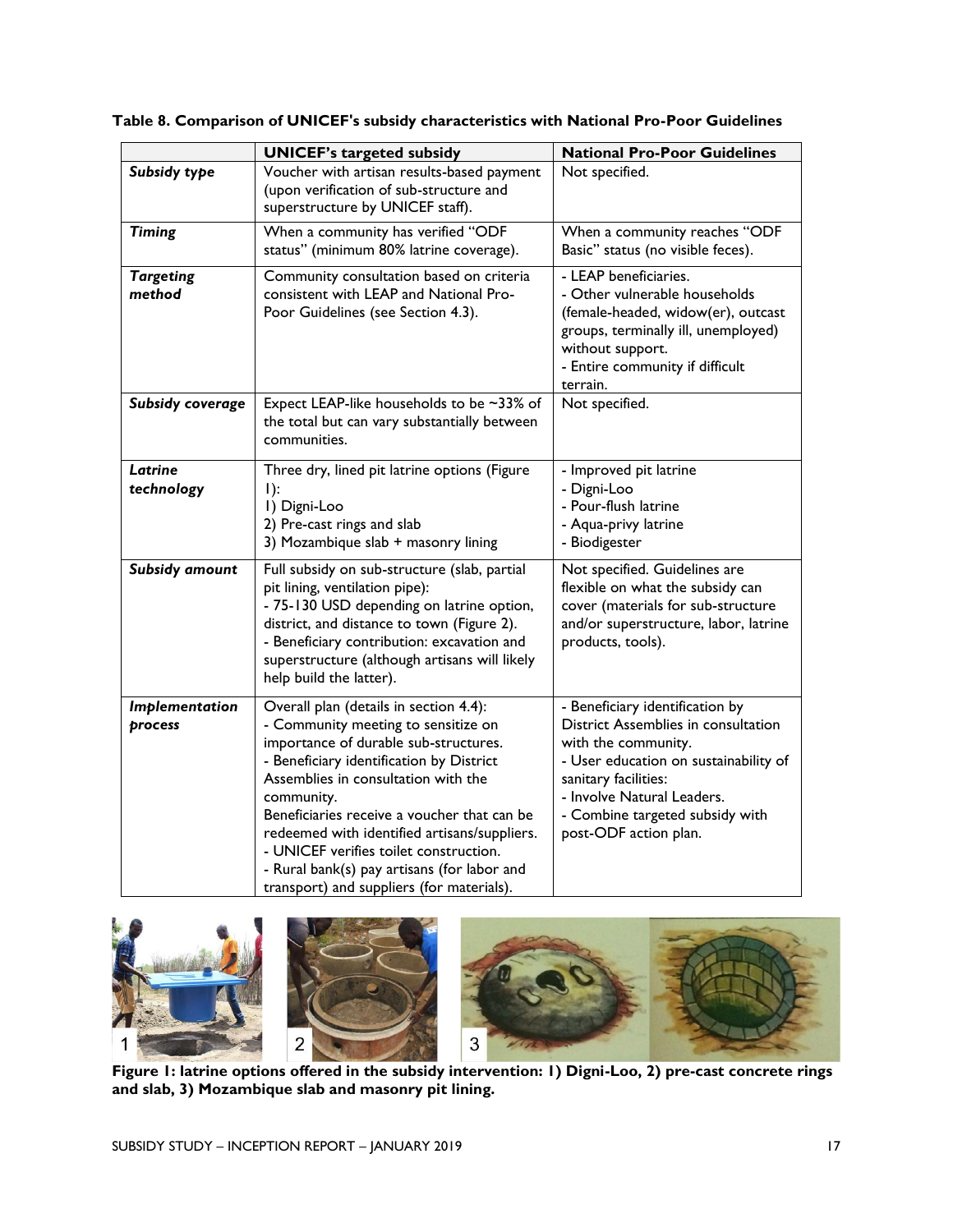

on data collected from artisans and material suppliers; assumes 2 feet of pit lining and 10-km distance between community and materials suppliers; 1 USD = 4.90 GHS)

#### *c) SanMark program*

UNICEF has a sanitation marketing (SanMark) program in most districts in the Northern region. In the Fall of 2017, this program trained approximately 30 artisans and roughly 100 Community Technical Volunteers (CTV) per district in latrine construction and business and marketing. During our formative research, we met with 50 trained artisans in three districts. We found that:

- The trained artisans have low to moderate levels of activity: 26% had built more than 20 latrines in the past year, while 59% had built less than 10.
- They have little cash flow
- They are quite "social-minded": they seem committed to improving sanitation conditions and adapt their prices to a customer's ability to pay
- They use social events and District Assembly community visits to do their marketing

#### *d) Revolving Fund for household loans*

UNICEF is planning to rollout an intervention offering household sanitation loans in selected districts. These loans will be disbursed through rural financial institutions, which UNICEF is currently recruiting. To implement the Social Fund intervention and manage payments, it will be logistically beneficial to leverage agreements with the same financial institutions. The specifics of these loans have not been shared with WASHPaLS.

#### **3.4 FINDINGS FROM FORMATIVE HOUSEHOLD SURVEY**

#### **Box 1: DEFINITIONS**

- ❖ *Latrine:* a pit with some form of superstructure (can be any height, number of walls, materials, as long as there is an attempt to ensure some level of privacy)
- ❖ *Functional latrine:* a latrine that can be used, i.e., whose pit is not collapsed and not full. The superstructure requirements are the same as for a latrine (see above).
- ❖ *Durable sub-structure:* presence of concrete or plastic slab and pit lining with plastic, rocks, bricks, or concrete. Such sub-structures are not likely to collapse or be damaged during floods. Nevertheless, latrines with durable sub-structures are not necessarily functional (e.g., the pit can be full). A durable sub-structure is not required for a latrine to be "safely-managed" as per the JMP definition, given that compact mud slabs can be considered "improved".
- ❖ *Full superstructure:* with roof and four walls (or circular walls), of any type.
- ❖ *Ownership:* in the Northern region of Ghana, it is common for several households belonging to the same family to share a compound and a latrine. In this case, all sharing households "co-own" the latrine.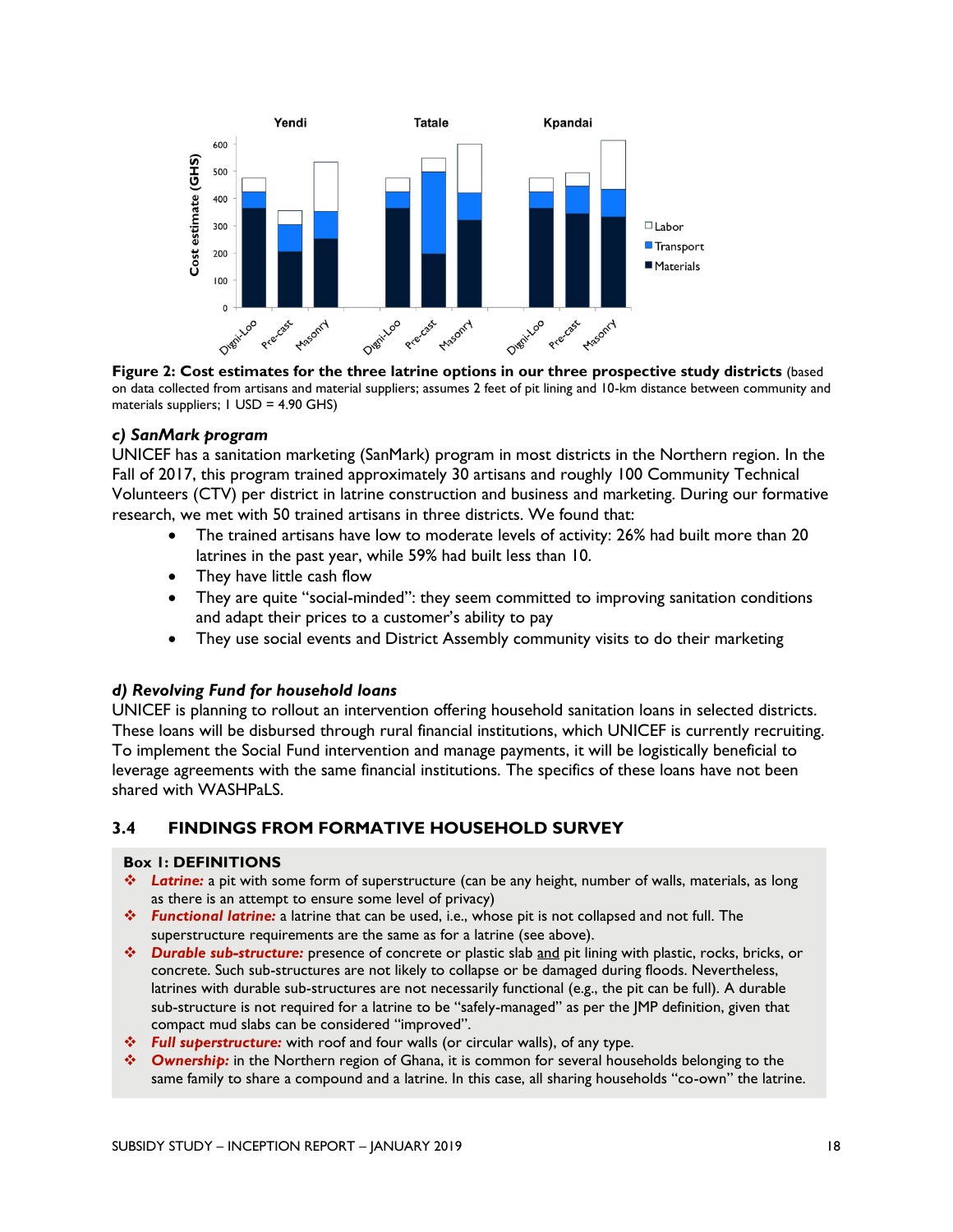As part of our formative research, we conducted a small household survey in the districts of Mion and Zabzugu, which neighbor our prospective study districts. We surveyed a total of 143 households in eight communities that were certified ODF between October 2016 and May 2018. This survey provided us with a better understanding of latrine coverage, quality and usage in the ODF communities in our study region. The results are as follows:

#### ❖ **Latrine coverage and quality:**

- 87% of households owned a functional latrine
	- o 61% owned a non-shared functional latrine
	- $\circ$  54% owned a non-shared functional latrine with full superstructure (roof and walls)
	- $\circ$  1% owned a non-shared functional latrine with full superstructure and durable substructure
- 29% of latrines were shared by several households, usually in the same family that also shared a compound.
- The vast majority of latrines were "traditional", with packed mud flooring (87%), packed mud walls (80%), thatch roof (73%), no pit lining (94%), and no ventilation pipe (82%).
- 79% of respondents declared being somewhat or very unsatisfied with the latrine they owned or were using. Specifically, 51% were unsatisfied with the walls, 47% with the roof, 24% with the door, 14% reported a lack of comfort, and 14% feared that the slab would collapse.
- 50% of toilet owners have had to rebuild their toilet in the past.

#### ❖ **Open defecation:**

- 13% of households reported using "the bush" as their primary defecation facility.
- 43% of households reported not always using a latrine to defecate when at home (Figure 3a). This proportion increases to 45% if we add households whose latrine is visibly not used.
- 16% of households had feces present in the immediate environment.
- 18% of respondents reported not having used a latrine in the past 48 hours. Use was higher amongst men compared to women (p=0.02)
- 69% of respondents reported having defecated in the open in the past 7 days (Figure 3b). There was no significant difference between male and female respondents  $(p=0.14)$ .



**Figure 3: Open defecation in ODF communities (household survey results)**

#### ❖ **Factors associated with open defecation:**

Tables 9 a-d are contingency tables; they present how the proportion of households practicing OD varies between different categories.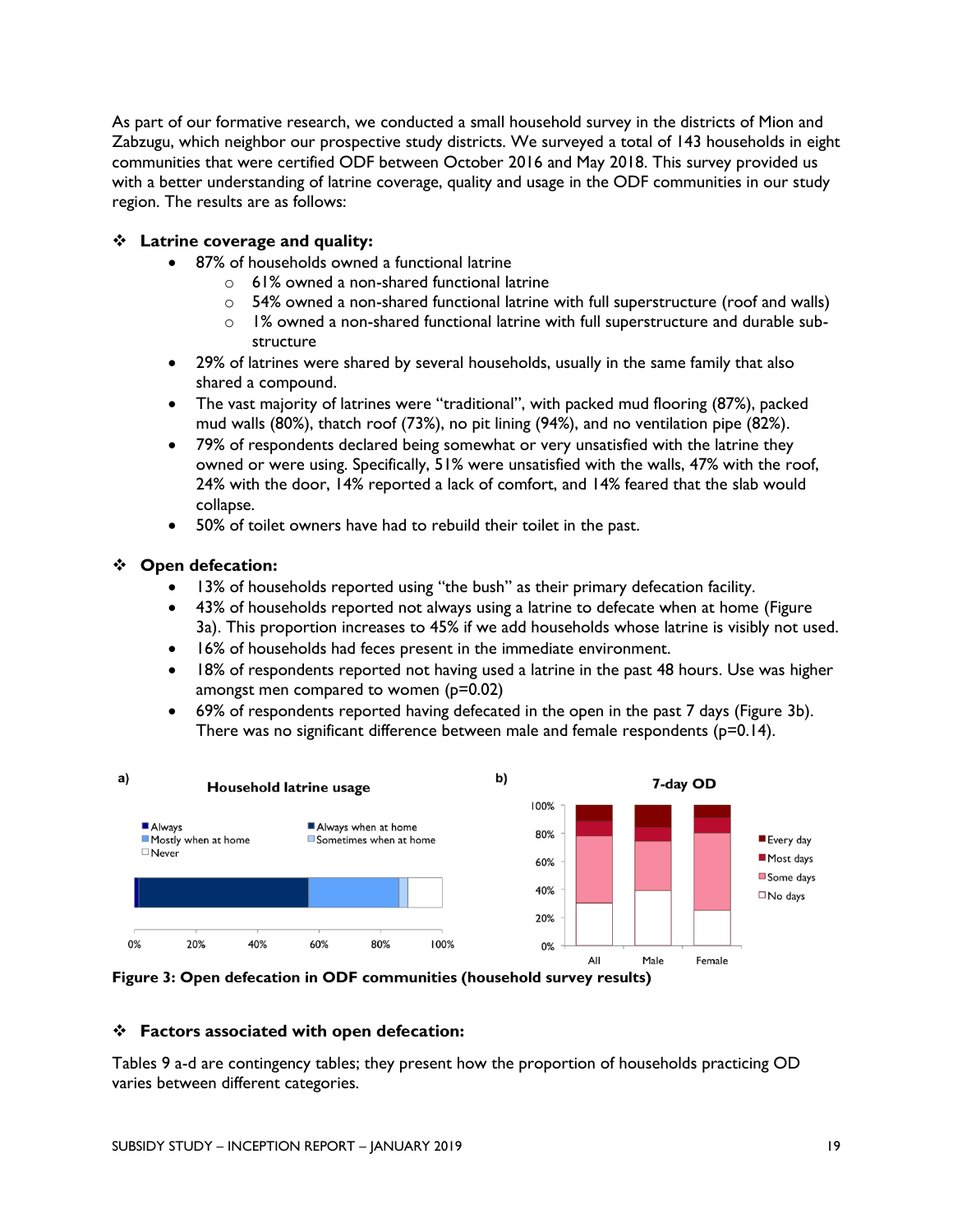- Households without a functional latrine were more likely to defecate in the open; 79% of households without a functional latrine practiced open defecation as their primary behavior, compared to 2% of households with a functional latrine (p<0.001) (Table 9a).
- However, owning a functional latrine does not seem sufficient to eradicate all OD: among households owning a functional latrine, a substantial 36% sometimes practice OD when at home (Table 9b).
- By contrast, all households that were satisfied with their latrines reported using the latrine as their primary defecation facility (Table 9c), and only 4% of these households reported sometimes practicing OD when at home (Table 9d).

Both ownership of a functional latrine and satisfaction with one's latrine appear to be important drivers for eradicating OD. As mentioned above, our data indicate that the primary reasons for being unsatisfied were related to the superstructure (walls, roofs, door) or a fear that the slab would collapse. Together, these results suggest that an intervention aiming at improving both sub- and superstructures has the potential to decrease OD.

| a)                    |       |                      | Uses latrine as primary<br>defecation facility |       | b)                    |       | Practices OD<br>when at home |                                     |             |
|-----------------------|-------|----------------------|------------------------------------------------|-------|-----------------------|-------|------------------------------|-------------------------------------|-------------|
|                       |       | No                   | Yes                                            | Total |                       |       | <b>Sometimes</b>             | Never                               | Total       |
| Owns                  | No    | 15<br>(79%)          | 4<br>(21%)                                     | 19    | Owns                  | No    | 17<br>(89%)                  | $\overline{2}$<br>(11%)             | $ 9\rangle$ |
| functional<br>latrine | Yes   | 3<br>(2%)            | 2 <br>(98%)                                    | 124   | functional<br>latrine | Yes   | 45<br>(36%)                  | 79<br>(64%)                         | 124         |
|                       | Total | 18                   | 125                                            | 143   |                       | Total | 62                           | 81                                  | 143         |
| c)                    |       |                      | Uses latrine as primary<br>defecation facility |       | d)                    |       |                              | <b>Practices OD</b><br>when at home |             |
|                       |       | No                   | Yes                                            | Total |                       |       | <b>Sometimes</b>             | Never                               | Total       |
| Satisfied             | No    | 16<br>(14%)          | 97<br>(86%)                                    | 113   | Satisfied<br>with     | No    | 59<br>(52%)                  | 54<br>(48%)                         | 113         |
| with<br>latrine       | Yes   | $\mathbf{0}$<br>(0%) | 28<br>$100\%)$                                 | 28    | latrine               | Yes   | (4%)                         | 27<br>(96%)                         | 28          |
|                       | Total | 16                   | 125                                            | 141   |                       | Total | 60                           | 81                                  | 141         |

#### **Table 9: Contingency tables from formative household survey** *(Fisher exact test p-values were all <=0.001)*

#### **3.5 COMMUNITY WATER AND SANITATION AGENCY (CWSA)**

CWSA is a government organization under the Ministry of Sanitation and Water Resources. Since 2010, CWSA has been implementing CLTS in six regions with funding from the World Bank. During the first phase of funding (75 million USD over 5.5 years), only 50 communities became ODF out of the 500 projected. With the second phase of funding (46 million USD over 2 years), CWSA plans to introduce subsidies in its program communities. We met with the Extension Services Coordinator in October 2018, who indicated that the overall subsidy intervention would start in November 2018, but the specific timeline for the Northern region was uncertain due to logistical issues. The subsidy characteristics as follows: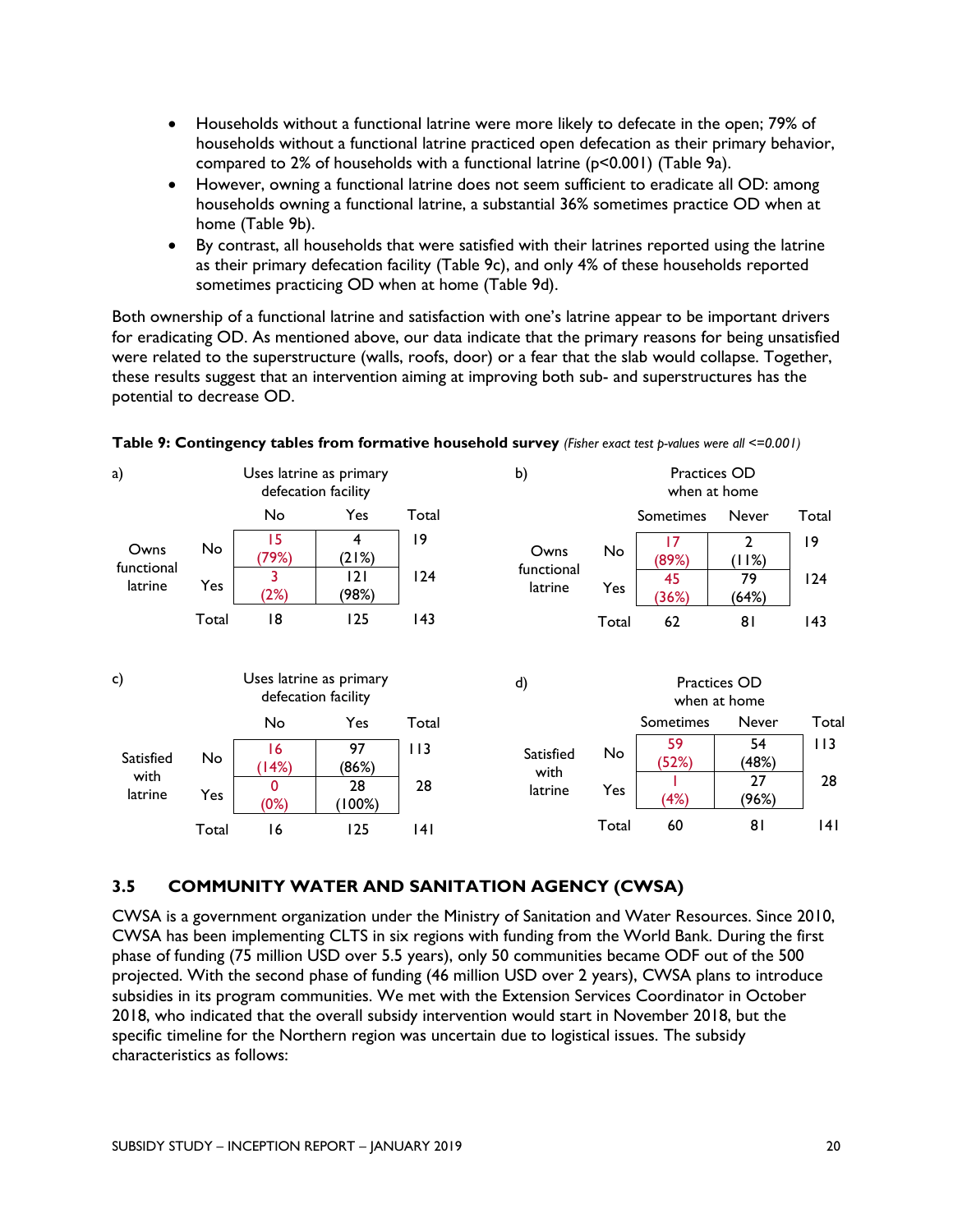- **Timing**: a community will be eligible when it reaches "ODF Basic" status, which requires that feces are no longer visible in the community (note that "ODF Basic" status does not require a specific latrine coverage).
- **Targeting method**:
	- o Sub-structure: no targeting; all households will be eligible.
	- o Superstructure: targeted at the most vulnerable, as defined by LEAP.
- **Technology**:
	- o Sub-structure: Digni-Loo (CWSA has ordered 20,000 Digni-Loos from Duraplast, which would allow covering an average of 40 households in 500 communities).
	- o Superstructure: unclear.
- **Subsidy amount**: full subsidy on the sub-structure (as well as on the superstructure for the most vulnerable).
- **Subsidy type**: unclear; there was no mention of vouchers or rebates, so CWSA may be planning to deliver the products directly to communities.

Partnering with CWSA for our experimental study was not possible because they have already selected their target communities, providing no opportunity to randomize the intervention. In addition, it is important to note that CWSA's subsidy has many elements of top-down direct provision subsidy approaches, which are not the focus of this research. Nevertheless, CWSA expressed interest in our study and requested that we share regular updates with them and the Ministry. We also are considering conducting a case study of CWSA's intervention in 3-5 communities. CWSA expressed interest in this opportunity but indicated that this may not be possible in the Northern region where they are facing challenges with the implementation of the intervention (though they didn't provide specific details). Instead, there may be future opportunities to conduct such case studies in the Brong Ahafo region (but this would require expanding field work outside of our study region, which is currently not a research priority).

In summary, meetings with CWSA and the Ministry of Sanitation and Water Resources allowed us to obtain verbal support from these two government institutions for the study. Notably, the Director of Sanitation emphasized the importance of building the evidence base underlying pro-poor sanitation policies in Ghana. We will give both organizations regular updates and will engage them at our stakeholder meetings. Details on our engagement strategy are given in Section 5.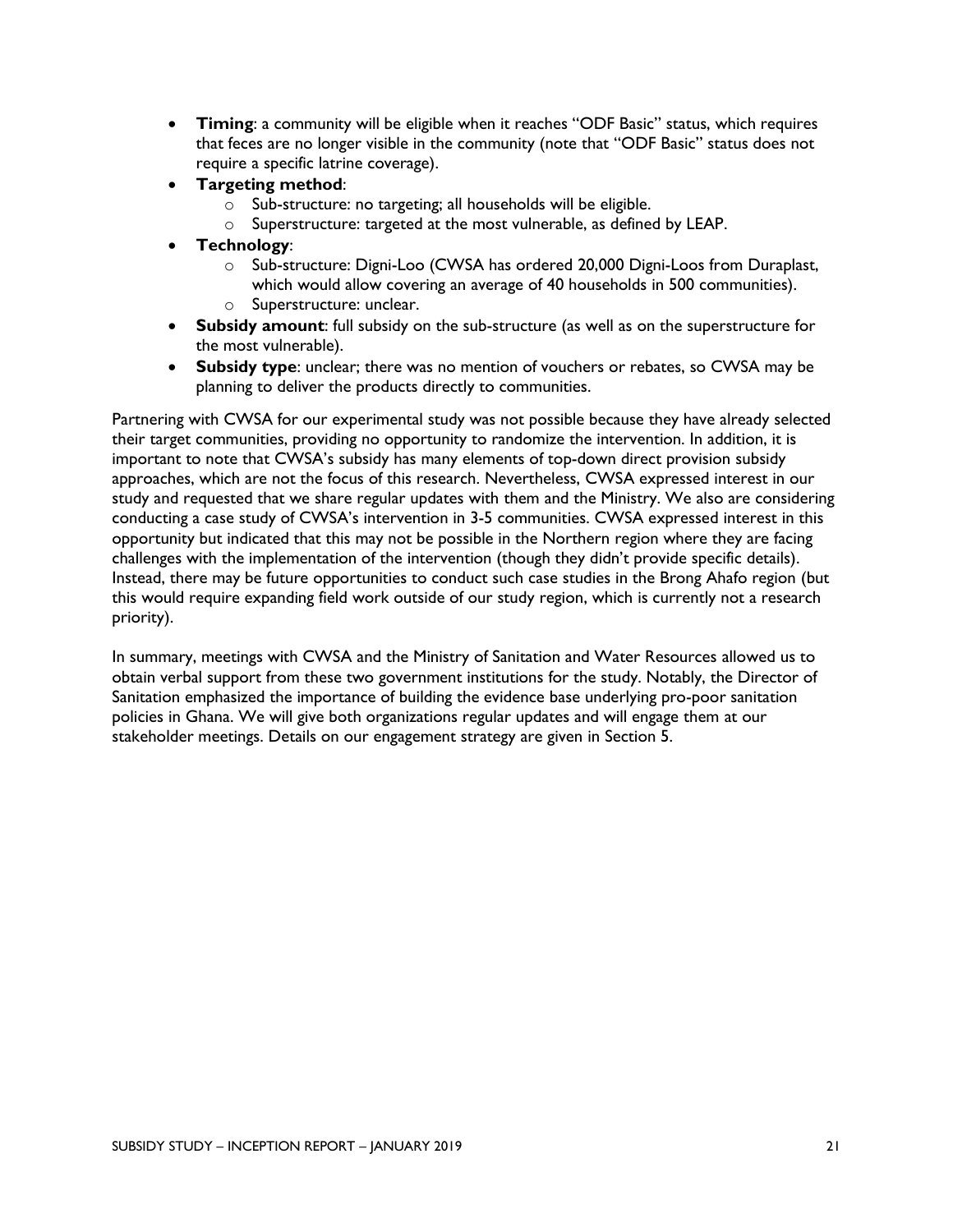## **4.0 STUDY PROTOCOL**

#### **4.1 STUDY LOCATIONS**

UNICEF has thirteen CLTS Social Fund program districts (shown in green on Figure 4). As noted above, it will be logistically beneficial to operate our study in districts in which UNICEF is already developing agreements with financial institutions as part of the Revolving Fund program. These comprise seven potential districts (outlined in orange in Figure 4), but UNICEF is currently finalizing this list. Of the six districts that are targeted for both UNICEF's Social Fund and Revolving Fund, three have been selected for CWSA's subsidy intervention, which, as noted in Section 3, differs from the UNICEF program in that the intervention may not be targeted, communities are eligible as soon as they reach ODF Basic, (i.e., no visible feces), and the subsidy also covers superstructure construction. To avoid contamination of our research, we recommend excluding these districts from our geographic selection (CWSA has already selected their communities).

These requirements yield three prospective study districts: Kpandai, Tatale, and Yendi (pending confirmation by UNICEF), which collectively had 243 ODF-verified communities by June 2018 and provide a reasonable sample frame (with sample size parameters listed in section 4.2). During the formative research, we confirmed the three districts to be viable options (with a motivated district assembly as well as the presence of trained artisans and materials suppliers). Only one of these districts (Yendi) has a Digni-Loo retailer, but discussions with Global Communities and UNICEF have indicated that establishing Digni-Loo distributors in Tatale and Kpandai should be possible.



**Figure 4. Map of prospective study districts in the Northern region**

#### **4.2 STUDY DESIGN**

We will conduct a cluster randomized controlled trial (cRCT) in which we will randomly assign ODFverified communities having more than 15 and less than 150 households to the treatment (targeted subsidy as described in Table 8, Section 3.3) or control (no targeted subsidy) groups (Figure 5). Control communities will benefit from the subsidy intervention at the end of the study.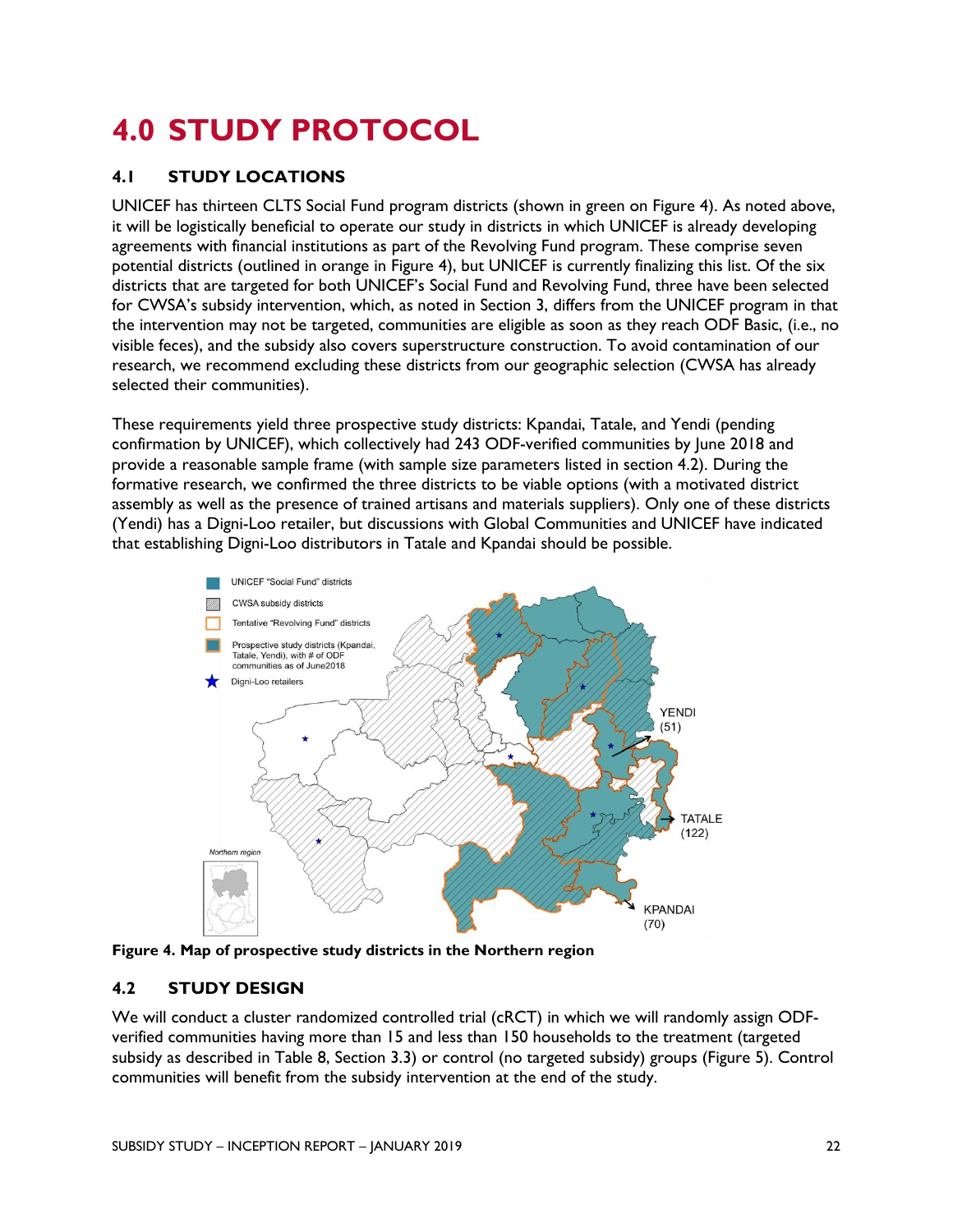The median size of eligible communities in the three study districts is 29 households (min: 15, max: 146, average: 38). Eligible communities have received comparable CLTS interventions implemented through District Assembly staff in 2012-2018 and were verified ODF between October 2016 and October 2018. We will not exclude communities based on their ODF achievement date, as this variability is characteristic of real-life situations. Randomizing should equate the distribution of dates (and any other potential confounder) between the control and treatment arms, thus not biasing the results.

To avoid treatment contamination of control communities, we will try to ensure a 2-km buffer distance between control and treatment communities. We cannot embed this buffer distance in the randomization process because GPS information is not available for all eligible communities. Instead, we will collect GPS information during the baseline survey. If we find that a control community is located within 2-km of a treatment community, we will replace the former with a randomly selected community from a control back-up list.



**Figure 5. Proposed study design** 

The primary study population are households eligible for the subsidy (criteria described in Section 4.3). Based on our formative research, we expect the proportion of beneficiaries to be approximately 33%, but this will vary between communities. Because the study also is interested in spillover effects, we will also survey non-eligible households in study communities.

#### **4.3 SUBSIDY ELIGIBILITY CRITERIA**

Subsidy beneficiaries will have to meet three eligibility criteria:

(i) Be extremely poor: We plan to use community consultation to identify households in extreme poverty because LEAP's proxy-means test data are not public. The district's Social Welfare officer will provide context-specific criteria to guide communities in identifying these households (note that the National Pro-Poor Guidelines also provide guidance on how to identify the very poor, Table 8)

(ii) Be vulnerable: Similar to the LEAP process, we will apply community consultation to identify households with member(s) meeting the LEAP vulnerability criteria (elderly > 65, person with disability, orphan or vulnerable child). Note that the National Pro-Poor Guidelines provide for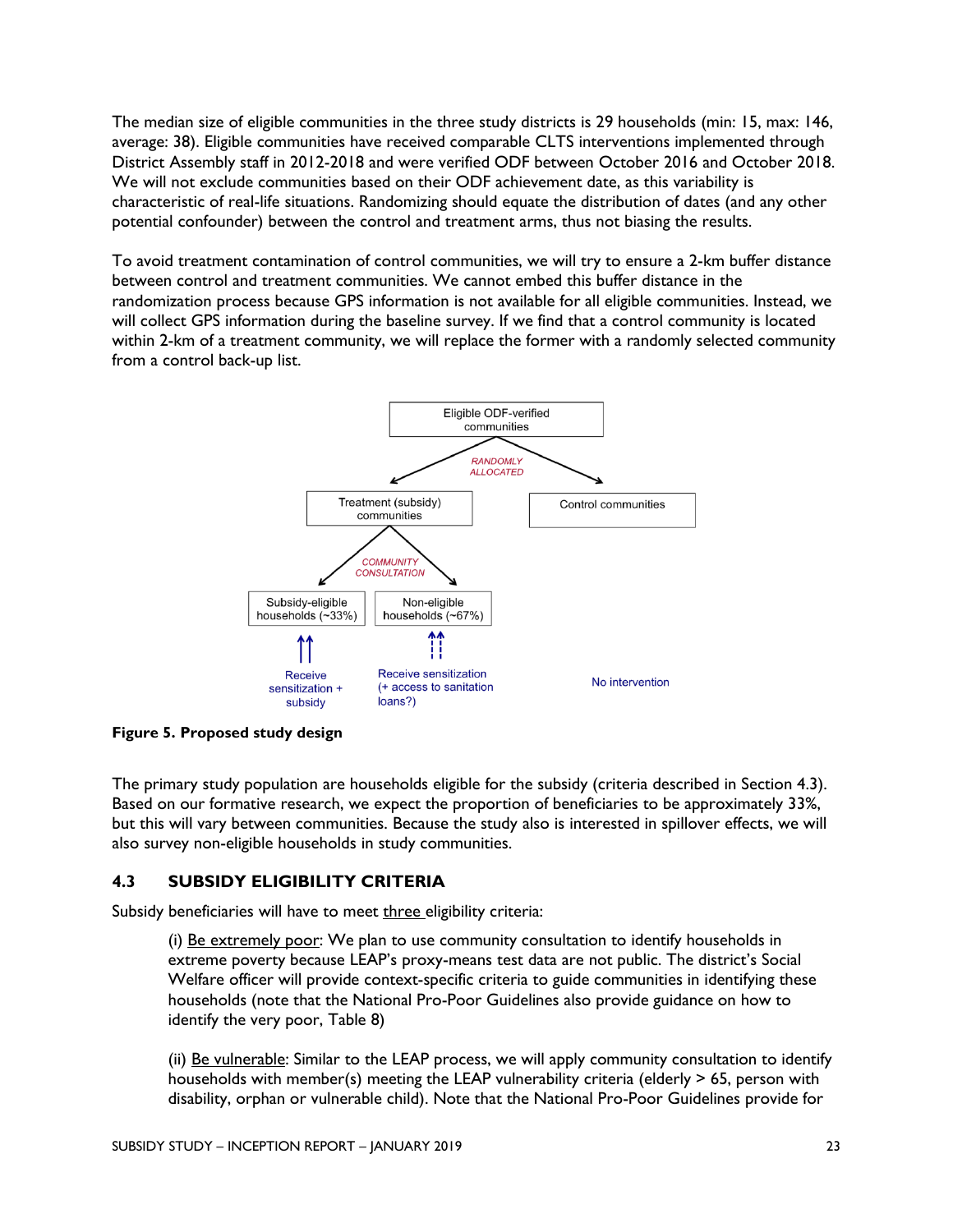the inclusion of other vulnerability criteria, such as female head of household, widow(er), terminally-ill persons, unemployed, and outcast groups; we also will consider whether we should expand our vulnerability criteria to include these groups.

(iii) Lack a functional, private (non-shared) latrine with durable sub-structure. As defined in Box 1 (Section 3.4), a latrine is "functional" if the pit is not full or collapsed; and a "durable" substructure requires both a slab (concrete or plastic) and pit lining (with bricks, rocks, concrete, or plastic). This criterion will be verified through visual inspection and interviewing the household. It is important to note that owning a functional non-shared latrine will not disqualify a household if this latrine doesn't have a durable sub-structure. Based on our formative research, we estimate that up to 60% of voucher beneficiaries will own a functional non-shared latrine; the goal of the subsidy will thus be to help them acquire a new latrine with durable substructure.

#### **4.4 SUBSIDY IMPLEMENTATION PROTOCOL**

Based on lessons learned from the formative research, we have collaborated with UNICEF to establish the implementation protocol presented in Table 10. The protocol is subject to minor changes after implementation starts, in response to challenges or feedback from field staff.

| <b>STEP</b>        | <b>ACTION ITEMS</b>                                                                                                                                                      |
|--------------------|--------------------------------------------------------------------------------------------------------------------------------------------------------------------------|
| STEP 0:            | <b>UNICEF</b> defines superstructure standards<br>$\bullet$                                                                                                              |
| <b>Preparation</b> | Guidance to make traditional superstructures durable.                                                                                                                    |
|                    | <b>UNICEF</b> enrolls artisans<br>$\bullet$                                                                                                                              |
|                    | Create register of trained artisans in each district, specifying the electoral area<br>(administrative unit) in which they operate.                                      |
|                    | Negotiate tariffs with artisans for transport & labor, based on i) latrine option,<br>$\bullet$<br>and ii) distance.                                                     |
|                    | Explain subsidy program and superstructure standards.<br>$\bullet$                                                                                                       |
|                    | Explain that it will be important for artisans to attend community meetings and<br>follow up with beneficiaries.                                                         |
|                    | Sensitize artisans on the need for accessibility adjustments (e.g., handrails for<br>$\bullet$                                                                           |
|                    | the blind, stool for the elderly), although this won't be mandatory.                                                                                                     |
|                    | <b>UNICEF</b> enrolls material suppliers<br>$\bullet$                                                                                                                    |
|                    | This requires establishing a Digni-Loo distributor in districts that do not have                                                                                         |
|                    | one.                                                                                                                                                                     |
| STEP I:            | District Assembly staff convene community meeting<br>$\bullet$                                                                                                           |
| Community          | Notify registered artisans in electoral area. Ideally, one or two artisans join.                                                                                         |
| meeting            | Ensure that community meeting is inclusive (women, households with<br>٠                                                                                                  |
|                    | vulnerable individuals, etc.).                                                                                                                                           |
|                    | Explain importance of upgrading latrines to entire community.<br>$\bullet$                                                                                               |
|                    | Explain targeted subsidy program: toilet options, superstructure requirement.<br>$\bullet$                                                                               |
|                    | Explain that community will have to help beneficiaries dig pits and build<br>$\bullet$<br>superstructures.                                                               |
|                    | Coordinate beneficiary identification by community. Consider consulting with<br>$\bullet$<br>women and vulnerable individuals separately, as they may not be comfortable |
|                    | contributing in the large community consultation.                                                                                                                        |
|                    | Hand out vouchers to selected beneficiaries (head-of-household)<br>٠                                                                                                     |
|                    | Provide contact information for registered artisans.<br>٠                                                                                                                |
|                    | Record contact information of beneficiaries.<br>$\bullet$                                                                                                                |

**Table 10. Subsidy implementation protocol**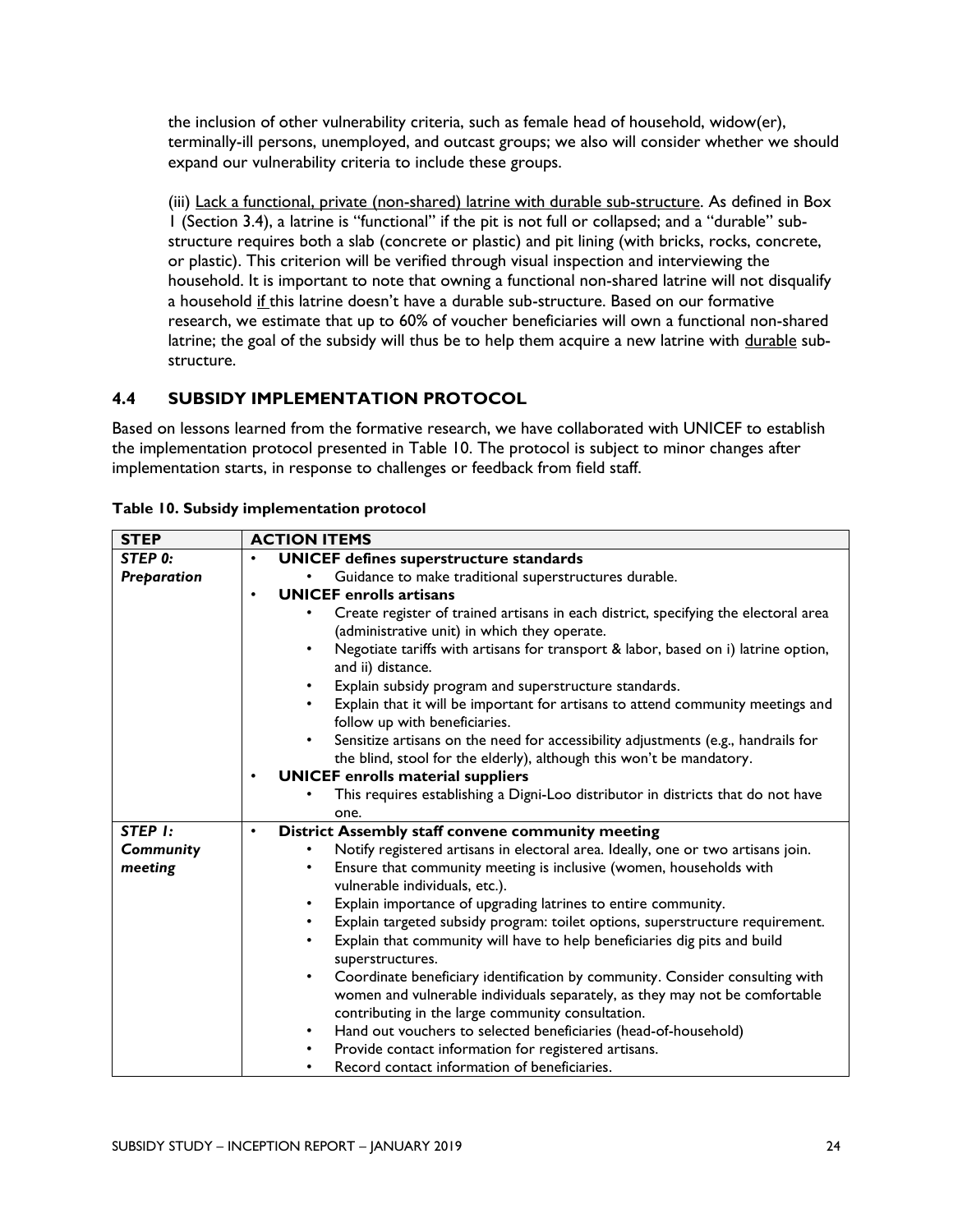| <b>STEP</b>            | <b>ACTION ITEMS</b>                                                                                 |
|------------------------|-----------------------------------------------------------------------------------------------------|
|                        | Non-beneficiaries: sensitize them to the fact that "their turn will not come" but                   |
|                        | that they can also contact the artisans if they want. Present Revolving Fund                        |
|                        | opportunity if it is available in the study districts.                                              |
| STEP 2:                | The beneficiary calls the artisan<br>$\bullet$                                                      |
| <b>Beneficiary</b>     | Beneficiary indicates which of the options on the voucher (s)he wants.                              |
| contacts artisan       | The artisan visits the beneficiary to:<br>$\bullet$                                                 |
|                        | Verify that beneficiary is "ready" to dig the pit and (help) build superstructure.<br>$\mathsf{I}$  |
|                        | Identify the construction site and give instructions on pit excavation (beneficiary<br>$\mathbf{2}$ |
|                        | can start digging after this).                                                                      |
|                        | 3)<br>Collect the voucher (household keeps a detachable segment for accountability).                |
| <b>STEP 3: Artisan</b> | The artisan visits the supplier to get materials<br>$\bullet$                                       |
| visits materials       | Artisan gives voucher to supplier.                                                                  |
| supplier               | The supplier gives corresponding quantity of materials to the artisan for free<br>٠                 |
|                        | because he knows he is going to be paid soon, as per the arrangement with                           |
|                        | UNICEF/financial institution (e.g., within 2 weeks).                                                |
|                        | Every two weeks, supplier gives all collected vouchers to financial institution,                    |
|                        | and financial institution pays the supplier the corresponding amount                                |
| <b>STEP 4: Artisan</b> | The artisan coordinates materials transport to the community, constructs<br>$\bullet$               |
| builds latrine         | the latrine and, if necessary, helps build the superstructure according to                          |
|                        | <b>UNICEF's standards.</b>                                                                          |
|                        | When he is done, he notifies the District Assembly and UNICEF's District                            |
|                        | Resource Person.                                                                                    |
|                        | They confirm this by calling or sending SMS to beneficiary (or relative/chief).                     |
| STEP 5:                | One or two weeks later, UNICEF's District Resource Person visits the<br>$\bullet$                   |
| Verification and       | beneficiary to verify that the toilet has been constructed according to requirements                |
| payment                | Checks that the latrine type corresponds to the model selected by the                               |
|                        | household (as shown on detachable segment of the voucher). Controls that the                        |
|                        | artisan did not charge the household for his labor.                                                 |
|                        | When appropriate, (s)he gives recommendations on how to increase<br>$\bullet$                       |
|                        | accessibility (e.g., handrail with rope for the blind, adjustable stool for elderly).               |
|                        | After verification, UNICEF's District Resource Person gives the artisan a<br>$\bullet$              |
|                        | stamped certificate.                                                                                |
|                        | The artisan visits the financial institution to redeem his certificate and receive                  |
|                        | his payment.                                                                                        |

We have identified three main risks to this implementation protocol:

(1) The beneficiary doesn't call the artisan to redeem his/her voucher, either because (s)he doesn't have a phone, because (s)he doesn't prioritize building a new latrine with durable sub-structure (especially as (s)he may already have a latrine), or because there are gender barriers at play.

 $\triangleright$  To mitigate this risk, it will be important during the community meeting (Step 1) to connect each beneficiary with someone who has a phone (e.g., relative, chief). In addition, UNICEF will encourage the District Assembly as well as the artisans to follow up with beneficiaries. We will work with District Assembly staff to identify possible gender dynamics that could act as a barrier, and we will discuss strategies to address these risks.

(2) The artisan disappears with the materials after collecting them from the supplier and never builds a latrine for the beneficiary.

 $\triangleright$  This risk is small because (1) the perspective of the results-based payment is a good incentive for the artisans who don't have many business opportunities; (2) the preliminary visit to the beneficiary (Step 2) helps confirm the artisan's commitment; and (3) the District Assembly has a good relationship with, and oversight on the trained artisans. Nevertheless,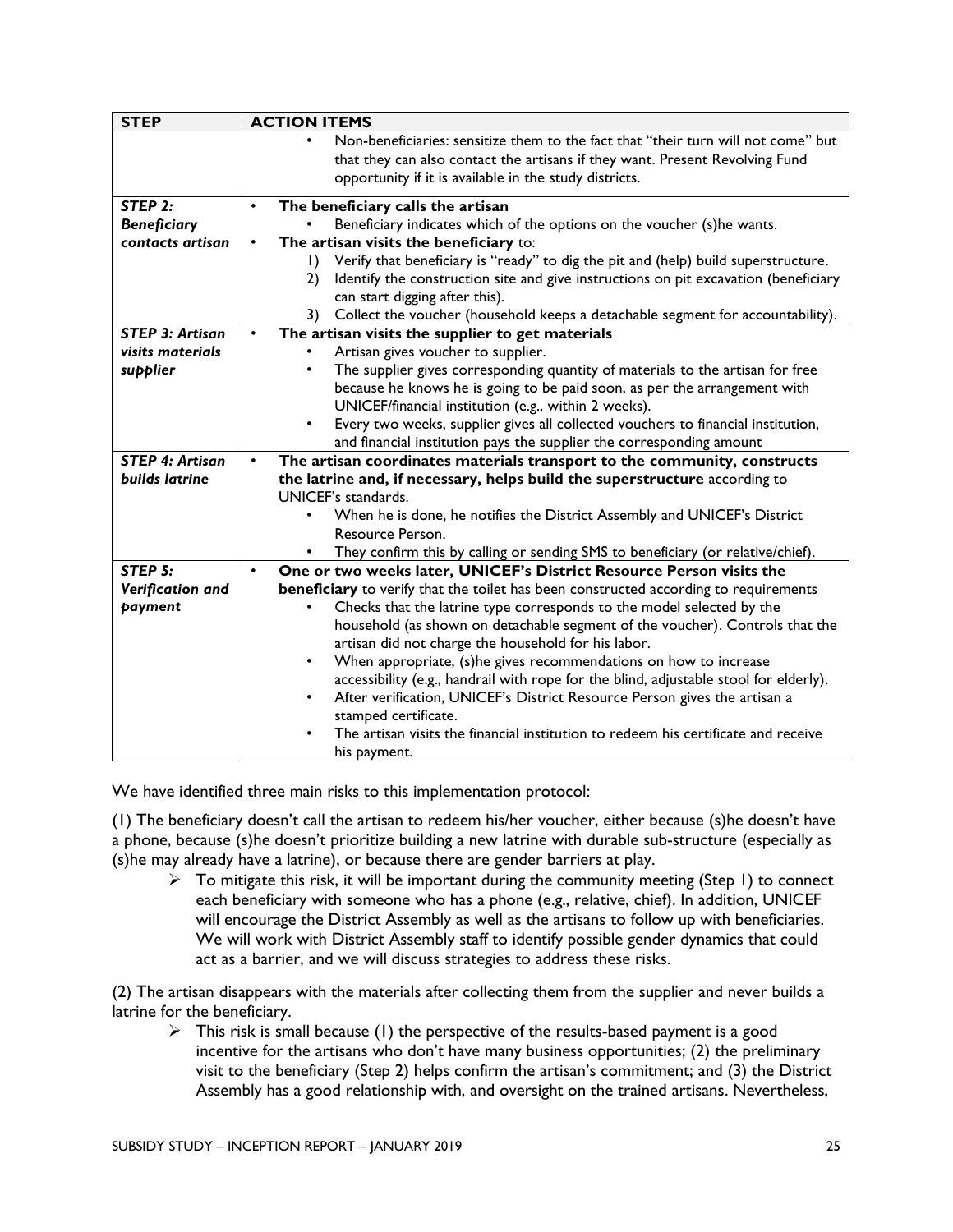it will be important to establish sanctions for artisans who misbehave: e.g., exclusion from the register and the program.

 $\triangleright$  Even if the artisan doesn't disappear, he may build using lower quality concrete or decrease the pit lining depth to keep some of the materials for himself. To identify this behavior, the verification process should include questions to the beneficiary, who may be able to report on this, as well as visual observations. However, it is important to note that it will be difficult to control this risk, even with a good verification process.

(3) Repayment cycles are too long, and artisans are not able to respond to new requests from beneficiaries.

 $\triangleright$  It will be important to ensure that UNICEF's District Resource Person and the financial institution are responsive (Step 5) to limit the repayment time to no more than 2-3 weeks.

It would be ideal to pilot this protocol before launching the study. We are, therefore, trying to coordinate with UNICEF to stagger implementation and start in non-study districts, so that lessons and protocol adaptations can be incorporated in the study. However, this may not be feasible due to logistical and time constraints on UNICEF's side.

#### **4.5 OUTCOME METRICS AND DATA COLLECTION**

#### *a) Quantitative data*

We will conduct household-level data collection at two time points (or three if budget is available): (i) baseline (before distributing vouchers, i.e., ideally before Step 1), (ii) midline (9 months after distributing vouchers), and potentially, (iii) endline (18 months after distributing vouchers). We will collect information on latrine infrastructure, defecation practices, hygiene behaviors (handwashing, disposal of child feces), water usage for sanitation, and latrine construction expenses (including in-kind contributions). We have pre-tested and refined our survey instrument as part of the formative research in September-October 2018.

We will measure the following outcomes of interest at each time point (see summary of definitions in Box  $I$ ):

- *Latrine coverage:* We will examine latrine coverage, operationally defined as the proportion of households with non-shared functional (i.e., whose pit is not collapsed and not full) latrines within a community, measured through a combination of self-report and observation.
- *Latrine quality:* We will examine the proportion of households owning a latrine i) with full superstructure (presence of roof and four walls), and ii) with durable sub-structure (presence of concrete or plastic slab and pit lining with bricks, rocks, concrete or plastic). We also will survey respondent-reported satisfaction as a proxy for latrine quality.
- *Latrine use:* to examine latrine use, we will quantify the opposite behavior –open defecation– with two different metrics: i) proportion of households reporting using the bush (open defecation) as their primary defecation location; ii) proportion of households who report not always using a latrine to defecate when at home. For the second metric, we also will use latrine observations (e.g., whether the path to the latrine is walked on or anal cleansing material is present) to confirm that the latrine is regularly used.

Because latrine use and perceptions of latrine quality may vary by gender, we will include questions about both men's and women's defecation behaviors and perceptions. However, we have learned in the formative research that it is not always possible to speak with women when the male head-of-household is present.

At baseline, we also will collect community-level information on potential confounders: village size, soil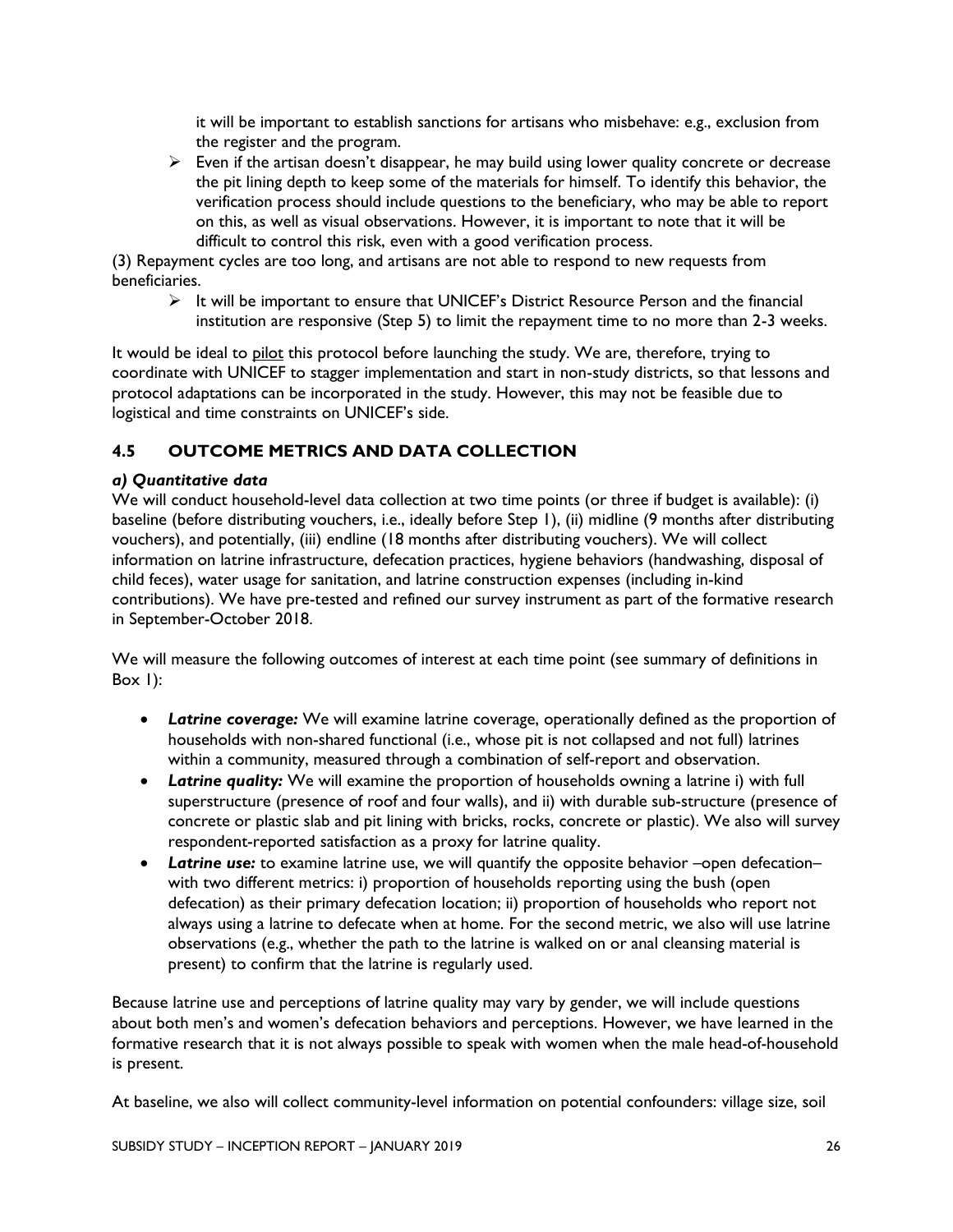conditions, flooding frequency, water table depth, proximity of water bodies and dense vegetation, presence of trained CTVs and masons, LEAP enrollment, attitude of the chief with respect to sanitation, time since ODF, time since triggering, pre-triggering latrine coverage, and access to drinking water.

#### *b) Qualitative data*

Rural sanitation interventions are highly dependent on the quality of facilitation and community mobilization. To better understand the drivers of success/failure of this program, a member of our local research team will attend and observe the community mobilization event (Step 1 in Table 10) in 5-10 communities. We will investigate the following questions:

- o How does the District Assembly staff present the program and facilitate the selection of beneficiaries?
- o Who is present during the community meeting and who participates in the selection of beneficiaries? Who doesn't?
- o What concerns do community members express?
- o Which household member receives the voucher?
- o How does the District Assembly staff mobilize non-beneficiaries, both to help beneficiaries with pit excavation but also to upgrade their own latrines?

To answer our third research question on challenges, we also will collect, at midline, qualitative information from:

- Treatment communities: In 10 randomly-selected treatment communities, we will conduct semistructured interviews with the chief and approximately three households (beneficiaries and nonbeneficiaries). We will investigate the following questions:
	- o What is the perspective of different community members on the subsidy program, and in particular on the targeting process? What changes would they recommend?
	- o Did the chief play a role in encouraging beneficiaries to redeem their vouchers?
	- $\circ$  What were the successes and challenges that beneficiaries faced in redeeming the vouchers?
	- $\circ$  Who in the household received the voucher and who decided how to act on it? Did the voucher cause any intra-household conflict?
	- o What barriers do non-beneficiaries face to upgrade their latrines?
- Data from artisans: In each study district, we will conduct semi-structured interviews with 2-3 artisans enrolled in the rebate program. We will investigate the following questions:
	- $\circ$  How many latrines did they build over the study period (subsidized and non-subsidized)? How many of these were in subsidy-targeted communities?
	- o How was their business impacted by the subsidy intervention?
	- o What successes and challenges did they face during the intervention and what changes would they recommend?
- Data from materials suppliers: In each study district, we will conduct semi-structured interviews with the 2-3 materials suppliers enrolled in the program. We will investigate the following questions:
	- $\circ$  What successes and challenges did they face during the program and what changes would they recommend?
	- $\circ$  How was their business impacted by the program (if at all)?
- Data from UNICEF's implementing partners: In each study district, we will conduct semistructured interviews with District Assembly staff, the financial institution involved in the subsidy program, and UNICEF's District Resource Persons). We will investigate the following questions:
	- o What successes and challenges did they face in implementing the targeted subsidies?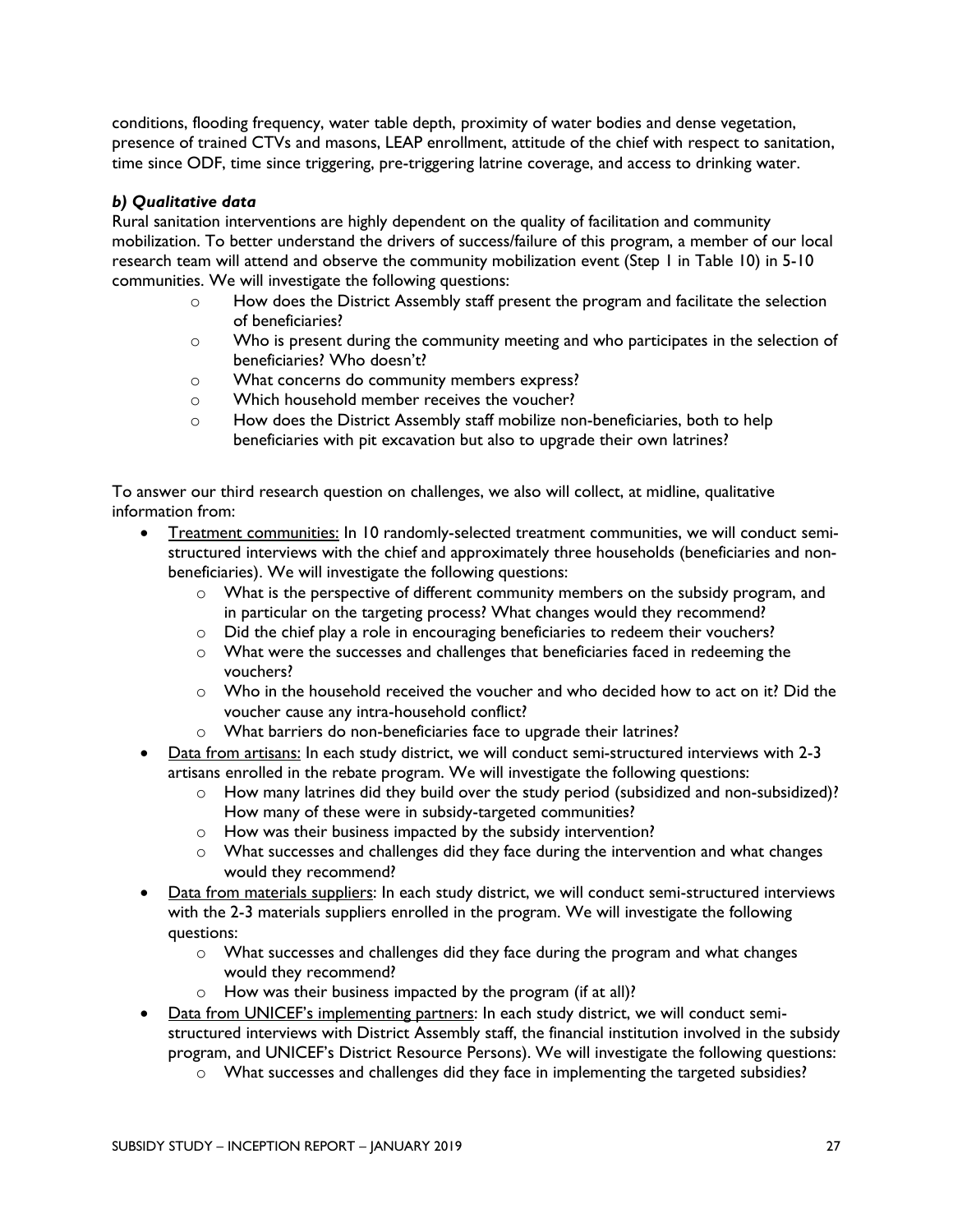- $\circ$  Did they follow-up with households who had received a voucher? How often? Was it effective?
- o Were there any unexpected results or consequences?
- $\circ$  Has the subsidy program impacted neighboring communities or other programs? If so, how?

#### *c) Cost data*

Also, to answer our third research question, we will collect information on intervention costs: facilitation (training, facilitation, verification) and hardware (subsidized latrines). To conduct this analysis, we will use the bottom-up costing approach proposed by Crocker et al., (2017b). UNICEF has verbally agreed to share cost data with us, with the goal of assessing the scalability of the intervention.

#### **4.6 SAMPLE SIZE**

For sample size calculation, our primary outcome is the proportion of eligible households owning a nonshared, functional latrine with full superstructure (Table 11). A sample size of 100 communities allows us to detect a minimum of a 15 pp increase in this proportion (corresponding to a 30% reduction in the proportion of households without such a latrine) when comparing the treatment to the control group. This calculation assumes 50% coverage in the control and approximately nine subsidy-eligible households per community, based on data from our formative research (Table 11). For all our calculations, we assumed a 20% loss-to-follow-up, 90% power and 5% significance.

This sample size will allow us to detect the following minimum changes in our secondary outcomes (Table 11):

- − A 30% reduction (or 13 pp) in the proportion of **eligible households** sometimes practicing OD when at home
- − A 21% reduction (or 9 pp) in the proportion of **all households** sometimes practicing OD when at home
- − A 365% increase (or 4 pp) in the proportion of **all households** owning a non-shared, functional latrine with full superstructure and durable sub-structure
- − A 36% increase (or 7 pp) in the proportion of **all households** satisfied with their latrine

These minimum detectable changes are reasonable in light of the changes observed in prior studies: the meta-analysis by Garn et al. (2016) found that latrine coverage increased by an average of 14 pp in sanitation interventions. Programs combining CLTS and subsidies have reported attributable increases in improved latrine coverage of 14-18 pp (Guiteras et al., 2015; Patil et al., 2014). Reported changes in latrine use are typically in the same range: 13 pp on average according to Garn et al. (2016).

|  |  |  |  |  |  | Table 11: Sample size and power calculations |
|--|--|--|--|--|--|----------------------------------------------|
|--|--|--|--|--|--|----------------------------------------------|

| <b>Outcomes</b>                                                                                  | $p^*$ | ICC** | $\mathsf{m}^{***}$ | Minimum detectable<br>difference between<br>treatment and control | Total<br>required<br>sample size |
|--------------------------------------------------------------------------------------------------|-------|-------|--------------------|-------------------------------------------------------------------|----------------------------------|
| <b>Primary outcome: Latrine coverage</b>                                                         |       |       |                    |                                                                   |                                  |
| % eligible households<br>owning a non-shared,<br>functional latrine with full<br>superstructure. | 0.50  | 0.08  | 9                  | $+15$ pp, or -30% in those<br>without                             | 100<br>communities               |
| <b>Secondary outcomes: Latrine use</b>                                                           |       |       |                    |                                                                   |                                  |
| % eligible households<br>reporting not always using                                              | 0.43  | 0.03  | 9                  | 30% reduction (-13 pp)                                            | 100<br>communities, as           |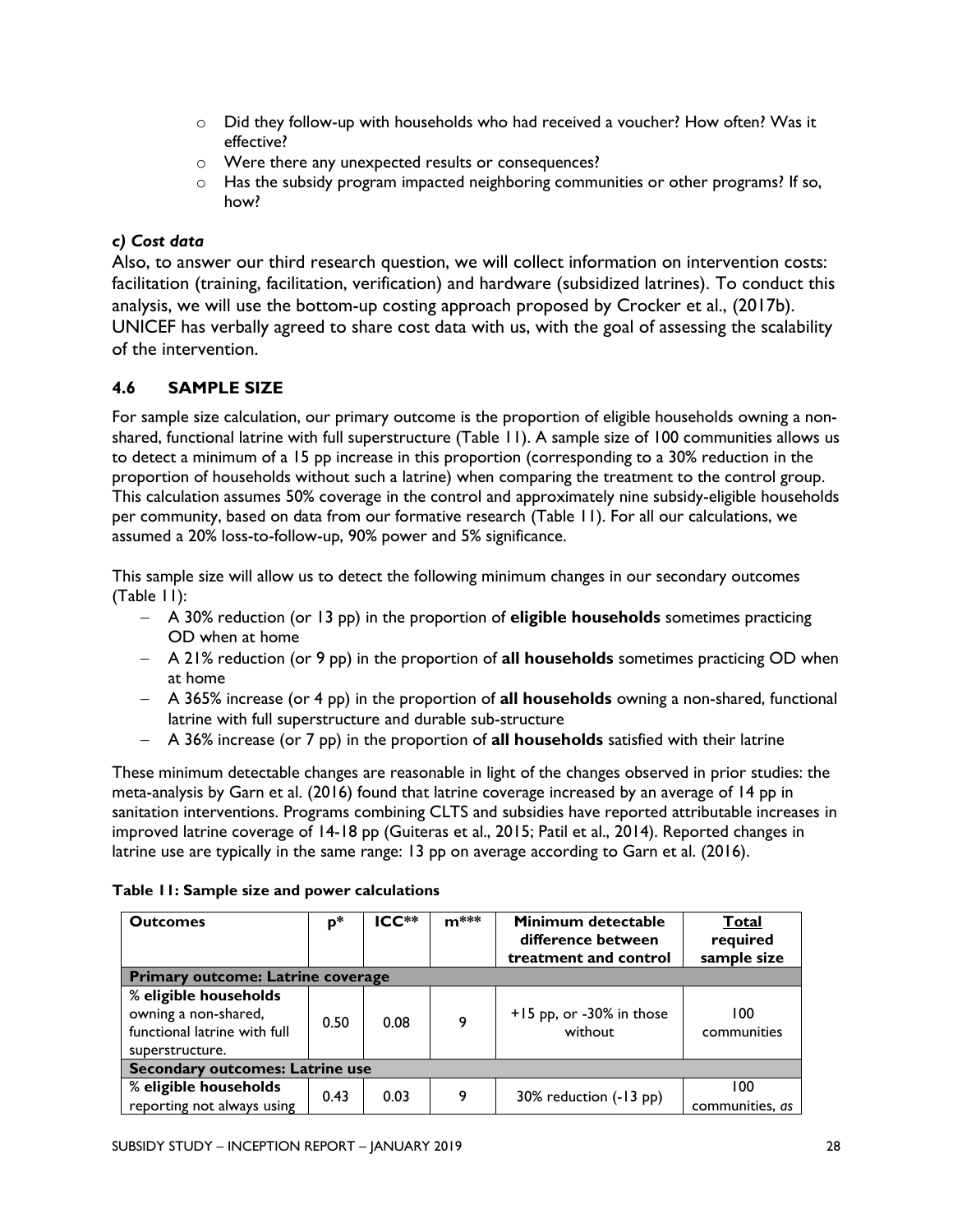| latrine to defecate when at                                                                                              |      |      |    |                            | defined by                                              |
|--------------------------------------------------------------------------------------------------------------------------|------|------|----|----------------------------|---------------------------------------------------------|
| home.                                                                                                                    |      |      |    |                            | primary outcome                                         |
| % all households<br>reporting not always using                                                                           |      |      |    |                            | 100<br>communities, as                                  |
| latrine to defecate when at                                                                                              | 0.43 | 0.03 | 28 | 21% reduction (-9 pp)      | defined by                                              |
| home.                                                                                                                    |      |      |    |                            | primary outcome                                         |
| <b>Secondary outcomes: Latrine quality</b>                                                                               |      |      |    |                            |                                                         |
| % all households owning<br>a non-shared, functional<br>latrine with full<br>superstructure and<br>durable sub-structure. | 0.01 | 0.06 | 28 | 365% increase<br>$(+4$ pp) | 100<br>communities, as<br>defined by<br>primary outcome |
| % all households<br>reporting being satisfied<br>with the latrine they use.                                              | 0.20 | 0.02 | 28 | 36% increase<br>$(+7$ pp)  | 100<br>communities, as<br>defined by<br>primary outcome |

*\* Expected baseline proportion. Calculated from formative household survey results*

*\*\* Intra-cluster correlation coefficient. Calculated from formative household survey results*

*\*\*\* Cluster size. 28 is the median size of eligible communities in our study districts according to UNICEF's dataset, and 9 is 33% of 28, the expected target for the subsidy intervention.*

#### **4.7 FIELDWORK MANAGEMENT**

For the household survey, we plan to have two data collection teams, each comprised of 5 enumerators and one supervisor. Based on our formative research, we estimate that enumerators can conduct up to 7 surveys per day. Given the size of the communities in our sampling frame, it will take on average 1 day to survey a community. Enumerators will collect data on Android phones using the survey app CommCare. The supervisor will be in charge of team logistics, community entry, spot checks, and collecting community-level information. WASHPaLS staff will collect qualitative and cost data directly, assisted by an interpreter when necessary.

We will recruit and train local enumerators fluent in Dagbani, Kokomba/Lekpapa and Twi (the primary languages in our study districts). As we did for the formative research, we will use i) online job alerts through the site JobsInGhana, and ii) iDE in Tamale, who has a roster of enumerators. If these strategies don't suffice, other options to recruit enumerators include the University of Development Studies and the firm EDS in Tamale, both of which came recommended by an EAWAG researcher. If they are still available, we will retain the three enumerators that worked with us during the formative research and promote two of them to supervisors.

#### **4.8 QA/QC PLAN**

The QA/QC approach will rely on the following aspects:

- Limiting the size of the data collection team to approximately 10 enumerators.
- Piloting survey instruments before each data collection round.
- Embedding data consistency checks and non-falsifiable questions (e.g., GPS) within the data collection platform (CommCare).
- Reviewing incoming data daily during surveys.
- Conducting back-checks or spot checks in ~10% of households through field supervisors.
- Stationing a full-time research staff member in the field for the duration of each data collection round to provide oversight and ensure quality control.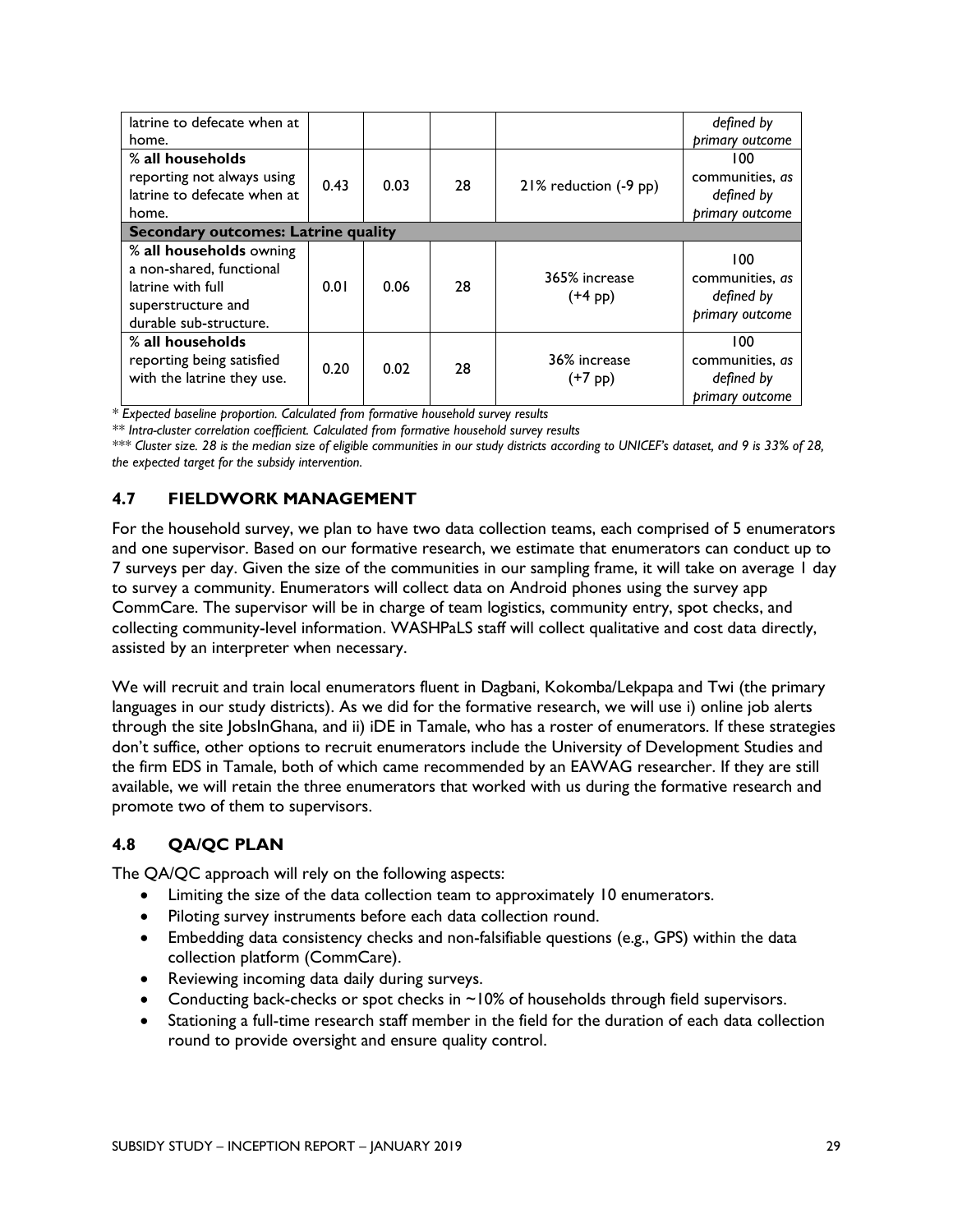#### **4.9 DATA ANALYSIS**

Data analysis will consist of statistical comparisons between treatment and control. We will use multivariate models controlling for household-level confounders (such as household size, wealth category, gender and marital status of household head) and community-level confounders (such as distance to town, soil type, community latrine coverage). We plan to conduct an intention-to-treat (ITT) analysis (i.e., comparing treatment and control groups regardless of intervention implementation fidelity).

#### **4.10 RISKS**

This study is highly dependent on UNICEF's constraints. In chronological order, the main risks are:

- Delayed ethical review board approvals.
- Inability to pilot implementation protocol in non-study districts due to UNICEF's logistical and time constraints.
- Delays in the identification of beneficiaries and distribution of vouchers.
- Inaccurate targeting of the most vulnerable if powerful individuals jeopardize the community consultation process and/or representatives of the vulnerable are not included (or not vocal) in the deliberations.
- Challenges related to the implementation protocol (three main challenges discussed in Section 4.4).
- Insufficient time for all beneficiaries to redeem vouchers and for artisans to respond (implementation is supposed to start in March and UNICEF funding must be spent before the end of June 2019).
- Seasonality: beginning of the farming season in May-June could make people less available to help dig pits and build superstructures. In addition, thatch grass (to make roofs) may not be widely available in March-June.
- Possibility that UNICEF will want to change the subsidy type if no latrines are built (e.g., lifting the superstructure condition).
- Major changes in the implementation protocol during the study.
- Failure to maintain the integrity of intervention and control arms due to insufficient coordination with implementation partners.
- Within intervention arm, subsidy "leakage" to non-targeted households due to poor coordination between implementing partners or poor enforcement of the protocol

To minimize some of these risks, a WASHPaLS staff will be stationed in the field from February through June to observe the subsidy implementation process and react promptly where substantial deviations to the protocol occur.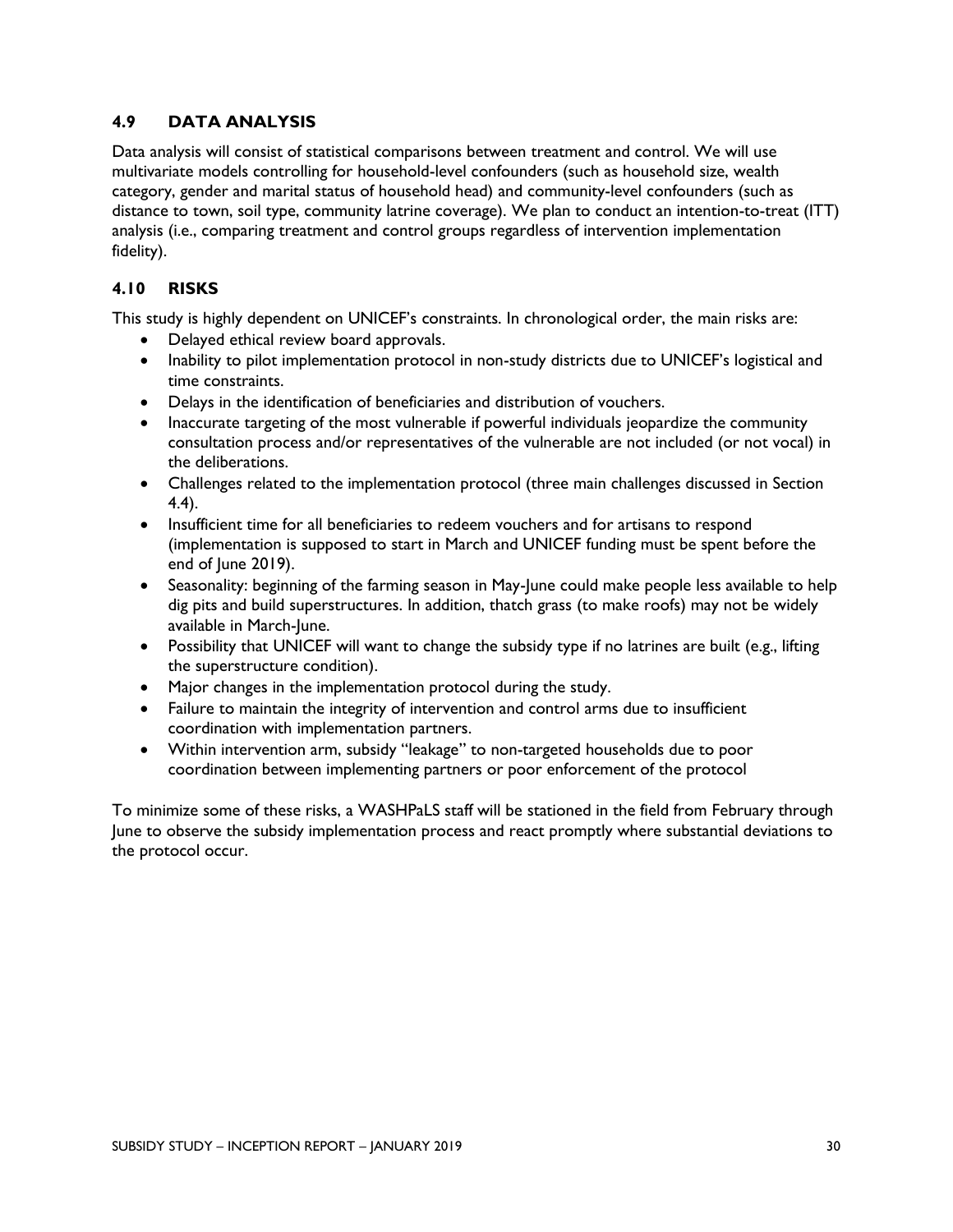### **5.0 ENGAGEMENT, LEARNING, AND DISSEMINATION**

The recent launch of the Pro-Poor Guidelines in Ghana opened up a space to discuss the most effective ways to use targeted subsidies toward universal and durable sanitation. The present study is part of this discussion, and we will seek to stimulate learning through the following activities:

- 1) **Dissemination** of study objectives and results through presentations, research briefs, and in-person meetings with stakeholders.
- 2) **Research on CWSA's subsidy intervention** through 3-5 in-depth case studies, and debriefing meetings with government stakeholders.
- 3) Encourage UNICEF and USAID to work with the Ministry of Sanitation and Water Resources to convene a **Learning Forum on Pro-Poor Support**, inviting all sector stakeholders to present lessons learned from their programs.

#### **1. DISSEMINATION STRATEGY**

Our dissemination materials will include:

- o 2-page study overview
- o Launch presentation
- o Trial registration
- o Mid-study presentation
- o Peer-reviewed publication
- o Research brief summarizing country-level findings
- o Final presentation

Entry points for the dissemination of study outputs are listed in Table 12.

#### **Table 12: Entry points for the dissemination of study materials**

| <b>INSTITUTION</b>        | <b>OUR PRIMARY CONTACTS</b>                                |
|---------------------------|------------------------------------------------------------|
| Ministry of Sanitation    | Ing. Anthony Mensah (Director of Sanitation)               |
| and Water Resources       | Tony Tsekpetse (National CLTS Coordinator)                 |
| <b>CWSA</b>               | Theodora Adomako Adjei (Extension Services Coordinator)    |
| <b>UNICEF</b>             | David Duncan (Head of WASH)                                |
|                           | Niall Boot (WASH Specialist)                               |
|                           | Lorretta Roberts (WASH Specialist)                         |
| <b>USAID</b> mission      | Emmanuel Odotei (WASH Management Specialist)               |
| <b>Global Communities</b> | Alberto Wilde (Country Director)                           |
|                           | Dominic Dapaah (WASH Program Coordinator, Northern Region) |

Engagement activities will include:

- Start of study
	- $\circ$  We will host a stakeholder meeting in partnership with CWSA and the Ministry of Sanitation and Water Resources in February 2019 to present the study to sector stakeholders.
	- $\circ$  If recommended by UNICEF, we will convene a regional-level stakeholder meeting in February 2019 to ensure the cooperation of all CLTS implementers and of the Regional Intra-Coordination Committee (RICCS) in the Northern region.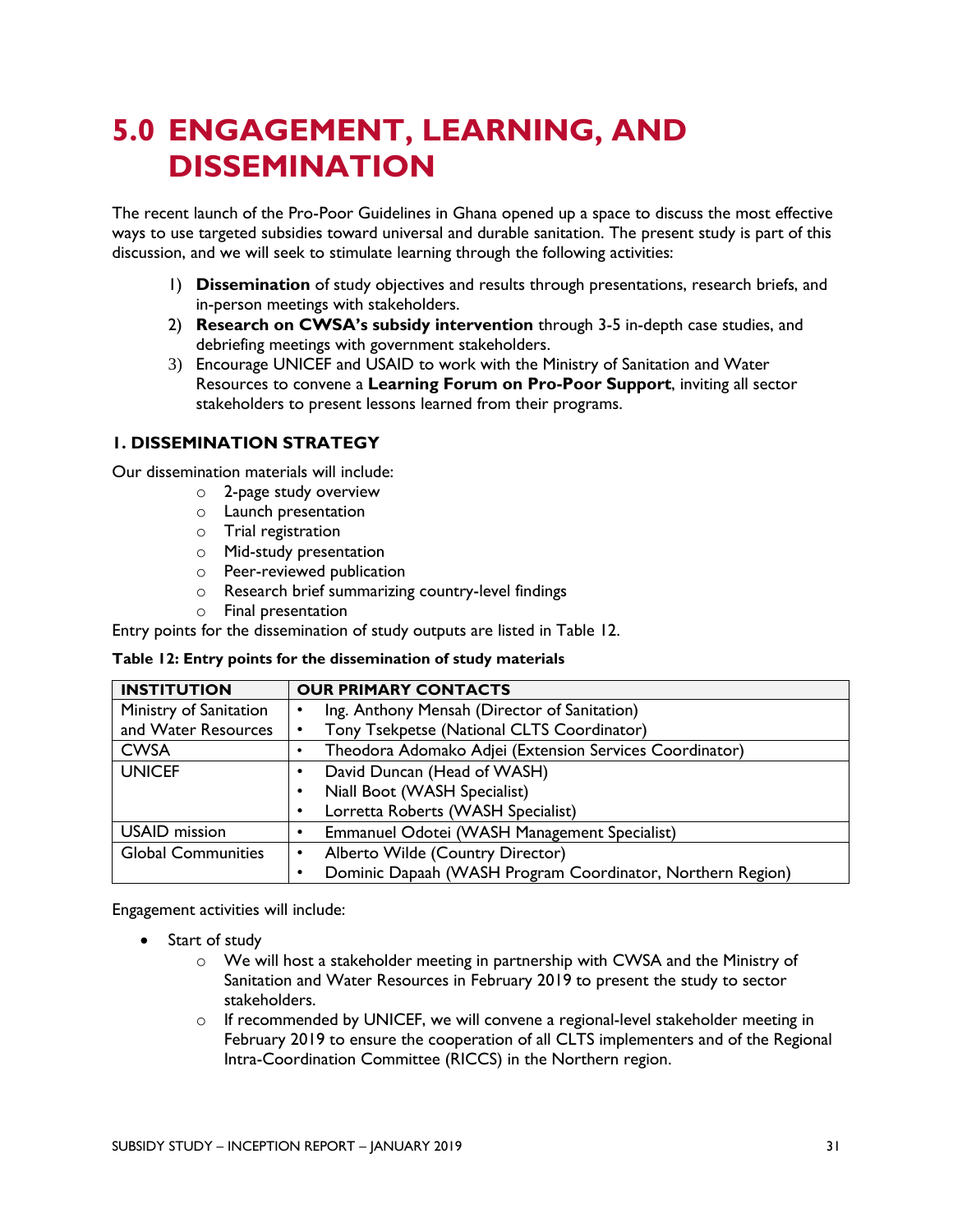- $\circ$  Dissemination of a 2-page study overview to present the study objectives and design. We will share this two-pagers with the "entry-point" persons (Table 12), and with the CLTS Knowledge Hub website.
- Mid-study
	- o Presentation of preliminary findings to national and regional stakeholders
- End of study
	- o Dissemination meeting to discuss final results with Ministry and CWSA
	- o Dissemination meeting to discuss final results to other sector stakeholders
	- o Dissemination of a peer reviewed publication
	- o Dissemination of a research brief summarizing findings for implementers. We will disseminate this through our Ghana "entry-point" persons (Table 12) and through the CLTS Knowledge Hub website.

#### **2. RESEARCH ON CWSA'S INTERVENTION**

We propose to select 3-5 program communities and conduct the following activities:

- i) Baseline household survey to measure latrine coverage, quality, and use in the five selected communities
- ii) Key informant interviews with CWSA's regional staff and district assemblies to understand the subsidy implementation details (how are communities and beneficiaries selected? what is the subsidy amount? How do beneficiaries access the subsidized product?)
- iii) If applicable/possible, qualitative observations of facilitation (e.g., community mobilization event) in the five selected communities
- iv) Endline household survey to measure latrine coverage, quality, and use in the five selected communities
- $v$ ) Endline qualitative interviews with chiefs and  $\sim$ 3 households in the five selected communities to get a deeper understanding of the strength and weaknesses of the intervention

This research would provide opportunities to directly engage with government stakeholders on learning. Specifically, we would organize 2-3 debriefing meetings with the Ministry and CWSA to present and discuss lessons from the field. The primary output would be a Power Presentation of findings.

This plan is contingent upon CWSA's collaboration. Although Theodora Adomako-Adkei from CWSA has provided verbal buy-in for CWSA to participate in case study research, we do not have a formal agreement with CWSA. The next steps are to approach CWSA with this proposed plan and determine if and where this case study would be possible. Our preference would be to do this in the Northern Region, where our research staff will be based and where we will have trained enumerators and interpreters. However, we understand that CWSA may not want us to do this in the Northern Region, where they seem to be facing challenges with the implementation of their intervention. They may therefore direct us to another region, e.g., Brong Ahafo region, which would increase cost and complexity (e.g., staff travel and time, and requiring the recruitment and training of local enumerators).

#### **3. LEARNING FORUM**

In Ghana, sanitation stakeholders meet on a regular basis through:

- National Level Learning Alliance Platform (NLLAP) meetings; there is no predetermined schedule but NLLAP members can convene meetings at any time. UNICEF is a member.
- Annual national CLTS Stocktaking Forum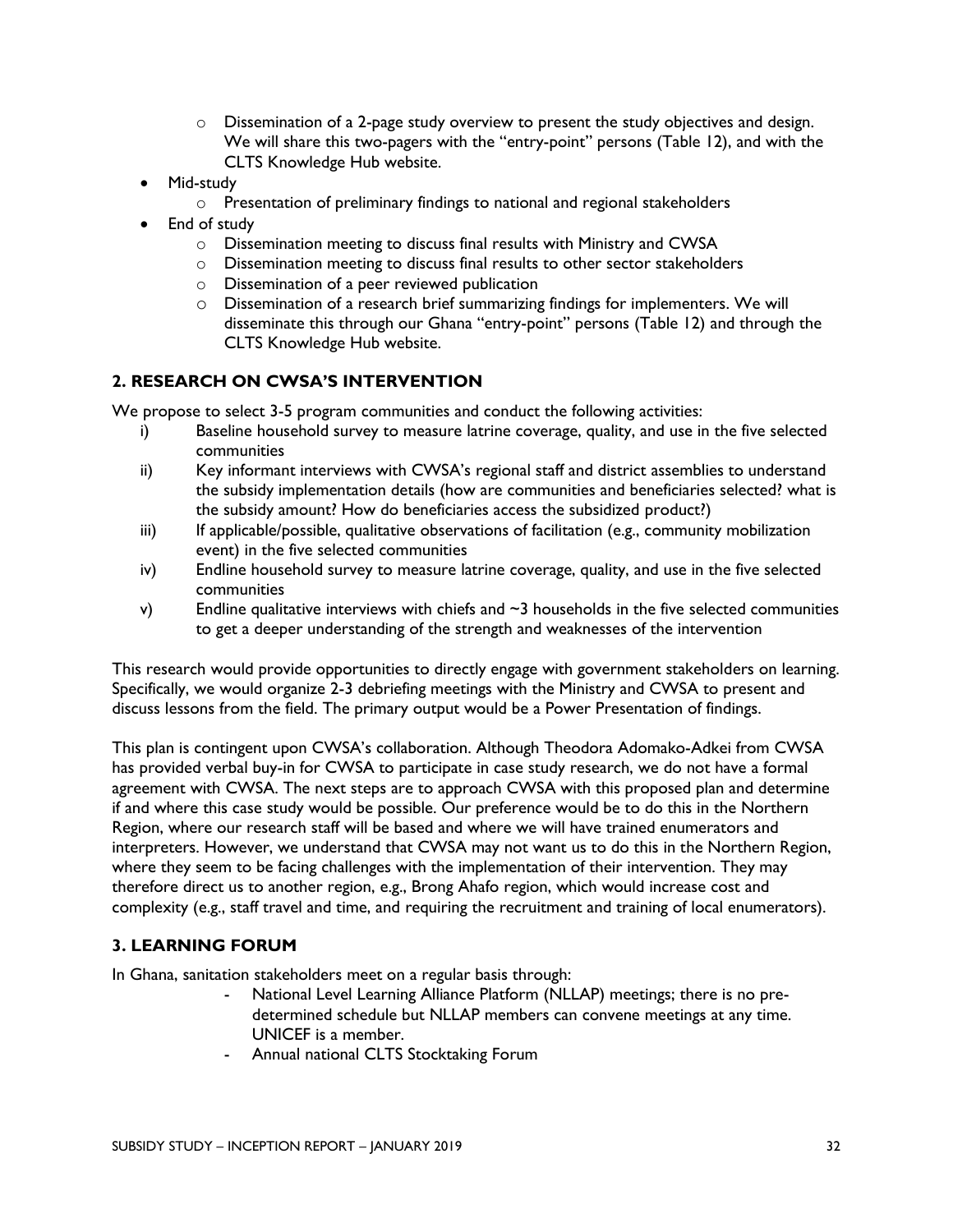One of these platforms could be leveraged to convene a stakeholder meeting dedicated to a "Learning Forum on Pro-Poor Support", allowing all organizations to share lessons learned in their programs. We will encourage UNICEF and/or USAID to organize such a forum after midline/endline data collection.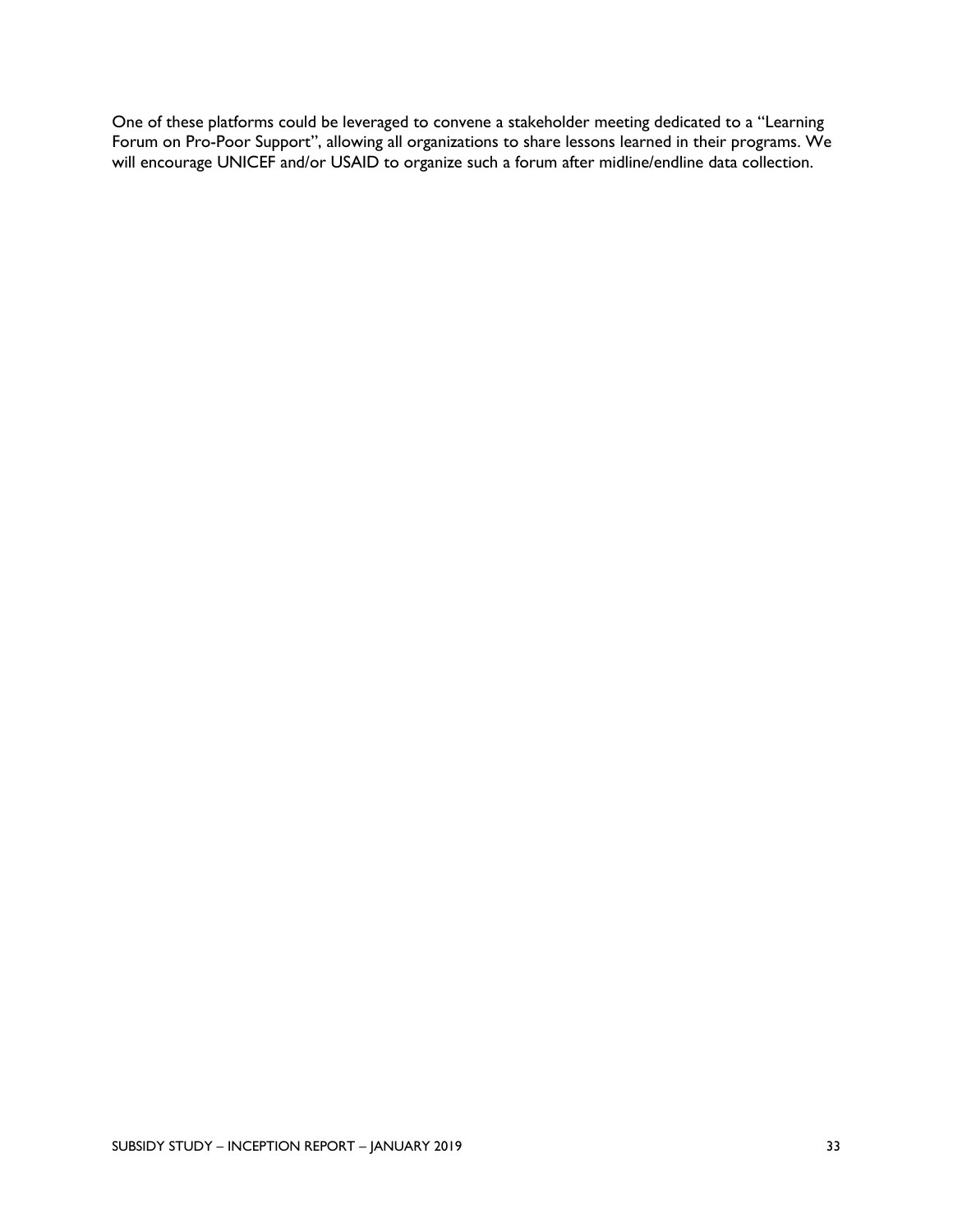## **6.0 TENTATIVE TIMELINE**

|                                                                                   | Y3 |      |  |  |  |  |  |  |  |      |  | <b>Y4</b> |  |  |  |  |  |  |  |      |  |  | Y5 |  |                                                                                                                                                  |  |  |  |  |  |      |  |  |  |  |
|-----------------------------------------------------------------------------------|----|------|--|--|--|--|--|--|--|------|--|-----------|--|--|--|--|--|--|--|------|--|--|----|--|--------------------------------------------------------------------------------------------------------------------------------------------------|--|--|--|--|--|------|--|--|--|--|
|                                                                                   |    | 2018 |  |  |  |  |  |  |  | 2019 |  |           |  |  |  |  |  |  |  | 2020 |  |  |    |  |                                                                                                                                                  |  |  |  |  |  | 2021 |  |  |  |  |
|                                                                                   |    |      |  |  |  |  |  |  |  |      |  |           |  |  |  |  |  |  |  |      |  |  |    |  | Oct Nov Dec Jan Feb Mar Apr May Jun JuI  Aug Sep Oct Nov Dec Jan Feb Mar Apr May Jun JuI Aug Sep Oct Nov Dec Jan Feb Mar Apr May Jun JuI Aug Sep |  |  |  |  |  |      |  |  |  |  |
| Finalize<br>inception<br>report                                                   |    |      |  |  |  |  |  |  |  |      |  |           |  |  |  |  |  |  |  |      |  |  |    |  |                                                                                                                                                  |  |  |  |  |  |      |  |  |  |  |
| Develop<br>data<br>collection<br>tools                                            |    |      |  |  |  |  |  |  |  |      |  |           |  |  |  |  |  |  |  |      |  |  |    |  |                                                                                                                                                  |  |  |  |  |  |      |  |  |  |  |
| National and<br>international<br>ethical<br>approval                              |    |      |  |  |  |  |  |  |  |      |  |           |  |  |  |  |  |  |  |      |  |  |    |  |                                                                                                                                                  |  |  |  |  |  |      |  |  |  |  |
| Recruit<br>enumerator<br>team                                                     |    |      |  |  |  |  |  |  |  |      |  |           |  |  |  |  |  |  |  |      |  |  |    |  |                                                                                                                                                  |  |  |  |  |  |      |  |  |  |  |
| Training,<br>piloting,<br>community<br>selection,<br>planning<br><b>logistics</b> |    |      |  |  |  |  |  |  |  |      |  |           |  |  |  |  |  |  |  |      |  |  |    |  |                                                                                                                                                  |  |  |  |  |  |      |  |  |  |  |
| <b>National</b><br>launch<br>workshop<br>with<br>Ministry and<br><b>CWSA</b>      |    |      |  |  |  |  |  |  |  |      |  |           |  |  |  |  |  |  |  |      |  |  |    |  |                                                                                                                                                  |  |  |  |  |  |      |  |  |  |  |
| Baseline data<br>collection                                                       |    |      |  |  |  |  |  |  |  |      |  |           |  |  |  |  |  |  |  |      |  |  |    |  |                                                                                                                                                  |  |  |  |  |  |      |  |  |  |  |
| Intervention<br>(targeted                                                         |    |      |  |  |  |  |  |  |  |      |  |           |  |  |  |  |  |  |  |      |  |  |    |  |                                                                                                                                                  |  |  |  |  |  |      |  |  |  |  |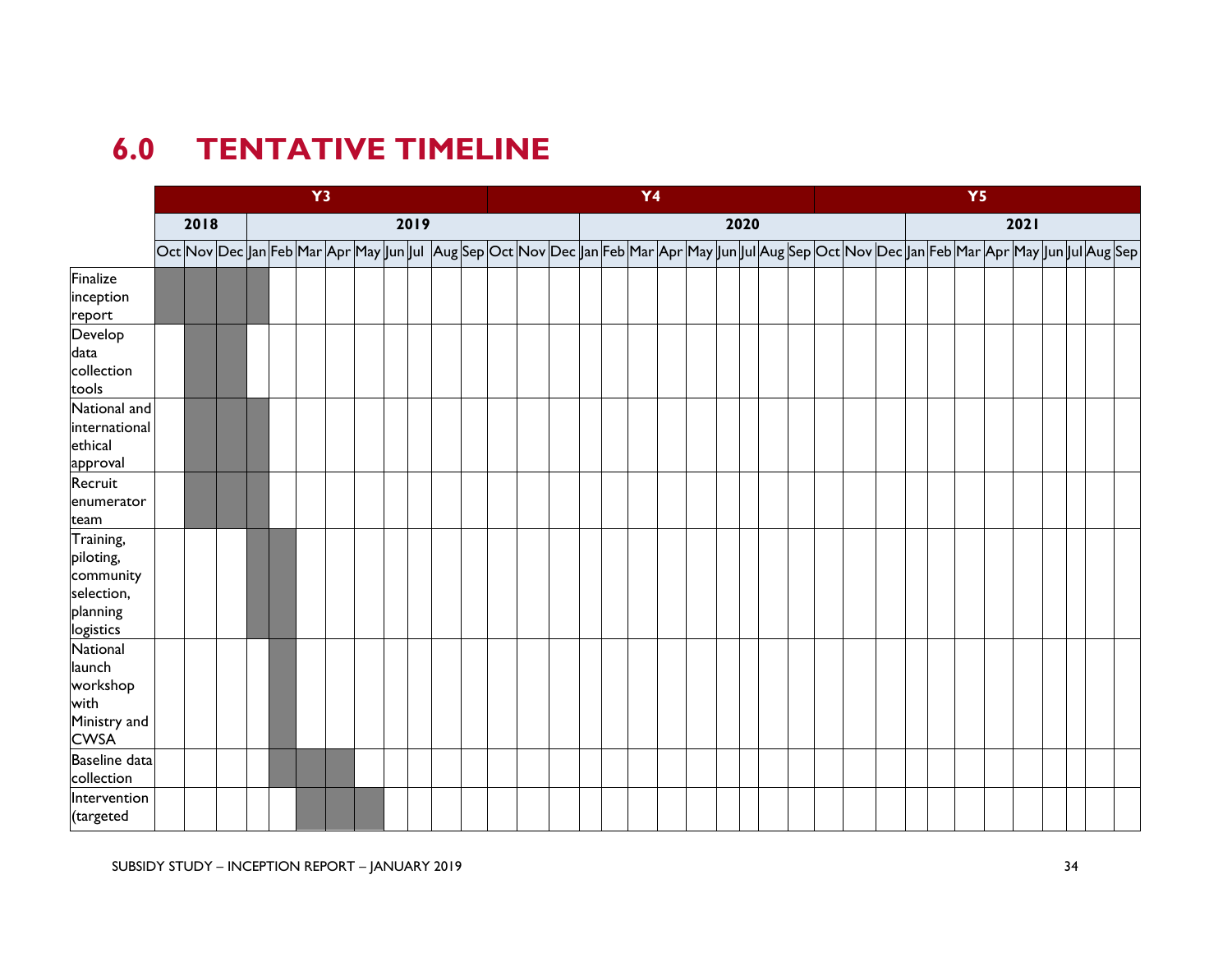|                                                                  | <b>Y3</b> |  |  |  |  |  |  |      |  |  |  |  | <b>Y4</b> |  |  |                                                                                                                                                  |  |  |  |      |  |  |  |  | Y5 |  |  |  |  |  |      |  |  |  |  |  |
|------------------------------------------------------------------|-----------|--|--|--|--|--|--|------|--|--|--|--|-----------|--|--|--------------------------------------------------------------------------------------------------------------------------------------------------|--|--|--|------|--|--|--|--|----|--|--|--|--|--|------|--|--|--|--|--|
|                                                                  | 2018      |  |  |  |  |  |  | 2019 |  |  |  |  |           |  |  |                                                                                                                                                  |  |  |  | 2020 |  |  |  |  |    |  |  |  |  |  | 2021 |  |  |  |  |  |
|                                                                  |           |  |  |  |  |  |  |      |  |  |  |  |           |  |  | Oct Nov Dec Jan Feb Mar Apr May Jun JuI  Aug Sep Oct Nov Dec Jan Feb Mar Apr May Jun JuI Aug Sep Oct Nov Dec Jan Feb Mar Apr May Jun JuI Aug Sep |  |  |  |      |  |  |  |  |    |  |  |  |  |  |      |  |  |  |  |  |
| subsidy) in<br>treatment<br>communities                          |           |  |  |  |  |  |  |      |  |  |  |  |           |  |  |                                                                                                                                                  |  |  |  |      |  |  |  |  |    |  |  |  |  |  |      |  |  |  |  |  |
| Midline data<br>collection<br>(after 9<br>months)                |           |  |  |  |  |  |  |      |  |  |  |  |           |  |  |                                                                                                                                                  |  |  |  |      |  |  |  |  |    |  |  |  |  |  |      |  |  |  |  |  |
| Endline data<br>collection<br>(TBC)                              |           |  |  |  |  |  |  |      |  |  |  |  |           |  |  |                                                                                                                                                  |  |  |  |      |  |  |  |  |    |  |  |  |  |  |      |  |  |  |  |  |
| Aquaya staff<br>in the field<br>to manage<br>and<br>troubleshoot |           |  |  |  |  |  |  |      |  |  |  |  |           |  |  |                                                                                                                                                  |  |  |  |      |  |  |  |  |    |  |  |  |  |  |      |  |  |  |  |  |
| Data<br>analysis,<br>presentation<br>of findings                 |           |  |  |  |  |  |  |      |  |  |  |  |           |  |  |                                                                                                                                                  |  |  |  |      |  |  |  |  |    |  |  |  |  |  |      |  |  |  |  |  |
| Manuscript<br>preparation                                        |           |  |  |  |  |  |  |      |  |  |  |  |           |  |  |                                                                                                                                                  |  |  |  |      |  |  |  |  |    |  |  |  |  |  |      |  |  |  |  |  |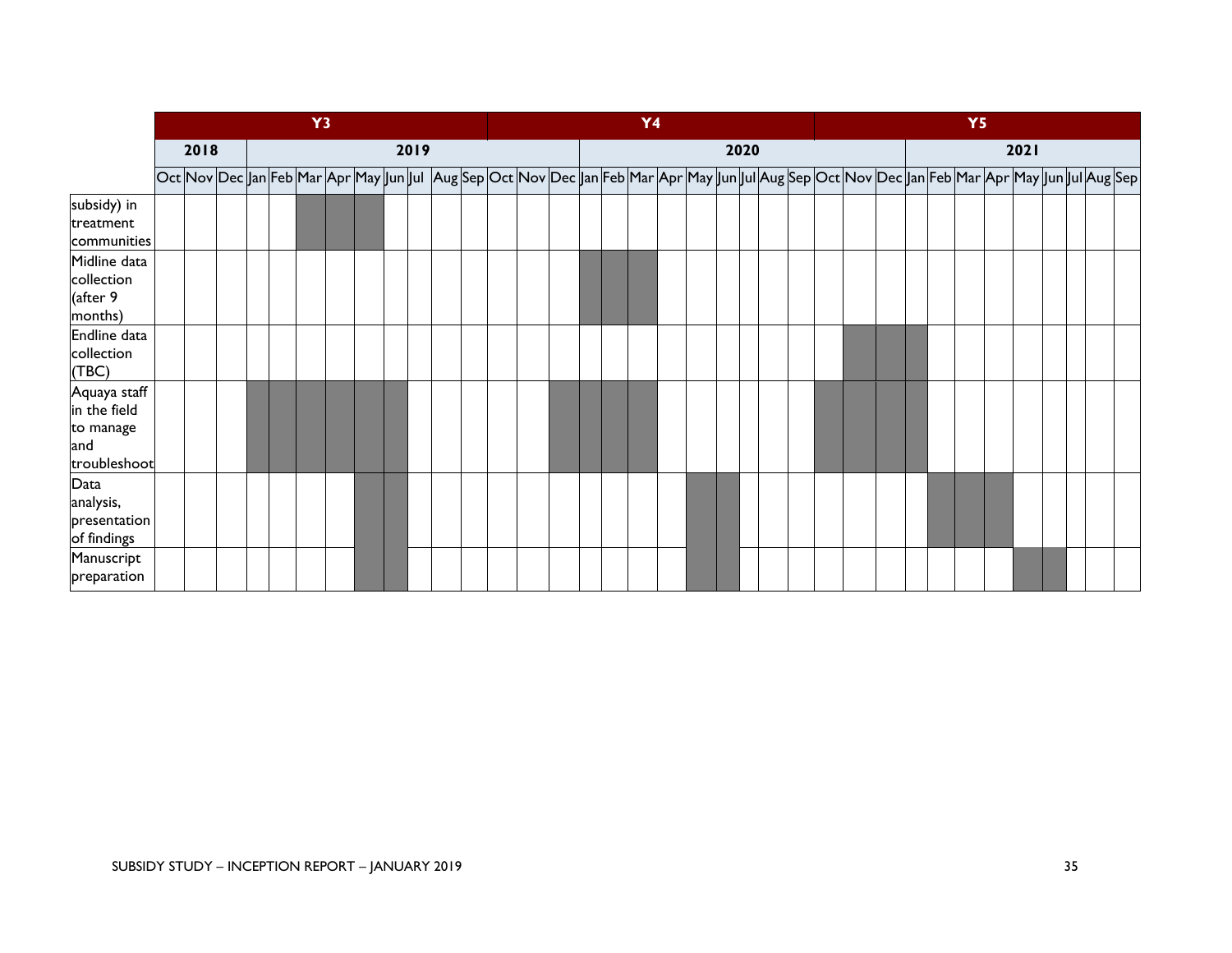### **7.0 REFERENCES**

Abdi, R., 2016. Open Defecation Free Sustainability Study in East Timor 2015-2016.

- Aryeetey, G., Jehu‐Appiah, C., Spaan, E., D'Exelle, B., Agyepong, I., Baltussen, R., 2010. Identification of poor households for premium exemptions in Ghana's National Health Insurance Scheme: empirical analysis of three strategies. Trop. Med. Int. Heal. 15, 1544–1552.
- Bartram, J., Charles, K., Evans, B.E., O'Hanlon, L., Pedley, S., 2012. Commentary on community-led total sanitation and human rights: should the right to community-wide health be won at the cost of individual rights? J. Water Health 10, 499. https://doi.org/10.2166/wh.2012.205
- Bitrán, R., Muñoz, C., 2000. Targeting Methodologies: Conceptual Approach and Analysis of Experiences, Partnerships for Health Reform (PHR).
- Crocker, J., Abodoo, E., Asamani, D., Domapielle, W., Gyapong, B., Bartram, J., 2016. Impact Evaluation of Training Natural Leaders during a Community-Led Total Sanitation Intervention: A Cluster-Randomized Field Trial in Ghana. Environ. Sci. Technol. 50, 8867–8875. https://doi.org/10.1021/acs.est.6b01557
- Crocker, J., Saywell, D., Bartram, J., 2017a. Sustainability of community-led total sanitation outcomes: Evidence from Ethiopia and Ghana. Int. J. Hyg. Environ. Health 220, 551–557. https://doi.org/10.1016/j.ijheh.2017.02.011
- Crocker, J., Saywell, D., Shields, K.F., Kolsky, P., Bartram, J., 2017b. The true costs of participatory sanitation: Evidence from community-led total sanitation studies in Ghana and Ethiopia. Sci. Total Environ. 601–602, 1075–1083. https://doi.org/10.1016/j.scitotenv.2017.05.279
- Dershem, L., Saidulloev, F., Nadareishvili, M., Arnold, C., Rittmann, J., 2013. Using a Proxy Means Test for Targeting in a Conditional Cash Transfer Program.
- Fuller, J.A., Eisenberg, J.N.S., 2016. Herd Protection from Drinking Water, Sanitation, and Hygiene Interventions. Am. J. Trop. Med. Hyg. 95, 1201–1210. https://doi.org/10.4269/ajtmh.15-0677
- Fuller, J.A., Villamor, E., Cevallos, W., Trostle, J., Eisenberg, J.N.S., 2016. I get height with a little help from my friends: herd protection from sanitation on child growth in rural Ecuador. Int. J. Epidemiol. 45, 460–469. https://doi.org/10.1093/ije/dyv368
- Garn, J. V., Sclar, G.D., Freeman, M.C., Penakalapati, G., Alexander, K.T., Brooks, P., Rehfuess, E.A., Boisson, S., Medlicott, K.O., Clasen, T.F., 2016. The impact of sanitation interventions on latrine coverage and latrine use: A systematic review and meta-analysis. Int. J. Hyg. Environ. Health 220, 329–340. https://doi.org/10.1016/J.IJHEH.2016.10.001
- Guiteras, R.P., Levinsohn, J., Mobarak, A.M., 2015. Encouraging sanitation investment in the developing world: A cluster-randomized trial. Science (80-. ). 348, 903–906. https://doi.org/10.1126/science.aaa5727
- Hargreaves, J.R., Morison, L.A., Gear, J.S.S., Kim, J.C., Makhubele, M.B., Porter, J.D.H., Watts, C., Pronyk, P.M., 2007. Assessing household wealth in health studies in developing countries: A comparison of participatory wealth ranking and survey techniques from rural South Africa. Emerg. Themes Epidemiol. 4. https://doi.org/10.1186/1742-7622-4-4
- Harris, M., Alzua, M.L., Osbert, N., Pickering, A.J., 2017. Community-level sanitation coverage is more strongly associated with child growth and household drinking water quality than access to a private toilet in rural Mali. Environ. Sci. Technol. 21, 7219–7227. https://doi.org/10.1021/acs.est.7b00178
- Harvey, P.A., 2011. Zero subsidy strategies for accelerating access to rural water and sanitation services. Water Sci. Technol. 63, 1037–1043. https://doi.org/10.2166/wst.2011.287
- House, S., Ferron, S., Cavill, S., 2017. Scoping and Diagnosis of the Global Sanitation Fund's Approach to Equality and Non-Discrimination (EQND).

ISF, SNV, 2017. Learning Brief: Piloting pro-poor support strategies in Banteay Meas district.

Jenkins, M., Hien, V., Canada, H., Brown, J., Sobsey, M., 2011. Household participation, satisfaction, usage and investment in an OBA sanitation program to increase uptake of hygienic facilities among the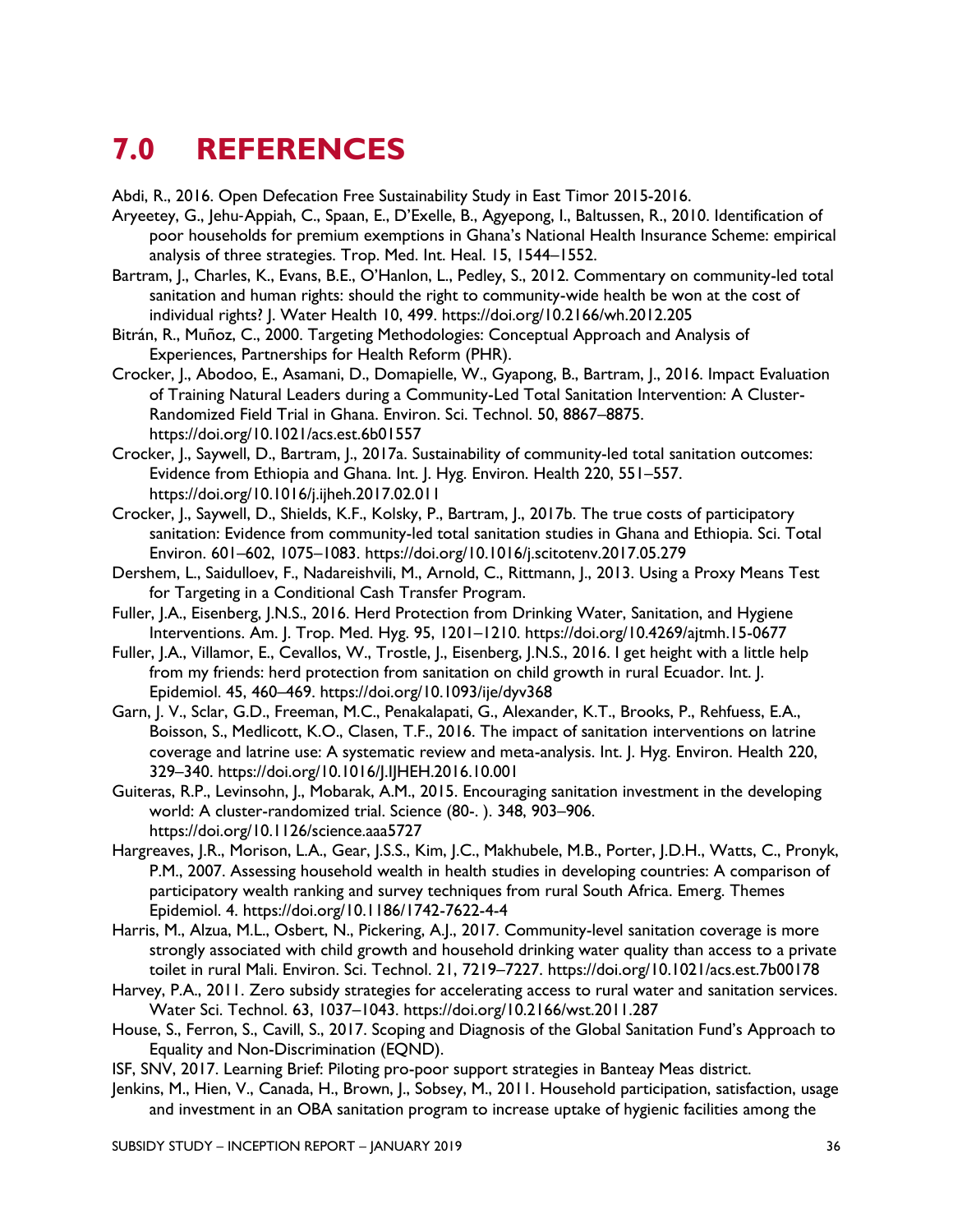rural poor in Central Vietnam.

- Jenkins, M.W., Sugden, S., 2006. Rethinking Sanitation : Lessons and Innovation for Sustainability and Success in the New Millennium.
- Jung, Y.T., Hum, R.J., Lou, W., Cheng, Y.-L., 2017a. Effects of neighbourhood and household sanitation conditions on diarrhea morbidity: Systematic review and meta-analysis. PLoS One 12, e0173808. https://doi.org/10.1371/journal.pone.0173808
- Jung, Y.T., Lou, W., Cheng, Y.-L., 2017b. Exposure-response relationship of neighbourhood sanitation and children's diarrhoea. Trop. Med. Int. Heal. 22, 857–865. https://doi.org/10.1111/tmi.12886
- Kar, K., Chambers, R., 2008. Handbook on Community-Led Total Sanitation. Plan International, Brighton, UK.
- Kingdom of Cambodia, M. of P., 2011. Identification of Poor Households: Results from Data Collection Rounds 4 (2010) and 5 (2011).
- Kullmann, C., Ahmed, R., Hanchett, S., Krieger, L., Kahn, M.H., 2011. Long-Term Sustainability of Improved Sanitation in Rural Bangladesh. WSP Res. Br.
- Lestikow, G., 2017. Using smart subsidies to increase coverage: Evidence from a rigorous evaluation in Cambodia.
- Mandri-Perrot, C., 2008. Output-Based Aid in India : Community Water Project in Andhra Pradesh. OBApproaches; Note No. 21. Washington, DC.
- Ministry of Employment and Social Welfare, 2012. Livelihood Empowerment Against Poverty Program (LEAP): Operations Manual.
- Ministry of Gender Children and Social Protection, 2016. Ghana LEAP 1000 Programme: Baseline Evaluation Report.
- Mukherjee, N., 2011. Factors Associated with Achieving and Sustaining Open Defecation Free Communities: Learning from East Java. WSP Res. Br.
- Myers, J., Gnilo, M., 2017. Supporting the Poorest and Most Vulnerable in CLTS Programmes.
- Nguyen, C.C., Nguyen, C.C., Phung, T., Nguyen, H., Ljung, P., Westbrook, D., Albert, J., 2016. Smart Subsidies Help the Rural Poor Climb the Sanitation Ladder, in: WASH Futures Water Sanitation and Hygiene Conference. Brisbane, Australia.
- Nicoletti, C., Macaranas, R., Lestikow, G., Hudner, D., 2017. A less expensive toilet: the impact of targeted subsidies on latrine purchases in Cambodia, in: 40th WEDC International Conference, Loughborough, UK.
- Odagiri, M., Muhammad, Z., Cronin, A., Gnilo, M., Mardikanto, A., Umam, K., Asamou, Y., 2017. Enabling Factors for Sustaining Open Defecation-Free Communities in Rural Indonesia: A Cross-Sectional Study. Int. J. Environ. Res. Public Health 14, 1572. https://doi.org/10.3390/ijerph14121572
- Patil, S.R., Arnold, B.F., Salvatore, A.L., Briceño, B., Ganguly, S., Colford, J.M., Gertler, P.J., 2014. The Effect of India's Total Sanitation Campaign on Defecation Behaviors and Child Health in Rural Madhya Pradesh: A Cluster Randomized Controlled Trial. PLoS Med. 11, e1001709. https://doi.org/10.1371/journal.pmed.1001709
- Pattanayak, S.K., Yang, J.-C., Dickinson, K.L., Poulos, C., Patil, S.R., Mallick, R.K., Blitstein, J.L., Praharaj, P., 2009. Shame or subsidy revisited: social mobilization for sanitation in Orissa, India. Bull. World Health Organ. 87, 580–587. https://doi.org/10.2471/BLT.08.057422
- Republic of Ghana, 2017. Livelihood Empowerment Against Poverty Programme [WWW Document].
- Rivera, R., Joseph, G., Smets, S., Chan, V., Ljung, P., Um, S., Nguyen, H., Albert, J., 2016. The effect of OBA subsidies combined with sanitation marketing (SanMark) on latrine uptake among rural populations in Cambodia, in: WASH Futures Water Sanitation and Hygiene Conference. East Meets West; Thrive Networks; World Bank; Water and Santation Program, Brisbane, Australia, p. 15.

Robinson, A., 2012. Sanitation Finance in Rural Cambodia.

Robinson, A., Gnilo, M., 2016a. CHAPTER 14: Promoting choice: smart finance for rural sanitation development, in: Bongartz, P., Vernon, N., Fox, J. (Eds.), Sustainable Sanitation for All. Practical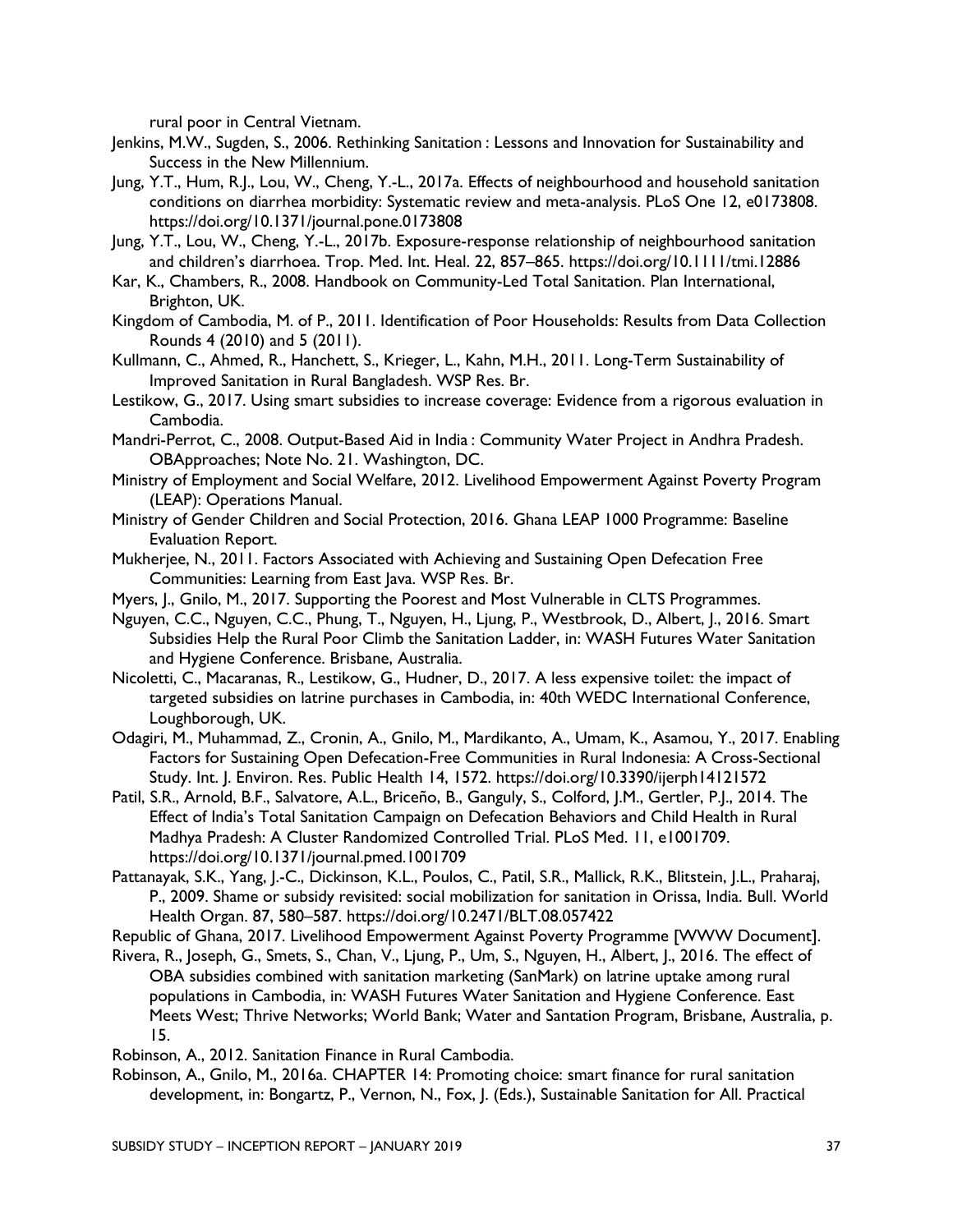Action Publishing, pp. 223–244. https://doi.org/10.3362/9781780449272.014

- Robinson, A., Gnilo, M., 2016b. CHAPTER 9: Beyond ODF a phased approach to rural sanitation development, in: Bongartz, P., Vernon, N., Fox, J. (Eds.), Sustainable Sanitation for All. Practical Action Publishing, pp. 153–166. https://doi.org/10.3362/9781780449272.009
- Ronoh, P., Kones, J., MacLeod, C., Delaire, C., Peletz, R., Kisiangani, J., Luoto, J., Khush, R., 2018. Demand for plastic latrine slabs in rural Kenya and Tanzania 1–6.
- Sah, S., Negussie, A., 2009. Community led total sanitation (CLTS): Addressing the challenges of scale and sustainability in rural Africa. Desalination 248, 666–672. https://doi.org/10.1016/j.desal.2008.05.117
- Singh, S., Balfour, N., 2015. Sustainability of ODF Practices in Kenya, WASH Field Note. Nairobi, Kenya.
- Souares, A., Savadogo, G., Dong, H., Parmar, D., Sié, A., Sauerborn, R., 2010. Using community wealth ranking to identify the poor for subsidies: a case study of community-based health insurance in Nouna, Burkina Faso. Health Soc. Care Community 18, 363–368.
- Trémolet, S., Kolsky, P., Perez, E.A., 2010. Financing On-Site Sanitation for the Poor: a Six Country Comparative Review and Analysis. Washington DC.
- USAID, 2018a. An Examination of CLTS's Contributions Toward Universal Sanitation. Washington, DC. USAID Water, Sanitation and Hygiene Partnerships and Learning for Sustainaibility (WASHPaLS) project.
- USAID, 2018b. Scaling Market Based Sanitation: Desk Review on Market-Based Rural Sanitation Developing Programs. Washington, DC. USAID Water, Sanitation and Hygiene Partnerships and Learning for Sustainaibility (WASHPaLS) project.
- USAID, 2017. Evaluation Report: Madagascar Rural Access to New Opportunities for Health and Prosperity (RANO-HP) Sustainability Evaluation. Washington, DC.
- USAID, M.E., 2008. Quick Poverty Score Toolkit: User's Guide, Uganda.
- Venkataramanan, V., 2016. Testing CLTS Approaches for Scalability CLTS Learning Series: Lessons from CLTS Implementation in Seven Countries.
- Vernon, N., Bongartz, P., 2016. CHAPTER 1: Going beyond open defecation free, in: Bongartz, P., Vernon, N., Fox, J. (Eds.), Sustainable Sanitation for All. Practical Action Publishing, pp. 1–28. https://doi.org/10.3362/9781780449272.001
- WaterAid, 2017. Learning Report: Sanitation Smart Subsidy Trial for Vulnerable Households in Timor-Leste.